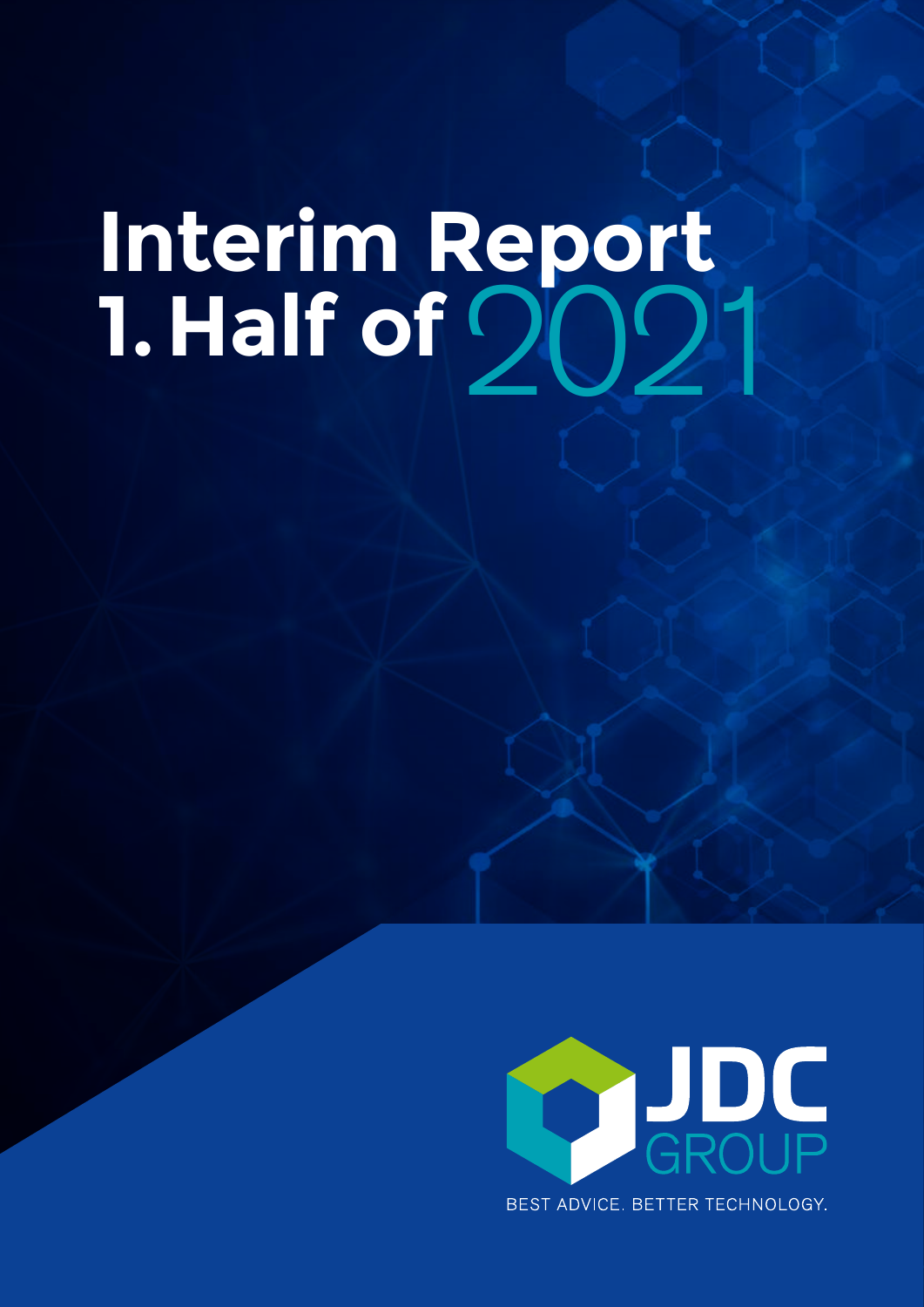# **Content**

| JDC Group AG at a glance                              | 3               |
|-------------------------------------------------------|-----------------|
| <b>Management Board letter to shareholders</b>        | 5               |
| <b>Group management interim report</b>                | 9               |
| <b>Situation of the group</b>                         | 9               |
| The group's business model                            | 9               |
| Research and development                              | 9               |
| <b>Economic report</b>                                | 9               |
| Overall economic conditions                           | 9               |
| Sector-specific conditions                            | 10 <sup>1</sup> |
| Competitive position                                  | 10 <sup>1</sup> |
| <b>Business performance</b>                           | 11              |
| <b>Situation</b>                                      | 12              |
| Major key figures                                     | 12              |
| <b>Financial position</b>                             | 12              |
| Cash flows                                            | 13 <sup>°</sup> |
| Earnings performance                                  | 14              |
| Segment reporting                                     | 14              |
| <b>Opportunities and risk report</b>                  | 15              |
| <b>Outlook</b>                                        | 16              |
| Economic outlook                                      | 16              |
| Markets and sector outlook                            | 17 <sub>2</sub> |
| Outlook for the JDC Group                             | 17              |
|                                                       |                 |
| <b>Consolidated financial statements</b>              | 18              |
| <b>Consolidated income statement</b>                  | 18              |
| <b>Consolidated statement of comprehensive income</b> | 19              |
| <b>Segment reporting</b>                              | 20              |
| <b>Consolidated balance sheet</b>                     | 24              |
| <b>Consolidated cash flow statement</b>               | 26              |
| <b>Consolidated statement of changes in equity</b>    | 27              |
|                                                       |                 |
| <b>Notes</b>                                          | 28              |
| <b>Contact</b>                                        | 42              |

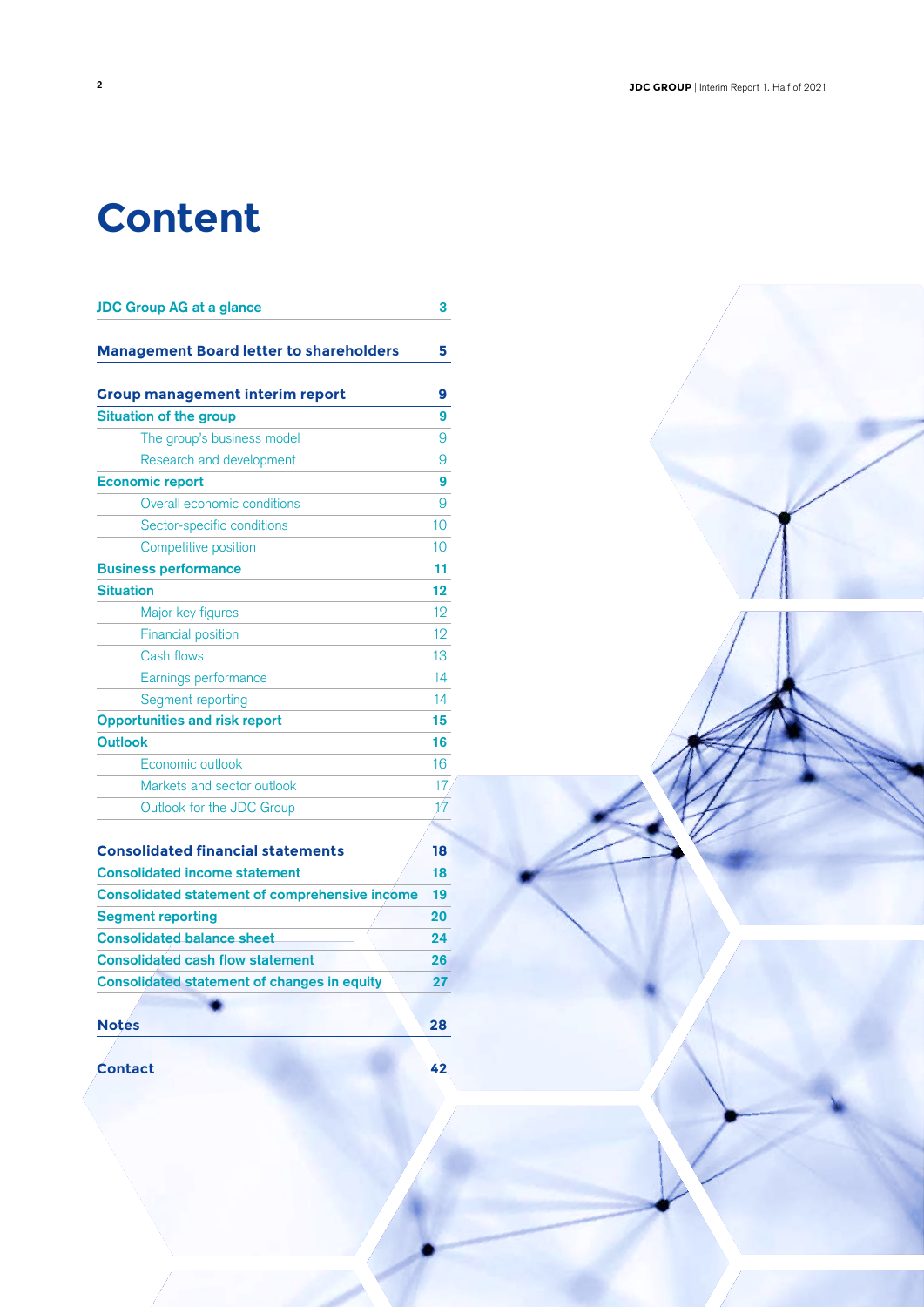### **JDC Group AG**

At a glance

| <b>P&amp;L</b><br>in kEUR                     | 2. Quarter 2021 | 2. Quarter 2020 | Changes<br>compared to<br>previous year | 30/06/2021  | 30/06/2020 | Changes<br>compared to<br>previous |
|-----------------------------------------------|-----------------|-----------------|-----------------------------------------|-------------|------------|------------------------------------|
|                                               | <b>kEUR</b>     | kEUR            | in %                                    | <b>kEUR</b> | kEUR       | year in %                          |
| Revenues                                      | 32,644          | 27,381          | 19.2                                    | 68,611      | 58,820     | 16.6                               |
| Gross margin                                  | 8,972           | 7,981           | 12.4                                    | 18,853      | 16,880     | 11.7                               |
| Gross margin in %                             | 27.5            | 29.1            | $-5.5$                                  | 27.5        | 28.7       | $-4.2$                             |
| Total operational costs                       | 8,747           | 8,125           | 7.7                                     | 16,939      | 15,933     | 6.3                                |
| <b>EBITDA</b>                                 | 1,506           | 939             | 60.4                                    | 4,343       | 3,134      | 38.6                               |
| EBITDA margin in %                            | 4.6             | 3.4             | 35.3                                    | 6.3         | 5.3        | 18.9                               |
| <b>EBIT</b>                                   | 225             | $-144$          | >100                                    | 1,914       | 947        | >100                               |
| EBIT margin in %                              | 0.7             | $-0.5$          | >100                                    | 2.8         | 1.6        | 75.0                               |
| Net profit                                    | $-235$          | $-509$          | 53.8                                    | 980         | 190        | >100                               |
| Number of shares in thousands (end of period) | 12,623          | 12,660          | $-0.3$                                  | 12,623      | 12,966     | $-2.6$                             |
| Earnings per share in EUR                     | $-0.02$         | $-0.04$         | 50.0                                    | 0.08        | 0.01       | >100                               |

| <b>Cashflow/Balance sheet</b>                    |                           |                           | Changes                  |
|--------------------------------------------------|---------------------------|---------------------------|--------------------------|
| in kEUR                                          | 30/06/2021<br><b>kEUR</b> | 31/12/2020<br><b>kEUR</b> | compared to<br>year in % |
| Cash flow from operating activities <sup>*</sup> | 4,866                     | 2,805                     | 73.5                     |
| Total equity and liabilities                     | 94,691                    | 91,791                    | 3.2                      |
| Equity                                           | 28,268                    | 27.288                    | 3.6                      |
| Equity ratio in %                                | 29.9                      | 29.7                      | 0.4                      |
| *30/06/2020                                      |                           |                           |                          |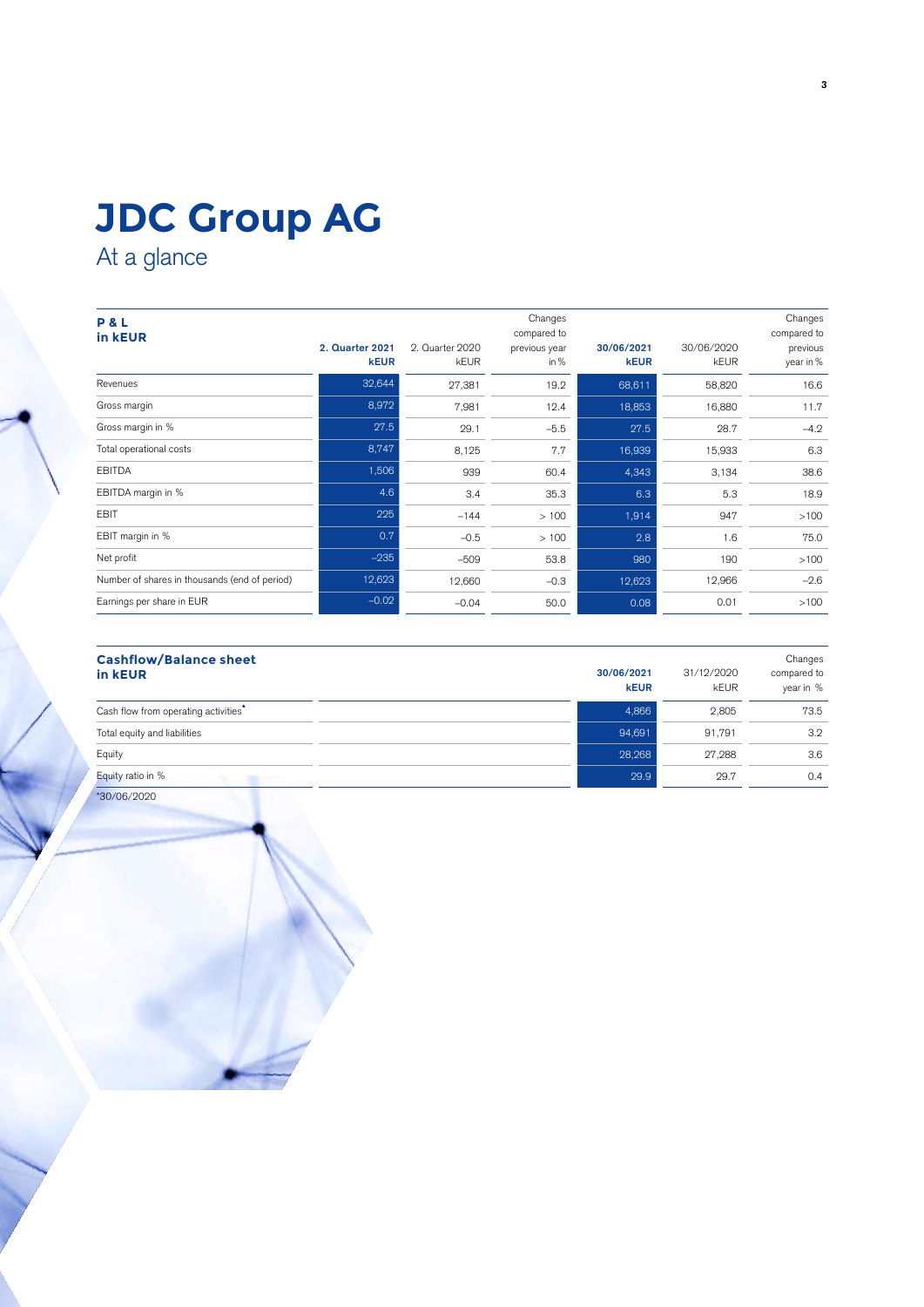**Stefan Bachmann** CDO

**ADY** 

**Ralph Konrad** CFO, CIO

**GRT** 

 $\circ$  .

**JDC GROUP** FINANCIAL SERVICES | Annual Report 2007 **4**

**Dr. Sebastian Grabmaier** CEO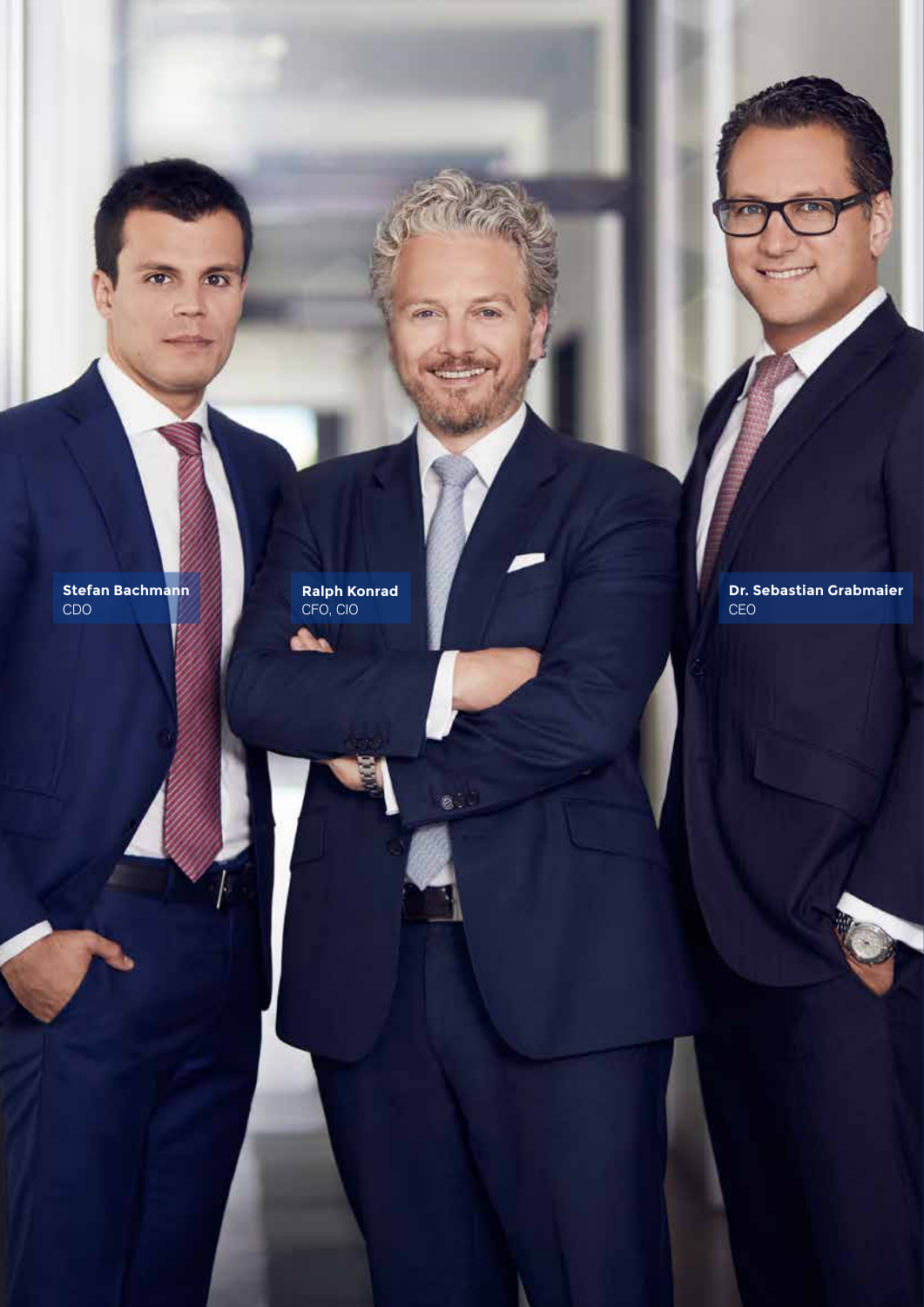### **Management Board letter to shareholders**

#### **DEAR SHAREHOLDERS, DEAR BUSINESS PARTNERS,**

JDC Group AG boosted its growth and profits significantly in the first half of 2021, exceeding the Management Board's positive growth forecast for the year as a whole.

Consolidated revenues grew by around 17 percent to EUR 68.6 million in the first half of 2021, while there was also a significant improvement in profits, with the Advisortech and Advisory divisions again both contributing to the growth in revenues and profits.

#### Important steps during the second quarter of 2021

The JDC affiliates reported major successes in the second quarter:

#### Joint venture between Provinzial and JDC

In June, JDC Group AG and an affiliate of Provinzial Holding AG signed an agreement to set up a joint venture by the name of Einfach Gut Versichert GmbH, formalising the letter of intent signed in February. This collaboration agreement will enable JDC to make the exclusive third-party insurance platform available for around 100 savings banks in Provinzial's business region in the coming years, expanding its current business volume considerably as a result.

#### JDC Group subsidiary acquires all the shares of MORGEN & MORGEN GmbH

The acquisition of MORGEN & MORGEN GmbH just a few weeks ago expands JDC's own platform in the areas of data analysis, software development and product knowledge with an analysis of the prices of all insurance products marketed in Germany. Prices can now be compared and rated across all data dimensions, and products can be recommended and sold with the aid of algorithms and artificial intelligence.

However, the data and analytics expertise is aimed not only at customers and intermediaries, but especially at insurance companies, which can benchmark their products against the competition with the aid of the MORGEN & MORGEN data and target their product policy effectively. Producers regularly use data and calculations from MORGEN & MORGEN for internal insurance comparisons and analysis, ratings and rankings. With Volatium, the company has also developed a single standard for full transparency and comparability of return probabilities for all German pension products. MORGEN & MORGEN's company and product ratings are among the highest in the German market.

The acquisition of MORGEN & MORGEN GmbH makes the JDC platform even more attractive for its intermediaries and customers.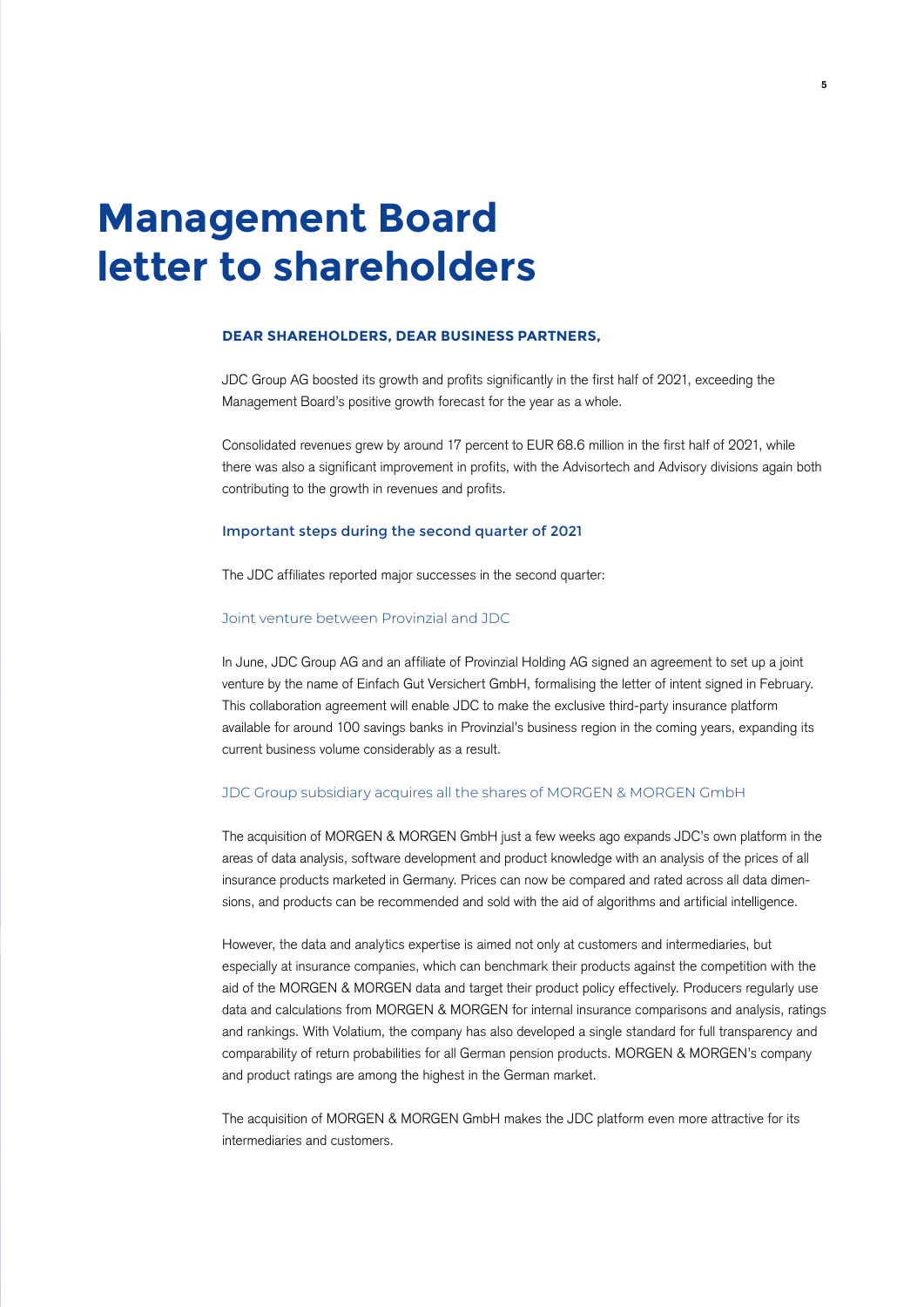#### TME study declares JDC Group the winning digital financial platform provider

As a result of the sustained platform investments in the past few years, JDC Group AG emerged as the winner in an extensive market study by management consultancy firm TME on providers of financial platforms, which was published in 21/04/2021. The study, which entailed an in-depth analysis and comparison of all JDC Group AG's competitors, found that JDC's platform functionalities are sophisticated and particularly strong on customer support and data processing. They open up the business of insurance for all market participants. This enables banks to work with the systems as brokers, multi-tied agents and exclusive agents. The study also found that JDC's retail customer front end, based on the web app 'allesmeins', is a reliable aid for consumers' own management of insurance contracts. Here, JDC also offers a wide range of products, from white label solutions to API communication through the platform.

#### Results for the first six months and the second quarter of 2021

Consolidated revenues increased by around 17 percent in the first half of 2021, to EUR 68.6 million (first half of 2020: EUR 58.8 million). In the second quarter, there was an even steeper increase of 19 percent in revenues, which amounted to EUR 32.6 million as against EUR 27.4 million in the same quarter of 2020.

Earnings before interest, tax, depreciation and amortisation (EBITDA) were up by around 39 percent in the first half of 2021, at kEUR 4,343 (first half of 2020: kEUR 3,134). The second quarter saw EBITDA leap by around 60 percent to kEUR 1,506 (second quarter of 2020: kEUR 939).

Earnings before interest and tax (EBIT) more than doubled to kEUR 1,914 in the first half of 2021 (first half of 2020: kEUR 947). In the second quarter there was also a significant year-on-year increase in EBIT, at kEUR 225 compared with kEUR –144 in 2020.

The consolidated profit increased fourfold to kEUR 980 in the first half of 2021 (first half of 2020: kEUR 190). The consolidated profit for the second quarter rose to kEUR –235, compared with kEUR –509 in 2020.

Equity was EUR 28.3 million as at 30 June 2021. Thus the equity ratio grew to a healthy 29.9 percent (31 December 2020: EUR 27.3 million and 29.7 percent).

| <b>Overview</b><br>in kEUR | Q2/2021<br><b>kEUR</b> | Q2/2020<br><b>kEUR</b> | Changes<br>in $%$ | 1. Half of<br>2021<br><b>kEUR</b> | 1. Half of<br>2020<br>kEUR | Changes<br>in $%$ |
|----------------------------|------------------------|------------------------|-------------------|-----------------------------------|----------------------------|-------------------|
| Revenues                   | 32,644                 | 27,381                 | 19.2              | 68,611                            | 58.820                     | 16.6              |
| Advisortech                | 25,848                 | 22,449                 | 15.1              | 56,449                            | 49.565                     | 13.9              |
| Advisory                   | 9,038                  | 6,928                  | 30.5              | 17,291                            | 13.998                     | 23.5              |
| Holding/Consolidation      | $-2,242$               | $-1.996$               | 12.3              | $-5,129$                          | $-4.743$                   | 8.1               |
| <b>EBITDA</b>              | 1,506                  | 939                    | 60.4              | 4,343                             | 3,134                      | 38.6              |
| <b>EBIT</b>                | 225                    | $-144$                 | >100              | 1,914                             | 947                        | >100              |
| <b>EBT</b>                 | $-146$                 | $-504$                 | 71.0              | 1,174                             | 220                        | >100              |
| Net profit                 | $-235$                 | $-509$                 | 53.8              | 980                               | 190                        | >100              |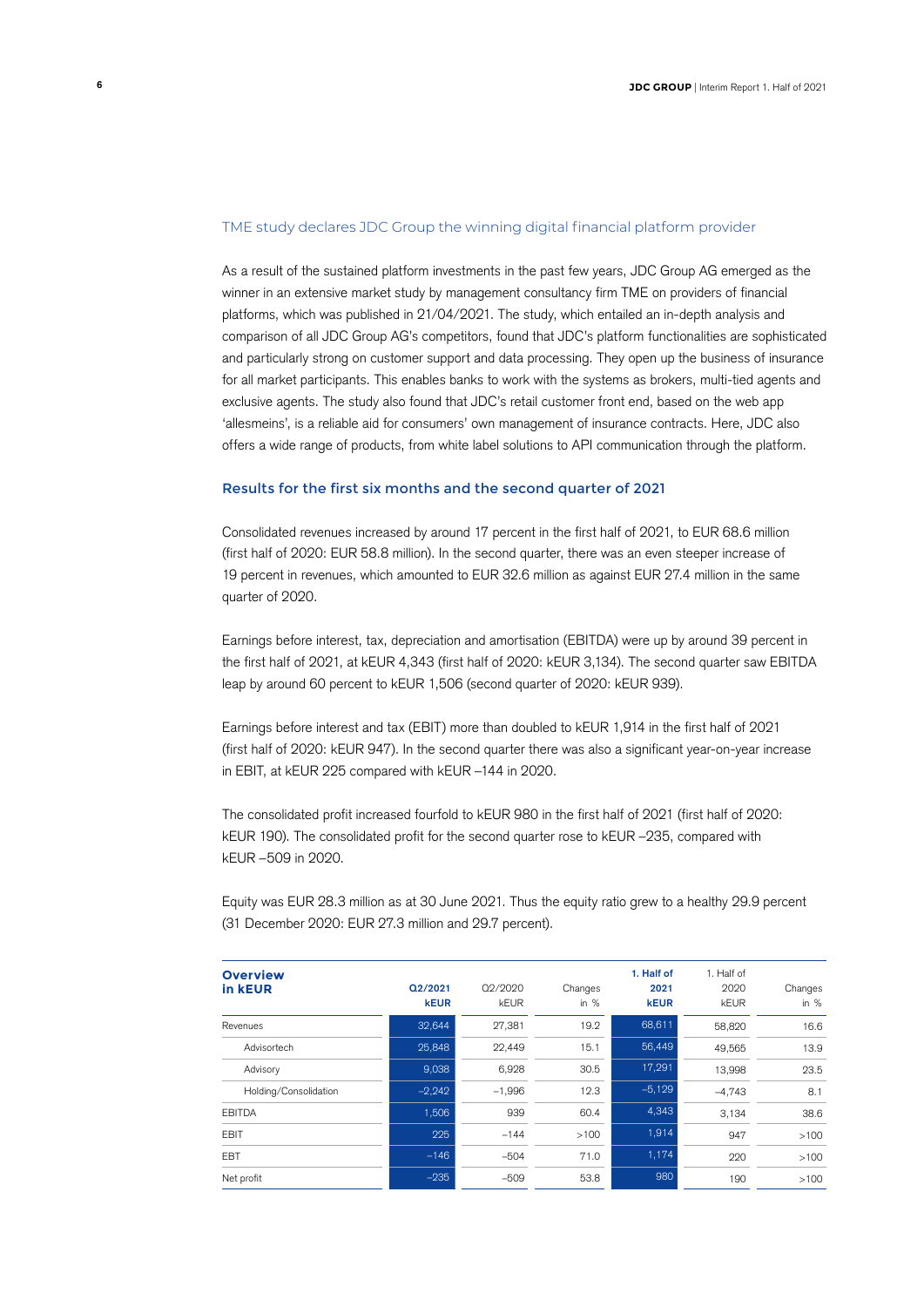#### THE PERFORMANCE OF THE INDIVIDUAL SEGMENTS WAS AS FOLLOWS:

#### Advisortech

The revenues generated by the Advisortech segment grew by around 14.0 percent in the first six months of 2021, to EUR 56.4 million (first six months of 2020: EUR 49.6 million). Second-quarter revenues were up around 15 percent year on year, at EUR 25.8 million, compared with EUR 22.4 million in the same quarter of 2020.

Earnings before interest, tax, depreciation and amortisation (EBITDA) in the first six months of 2021 were up again on the same period of the previous year, at EUR 4.5 million compared with EUR 3.7 million, a year-on-year increase by 20.7 percent. EBITDA rose to EUR 1.5 million in the second quarter of 2021 (first six months of 2020: EUR 1.2 million).

Earnings before interest and tax (EBIT) increased to EUR 2.7 million in the first six months of 2021 (first six months of 2020: EUR 2.0 million). EBIT thus improved by as much as 36.2 percent. EBIT rose to EUR 0.6 million after EUR 0.4 million in the same period of the previous year.

Excluding the non-recurring project costs for the acquisition of MORGEN & MORGEN and the establishment of the joint venture with Provinzial, the earnings (EBITDA and EBIT) for the second quarter – and therefore also the first half of the year – would have been around EUR 0.2 million higher.

#### Advisory

In the Advisory segment, revenues in the first six months of 2021 grew significantly by around 24 percent year-on-year to EUR 17.3 million (first six months of 2020: EUR 14.0 million). Revenues for the second quarter increased to EUR 9.0 million, compared with EUR 6.9 million in the weak second quarter of 2020.

Earnings before interest, tax, depreciation and amortisation (EBITDA) in the Advisory segment have significantly improved to EUR 0.9 million in the first six months of 2021 (first six months of 2020: EUR 0.4 million). EBITDA rose to EUR 0.5 million in the second quarter of the current year (first six months of 2020: EUR 0.2 million).

Earnings before interest and tax (EBIT) were also up in the first six months of 2021 and stood at EUR 0.4 million (first six months of 2020: EUR 0.0 million). EBIT increased to EUR 0.3 million in the second quarter of 2021 (first six months of 2020: EUR 0.0 million).

#### **Outlook**

We confirm our positive assessment for the remainder of 2021 and are slightly increasing the guidance previously published:

For 2021 we now expect revenues to grow to between EUR 140 million and 145 million (as compared with the previous estimate of between EUR 135 million and EUR 142 million) and EBITDA in excess of EUR 8 million.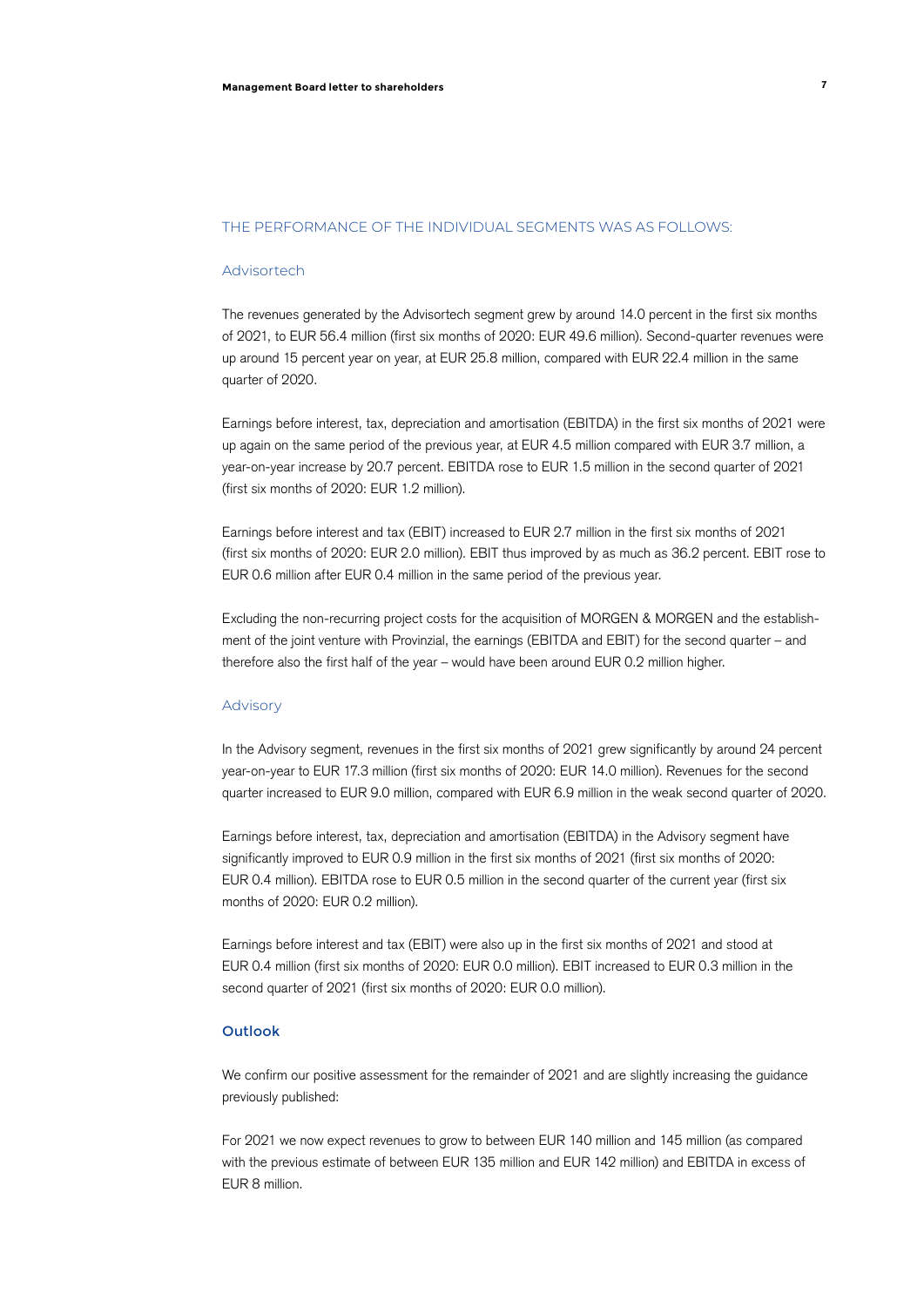#### Thanks to our employees and shareholders

Finally, we would like once again to thank in particular our staff and the distribution partners of JDC Group AG and of our subsidiaries, as it is on their commitment and motivation that our success is based.

Thanks are also due to our shareholders, who believe in our business model and provide reassuring support to the Management and Supervisory Boards.

We very much hope that we can enjoy your continued support.

Yours sincerely

Dr. Sebastian Grabmaier Ralph Konrad Stefan Bachmann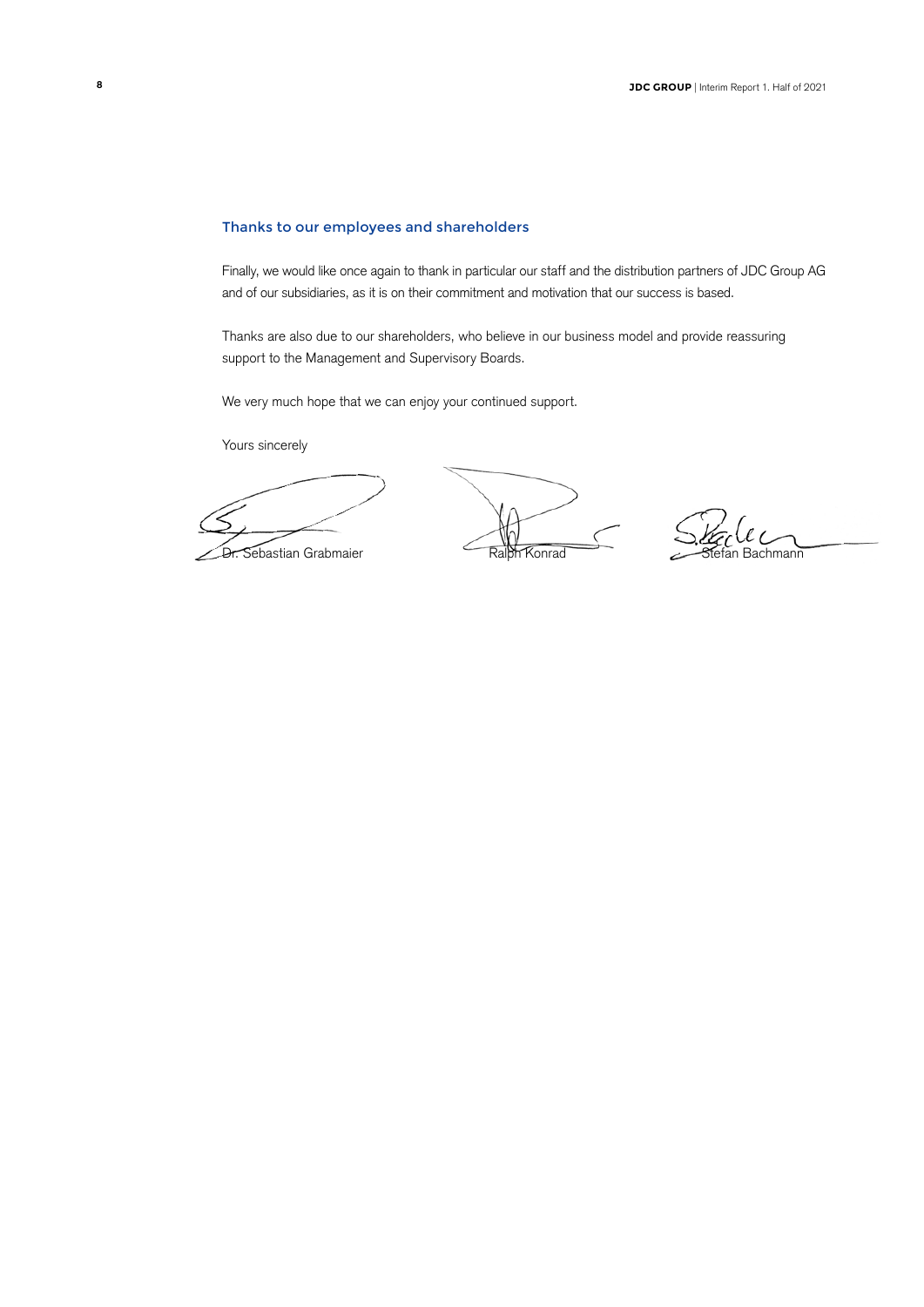### **Group management interim report**

#### **SITUATION OF THE GROUP**

#### The Group's Business Modell

In the Advisortech segment, JDC Group AG offers a digital platform for insurance, investment funds and all other financial products and services. By offering and handling the full range of products from all product providers in the financial market – in addition to supplying all data and documentation – with its vision systems and interfaces it creates the perfect workplace for financial intermediaries of all kinds (brokers, agents, corporate brokers, banks, tied agent networks and fintech companies) and the first real 'financial home' for financial service customers. Using a smartphone app, a tablet or a PC, customers and agents can obtain a complete overview of their individual insurance and investment fund portfolio, with simple conclusion processes and transfer options, and also a complete market comparison, so that customers and advisers can optimise the insurance and retirement provision easily and cost effectively. In the Advisory segment, approximately 300 well-trained advisers under the FiNUM. brand complete the platform offering for discerning high-end retail customers.

#### Research and Development

In the Advisortech segment, we offer advanced advisory and administration technologies for our customers and advisers through the Jung, DMS & Cie. Group. JDC Group develops its own software solutions for this purpose. In the first six months of 2021, the value of work generated for our own purposes and capitalised was kEUR 578. For further details, please see the notes to the consolidated financial statements.

#### ECONOMIC REPORT

#### Overall Economic Conditions

The German economy started the year 2021 on a negative note. According to the calculations of the Federal Statistical Office of Germany, the gross domestic product (GDP) for the first quarter of 2021 was down 2.1 percent in comparison with the preceding fourth quarter of 2020. The second quarter of 2021 saw an increase of 1.5 percent in gross domestic product (GDP) in comparison with the previous three months of the year. This recovery was primarily driven by consumer spending and government consumption expenditure. In a recent statement by the International Monetary Fund (IMF), the global economic growth forecast for industrial countries was revised upwards. By contrast, the forecast for poorer countries was lowered. Access to vaccines is seen as critical for a faster recovery.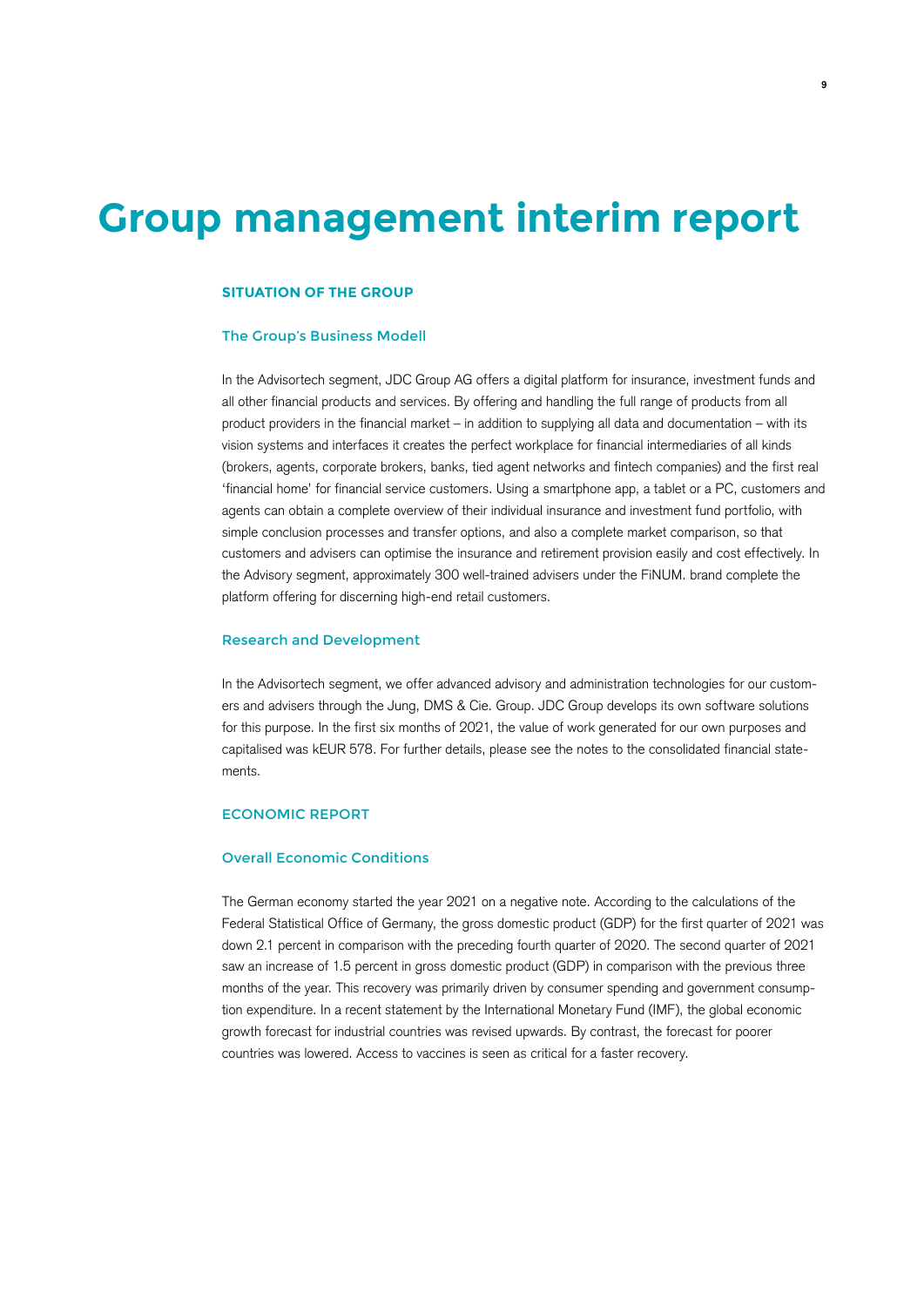#### The Market and Competitive Position

#### THE MARKET FOR INVESTMENT PRODUCTS<sup>1)</sup>

The German investment funds industry saw net inflows of around EUR 60 billion in the first three months of 2021 – the best first quarter in six years. A significant inflow of EUR 31.2 billion was recorded in specialised institutional investment funds, while EUR 29.4 billion was newly invested in retail funds.

Members of the German Investment Funds Association (BVI) were managing EUR 1.28 trillion in retail funds at the end of the quarter. Open-ended specialised institutional funds contributed EUR 2.0 trillion to the total assets under management.

The investment funds industry as a whole was managing assets totalling EUR 3.95 trillion for investors at the end of March 2021. This represents an increase of 2.5 percent compared with the end of December 2020.

#### THE INSURANCE MARKET<sup>2)</sup>

Premium income in the insurance industry was up slightly in 2020 compared with the previous year. The increase was caused by growth in private health insurance, non-life insurance and life insurance. The upward trend is expected to continue at around 2 percent for the remainder of 2021 if conditions remain constant. According to the German Insurance Association (GDV), developments will be influenced by pent-up demand, some of which could fuel an increase in occupational pensions.

In private health insurance, premium income is currently rising slightly. Growth in premiums is expected to be slightly weaker in property and casualty insurance. In life insurance, premium income is on the rise again.

#### **OUTLOOK**

In 2021, the market for financial services will again be marked by continued uncertainty, volatility, low interest rates and higher inflation. The interest losses caused by low interest rates – particularly in the insurance business – will mean a further reduction in the net interest return on insurance products. Sales of investment and life insurance products should increase further in comparison with 2020 if the general conditions remain stable.

#### Competitive Position

JDC Group AG competes with different companies in its individual business segments.

#### COMPETITORS IN THE ADVISORTECH SEGMENT

In the Advisortech segment, the JDC Group offers retail customers an intermediary service in relation to financial products such as investment funds, alternative investment funds, structured products, insurance and credit products via independent financial intermediaries (B2B2C) through its subsidiaries (JDC).

<sup>1)</sup> Unless otherwise indicated, all data in the following description of the market for investment products is from the investment statistics for the first quarter of 2021 provided by the German Investment Funds Association BVI (20 May 2021).

<sup>&</sup>lt;sup>2)</sup> All data in the following description of the market for insurance products was taken from the industry data on the website of the German Insurers' Association (GDV) at gdv.de.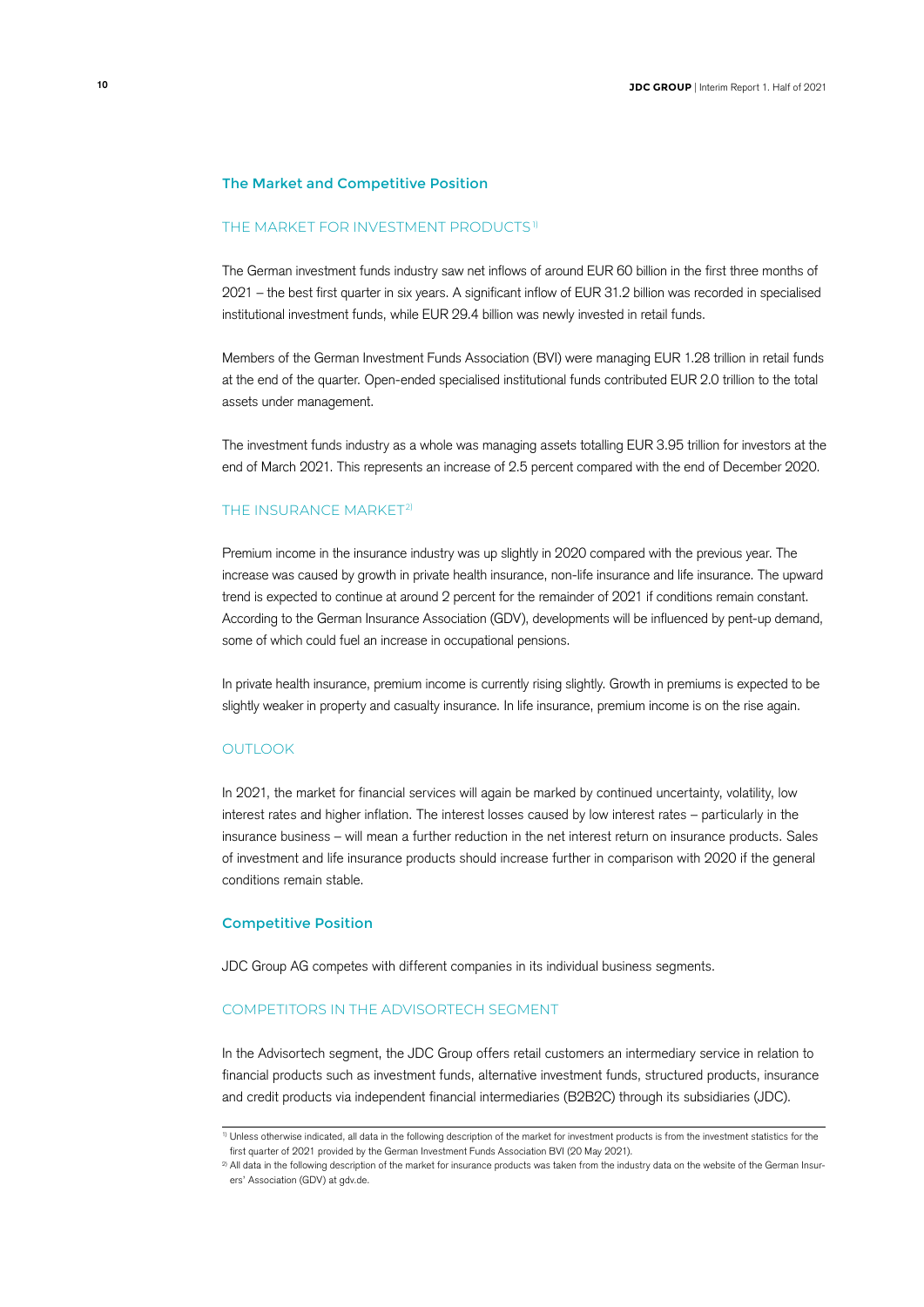As a technical platform, JDC is in competition with all companies that use independent intermediaries to sell the above financial products to other intermediaries or retail customers. These include broker networks and broker pools such as Fonds Finanz Maklerservice GmbH and BCA AG, in addition to commercial banks, savings banks, cooperative banks and financial services distribution companies that target retail customers.

Also in the Advisortech segment, JDC offers white-label front-end services, which enable customers (banks, insurance companies, IFAs and retail customers) to view contract data via apps, online tools and web applications. JDC's competitors in this business include Clark and getsafe.

In the third subsegment, we offer advisory services for retail customers and a comparison platform for financial products. In this business, JDC is in competition with Verivox and Smava.

#### Competitors in the Advisory Segment

In the Advisory segment, JDC Group AG provides retail customers with advice and intermediary services in relation to financial products through its subsidiaries FiNUM.Private Finance Germany, FiNUM.Finanzhaus and FiNUM.Private Finance Austria (B2C). In principle, all the companies are in competition with a large number of market participants. Apart from financial services distribution companies and individual brokers, they are also in competition with tied agents of insurance companies and banks, along with companies that use direct distribution channels including the internet. Based on the different business models and target groups, JDC Group sees the following as the companies' main competitors:

FiNUM.Private Finance Germany, FiNUM.Finanzhaus and FiNUM.Private Finance Austria focus on providing advisory services to discerning retail customers (the mass affluent market) in Germany and Austria. The business mix consists in more or less equal parts of wealth accumulation and preservation (insurance business). The main competitors in this business are therefore commercial banks, private banks and large financial services distribution companies – such as MLP AG and Horbach Wirtschaftsberatung AG.

#### **BUSINESS PERFORMANCE OF THE GROUP AND ITS SEGMENTS**

Owing to its high volume of business, its reliability and its increasing significance in the market, JDC Group AG is increasingly attractive as a partner to product initiators in both the insurance and the investment sectors. JDC Group AG is also attractive to financial services distribution companies or financial intermediaries seeking a strong institutional partner to which they can outsource their back-office functions in the rapidly changing regulatory environment.

Overall, the Management Board considers the business performance to have been positive.

This positive development is the result of an increase in revenues and profits in the Advisortech and Advisory segments. Combined with the investment business, which has picked up during the coronavirus crisis, the key account business is generating a significant increase in revenues. However, the coronavirus pandemic has also led to higher staff and office expenses to enable business operations to continue with minimal impact. This has had only a slight negative effect on profits, in which there is a clear upward trend overall. In the second half of the year we will announce further major projects, which will result in higher profits if costs remain constant.

For further information, please see the sections below on the position of the JDC Group.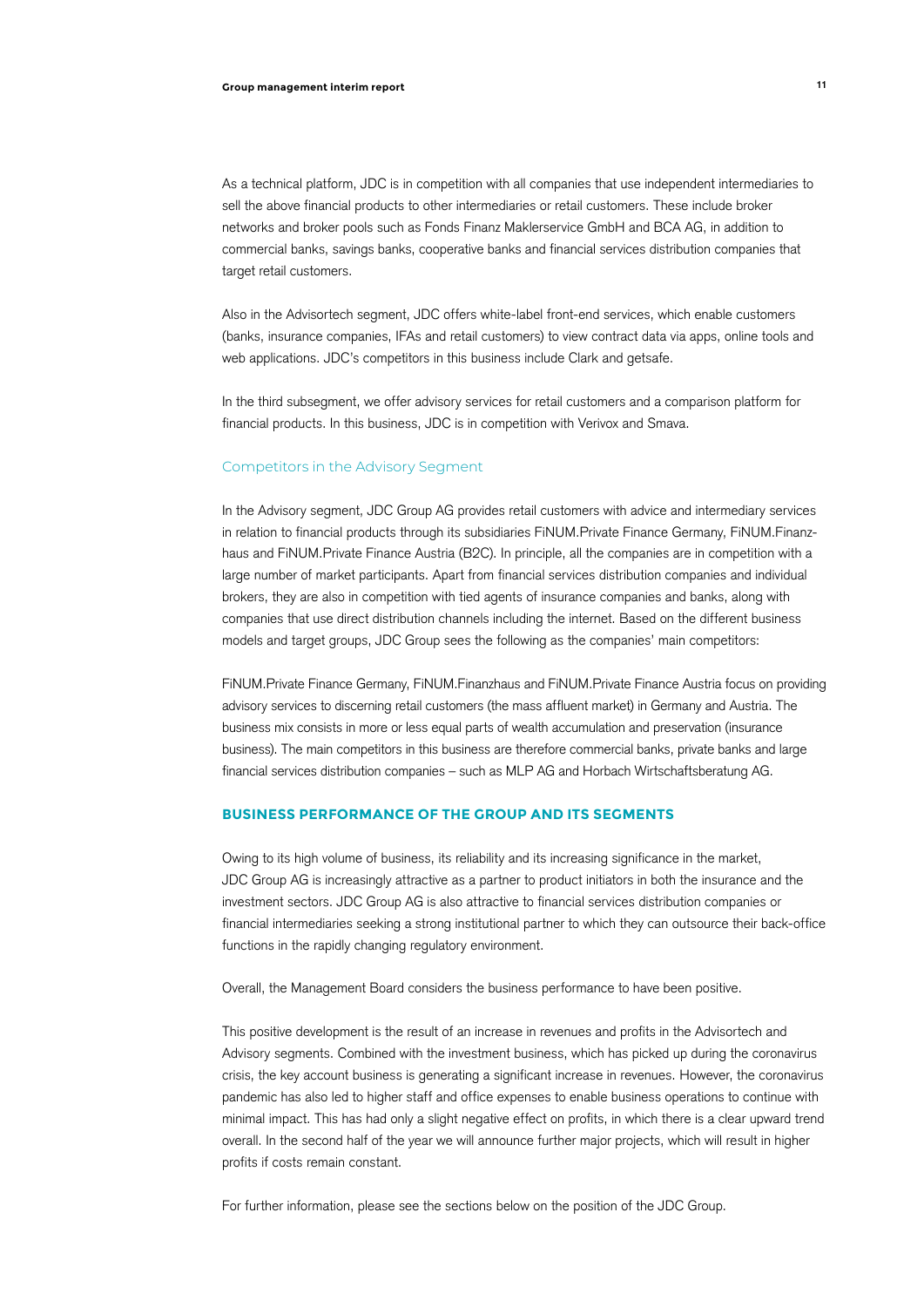#### **COMPANY SITUATION**

#### Major Key Figures

#### ASSET POSITION

#### **Assets in kEUR**

|                              | 30/06/2021<br><b>kEUR</b> | 31/12/2020<br><b>kEUR</b> | Changes<br>in $%$ |
|------------------------------|---------------------------|---------------------------|-------------------|
| Intangible assets            | 51,438                    | 47,930                    | 7.32              |
| Fixed assets                 | 5,137                     | 5,117                     | 0.39              |
| Financial assets             | 184                       | 216                       | $-14.81$          |
| Deferred taxes               | 3,293                     | 3,552                     | $-7.29$           |
| Long-term non-current assets |                           |                           |                   |
| Accounts receivable          | 978                       | 891                       | 9.76              |
| Other assets                 | 1,072                     | 1,746                     | $-38.60$          |
| <b>Current assets</b>        |                           |                           |                   |
| Accounts receivable          | 15,205                    | 18,364                    | $-17.20$          |
| Other assets                 | 1,935                     | 1,838                     | 5.28              |
| Cash and cash equivalents    | 14,567                    | 11,718                    | 24.31             |
| Deferred charges             | 882                       | 419                       | >100              |
| <b>Total assets</b>          | 94,691                    | 91,791                    | 3.16              |

The Group's non-current assets as at 30 June 2021 amounted to EUR 62.1 million (previous year: EUR 59.5 million), of which around EUR 51.4 million comprised intangible assets (previous year: EUR 47.9 million). The increase is mainly due to the acquisition of another company, which was capitalised as a customer list as part of the initial consolidation.

Current assets remained steady at EUR 32.6 million (previous year: EUR 32.3 million). Since the beginning of the year, cash at banks have increased by EUR 2.8 million to EUR 14.6 million.

Total assets increased from EUR 91.8 million in 2020 to EUR 94.7 million in 2021. This was mainly caused by an increase in intangible assets by around EUR 3.5 million in comparison with 31 December 2020.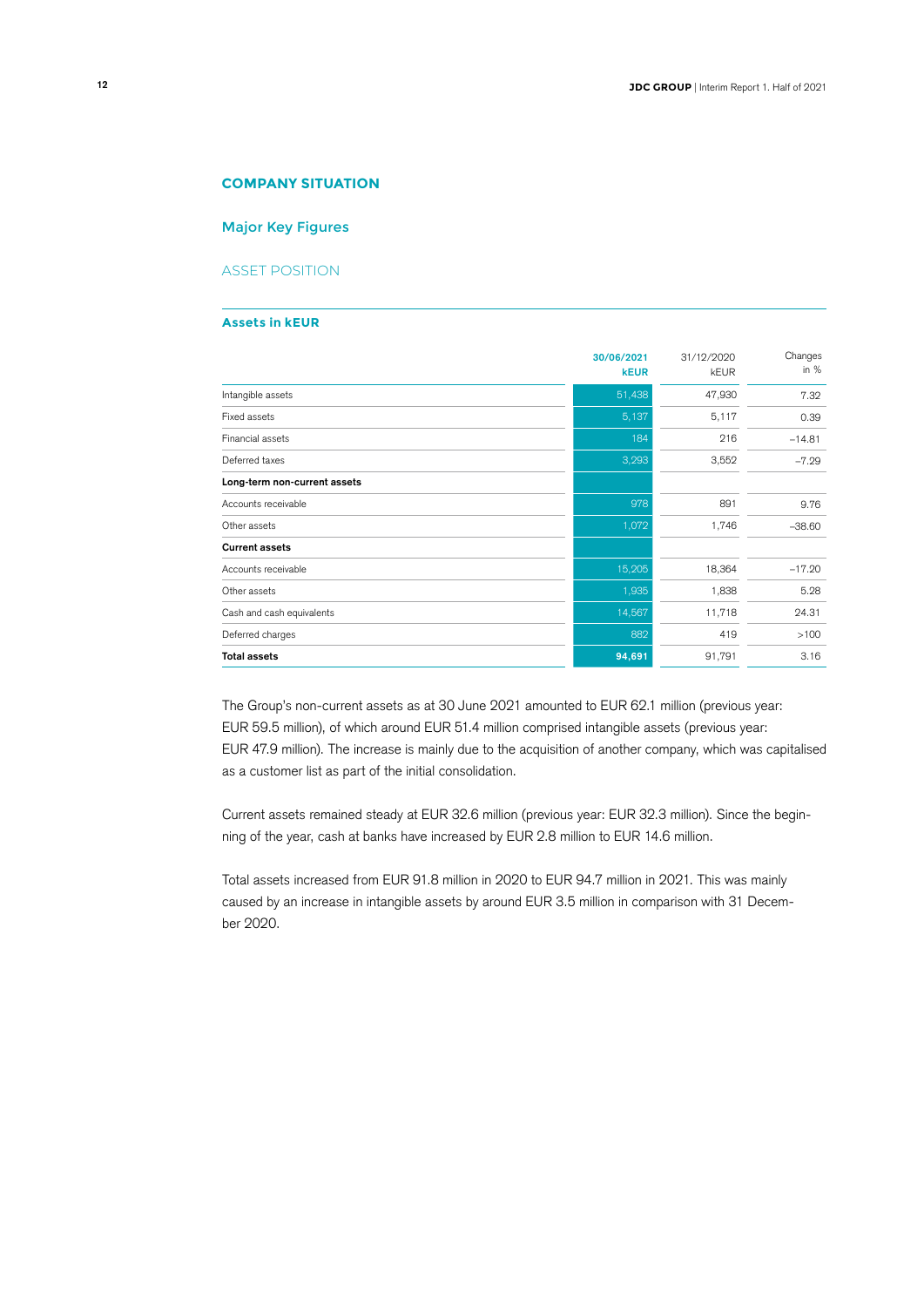| <b>Liabilities in kEUR</b>   |                |             |          |
|------------------------------|----------------|-------------|----------|
|                              | 30/06/2021     | 31/12/2020  | Changes  |
|                              | <b>kEUR</b>    | <b>kEUR</b> | in $%$   |
| Equity                       | 28,268         | 27,288      | 3.59     |
| Non-current liabilities      |                |             |          |
| Deferred taxes               | 4,636          | 4,140       | 11.98    |
| Bonds                        | 19,414         | 19,337      | 0.40     |
| Liabilities due to banks     | 32             | 33          | $-3.03$  |
| Accounts payable             | 10,603         | 10,280      | 3.14     |
| Other liabilities            | 3,606          | 3,636       | $-0.83$  |
| Provisions                   | 1,450          | 1,240       | 16.94    |
| <b>Current liabilities</b>   |                |             |          |
| Bonds                        | $\overline{O}$ | $\mathbf 0$ | $\circ$  |
| Accrued taxes                | 468            | 284         | 64.88    |
| Liabilities due to banks     | 1,085          | 1,067       | 1.69     |
| Accounts payable             | 17,420         | 19,872      | $-12.34$ |
| Other liabilities            | 7,636          | 4,545       | 68.01    |
| Deferred income              | 73             | 69          | 5.80     |
| Total equity and liabilities | 94,691         | 91,791      | 3.16     |
|                              |                |             |          |

At EUR 39.7 million (previous year: EUR 38.7 million), non-current liabilities were up by EUR 0.5 million in total, mainly due to the increase in deferred tax liabilities caused by the recognition of lease liabilities in accordance with IFRS 16.

There was a slight increase in short-term liabilities to EUR 26.7 million, compared with EUR 25.8 million in 2020. This figure includes EUR 17.4 million in accounts payable and EUR 7.6 million in other liabilities.

The equity ratio of the JDC Group as at 30 June 2021 was 29.9 percent of the total assets (31 December 2020: 29.7 percent). The Group therefore has a very good equity base.

#### FINANCIAL POSITION

The statement of cash flows shows the inflows and outflows of cash during the reporting period.

The cash flow from operating activities was up by kEUR 2,061 as at 30 June 2021, from kEUR 2,805 to kEUR 4,866. The main factors here were a reduction in receivables and higher profits. There was a cash flow of kEUR –1,407 from investing activities, which includes the acquisition of a consolidated company. The cash flow from financing activities was kEUR –610, including the repayment of lease liabilities.

Cash and cash equivalents at the end of the financial year amounted to kEUR 14,567.

The cash and cash equivalents were sufficient at all times during the reporting period. Short-term liquidity is ensured by monthly cash flow planning.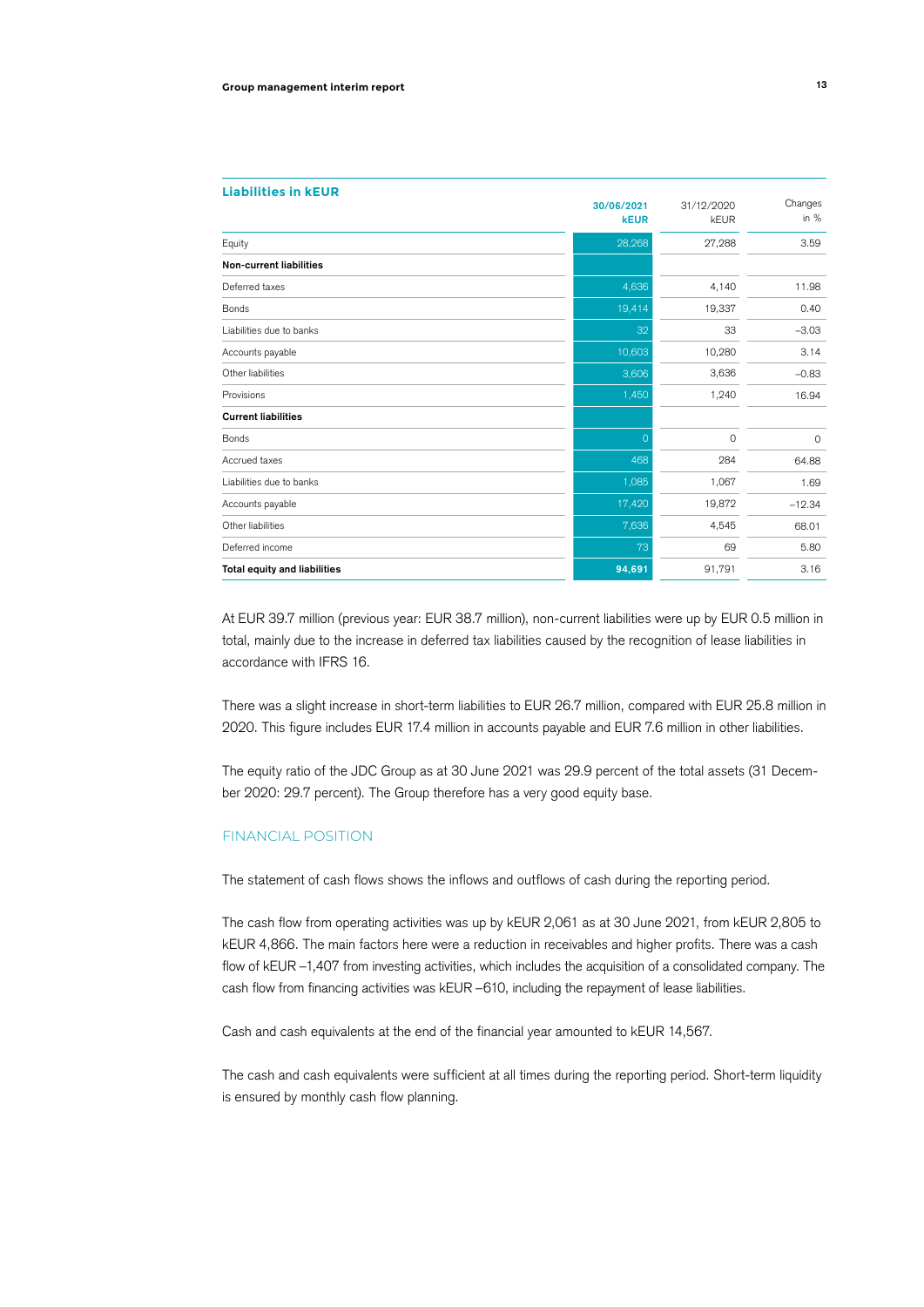#### INCOME POSITION

| <b>P &amp; L in kEUR</b> |             |             |         |
|--------------------------|-------------|-------------|---------|
|                          | 30/06/2021  | 30/06/2020  | Changes |
|                          | <b>kEUR</b> | <b>kEUR</b> | in $%$  |
| Revenues                 | 68,611      | 58,820      | 16.65   |
| Gross margin             | 18,853      | 16,880      | 11.69   |
| Gross margin in %        | 27.5        | 28.7        | $-4.18$ |
| Total operational costs  | 16,939      | 15,933      | 6.31    |
| <b>EBITDA</b>            | 4,343       | 3,134       | 38.58   |
| EBITDA margin in %       | 6.3         | 5.3         | 18.87   |
| <b>EBIT</b>              | 1,914       | 947         | >100    |
| EBIT margin in %         | 2.8         | 1.6         | 75.00   |
| Net profit               | 980         | 190         | >100    |

The Group's income position improved in the first half of 2021. At EUR 68.6 million, revenues for the first half were up by EUR 9.8 million, or 16.6 percent (first half of 2020: EUR 58.8 million).

The gross profit increased by around 11.7 percent to EUR 18.9 million. This is mainly due to key account contracts.

Earnings before interest, tax, depreciation and amortisation (EBITDA) went up to EUR 4.3 million (first half of 2020: EUR 3.1 million). Earnings before interest and tax (EBIT) rose to EUR 1.9 million (first half of 2020: EUR 0.9 million).

The consolidated profit after taxes was EUR 1.0 million.

#### SEGMENT REPORTING

#### Segment Advisortech

Revenues in the Advisortech segment rose markedly to EUR 56.4 million, compared with EUR 49.6 million in the same period of the previous year. EBITDA was also up, at EUR 4.5 million, compared with EUR 3.7 million in the same period of the prior year. EBIT stood at EUR 2.7 million in 2021 and EUR 2.0 million in 2020. Revenues for the second quarter on its own amounted to EUR 25.8 million (second quarter 2020: EUR 22.4 million). EBITDA was EUR 1.5 million, compared with EUR 1.2 million in the second quarter of 2020. EBIT totalled EUR 0.6 million (EUR 0.4 million in the second quarter of 2020).

#### Segment Advisory

Revenues of the Advisory segment were higher than in the same period of the previous year, at EUR 17.3 million, compared with EUR 14.0 million. EBITDA increased to EUR 0.9 million, compared with EUR 0.4 million in 2020. There was also an improvement in EBIT from EUR 0.0 million to EUR 0.4 million. In comparison with the second quarter of 2020, revenues for the second quarter of 2021 grew significantly and stood at EUR 9.0 million. The relevant figure for the second quarter of 2020 was EUR 6.9 million. EBITDA amounted to EUR 0.5 million, compared with EUR 0.2 million in the second quarter of the previous year. Second-quarter EBIT stood at EUR 0.3 million in 2021 and EUR 0.0 million in 2020.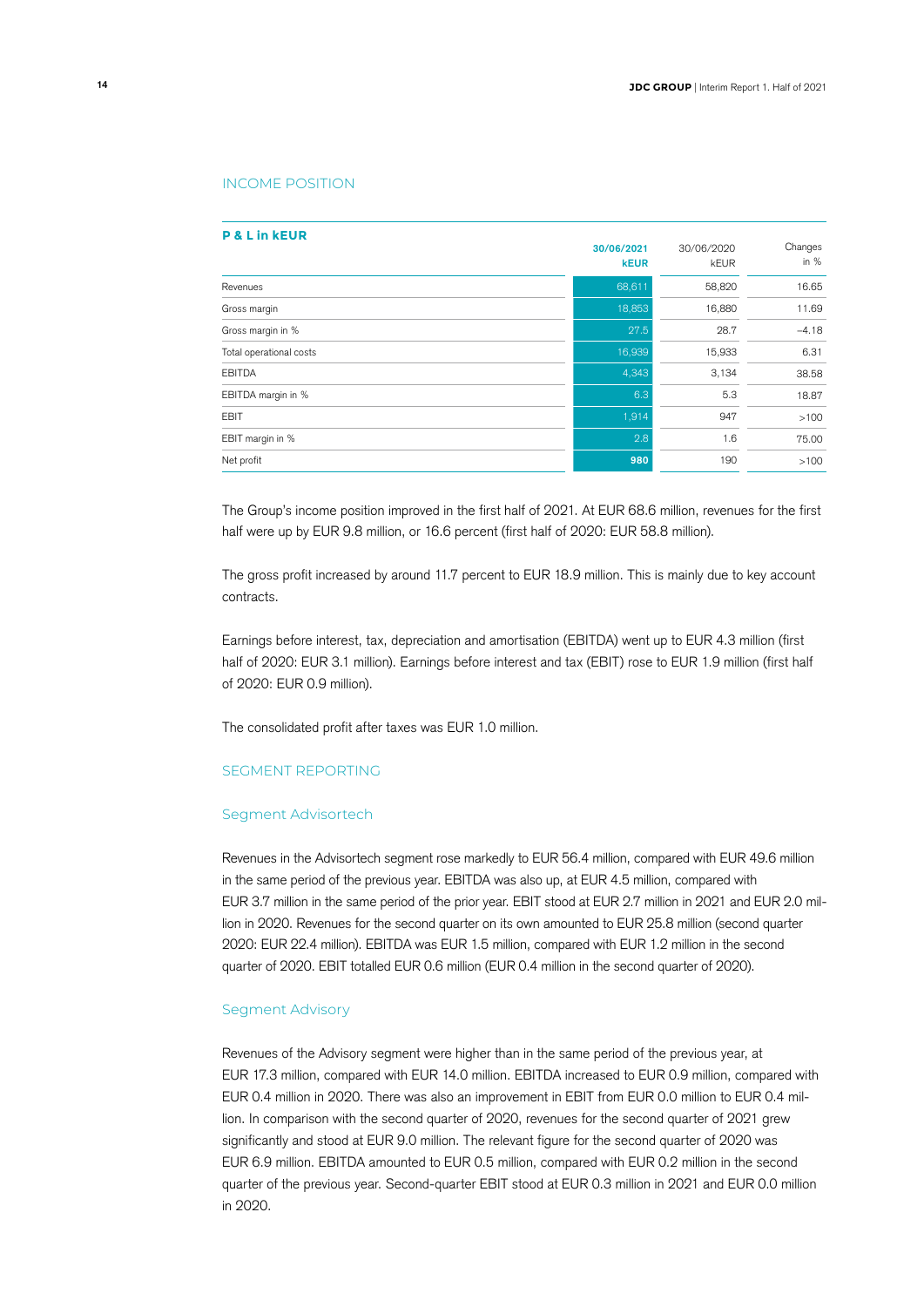#### Segment Holding

The result of the Holding segment was up overall. Segment revenues were EUR 1.0 million, compared with EUR 0.8 million in the previous year. EBITDA fell to EUR -1.1 million, in comparison with EUR –1.0 million in the first six months of 2020. EBIT was also down, at EUR –1.2 million compared with EUR –1.1 million in the same period of 2020. Revenues for the second quarter on its own were EUR 0.5 million in 2021 and EUR 0.4 million in 2020. Compared with the second quarter of the previous year, EBITDA stood unchanged at EUR –0.5 million. At EUR –0.6 million in 2021, second-quarter EBIT was also unchanged year on year.

#### **OPPORTUNITY AND RISK REPORT**

The Group's future business performance involves all the opportunities and risks associated with the distribution of financial products and the acquisition, management and disposal of companies. The risk management system of JDC Group AG is aimed at identifying risks early and minimising them by taking appropriate measures. Financial instruments are used only for hedging purposes. In order to identify early any potential problems in the affiliated companies and the companies in which they in turn hold equity investments, key indicators are monitored and evaluated. Monthly, weekly and daily analyses of turnover, revenues and the liquidity position are prepared. Management obtains a daily summary of the turnover and liquidity ratios.

JDC Group AG is controlled by means of a monthly reporting system, which includes the key indicators and pays particular attention to the liquidity position. On top of this, the Management Board is updated on the current level of liquidity on a daily basis.

#### Relevant **company-related risks** are as follows:

- In the context of providing intermediary services relating to financial products and insurance products, it cannot be ruled out that cancellations could give rise to expenses not balanced by claims for refunds of the same amount from intermediaries. With the increase in JDC's insurance revenues, receivables management to collect such refunds is of greater importance than before.
- Claims could be made against JDC for misinformation or misadvice by distribution partners. It is not possible to make a blanket statement as to whether the risks in specific cases will be covered by existing insurance policies or by the refund claims against intermediaries.
- The continuing volatility of the capital markets and the difficulty in forecasting the product turnover means great demands have to be placed on the liquidity management system. A lack of liquidity could become an existential problem.
- JDC is increasingly a focus of attention on the capital market. Its customers also include growing numbers of big corporations. Any damage to its image could lead to a loss of revenues.

#### Relevant **market-related risks** are as follows:

- The business success of the company is fundamentally dependent on economic developments.
- Developments on the German and global financial and capital markets are of considerable importance to JDC's success. Continuing volatility or adverse developments could have a negative impact on JDC's profitability.
- The stability of the legal and regulatory environment in Germany and Austria is of great importance. Short-term changes in the environment for financial services companies, intermediaries and financial products, in particular, could have adverse impact on JDC's business model.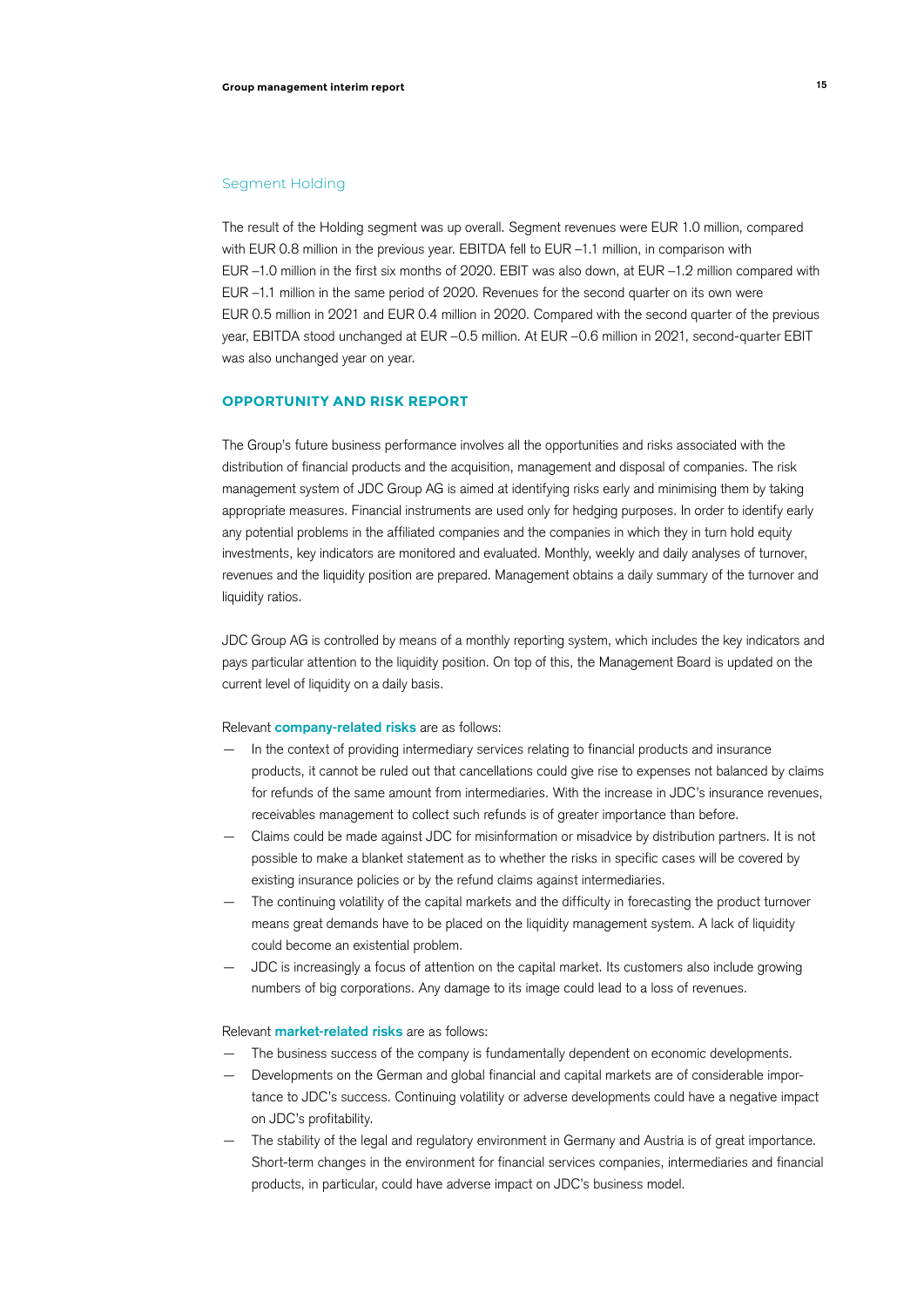Relevant **regulatory risks** are as follows:

- The implementation of the European Union's General Data Protection Regulation (GDPR) affects all German companies, but particularly those in the financial services sector, whose business involves working with personal data to a particularly large extent. The GDPR imposes extensive information and documentation obligations on us. As the digital transformation of the insurance industry is just beginning, many processes at JDC still have to be handled manually. This increases the risk of data breaches due to human error.
- Since the implementation of MiFID II in German law, portfolio commissions are only paid if they are used to improve the quality of customer advice. Much of the structure remains unclear. If the measures taken at JDC are not sufficient, there could be a temporary loss of revenues in the investment business.

Management cannot discern any other risks to the company's existence or growth, and is of the opinion that the risks identified are manageable and do not constitute a threat to the company's continued existence.

Management views the **opportunities** as follows: Many financial services distribution companies are currently weakened financially by the Covid-19 crisis in particular. As a result, the financial resources of many of our competitors have been exhausted and the pressure to consolidate is increasing. Large market participants, including the JDC Group companies, will benefit from this.

JDC Group took some decisive measures in 2021 to set the course for the coming years. 2021 marked the beginning of JDC's collaboration with Sparkasse Bremen, one of the largest German savings banks. The start-up company Finanzguru is another bancassurance customer using JDC's platform technology. Jung, DMS & Cie. and the Provinzial group are planning a joint venture to support more than a million retail customers of the savings banks. Jung, DMS & Cie. also acquired all the shares of MORGEN & MOR-GEN GmbH.

In the view of the Management Board, this will all result in the continued overall positive performance of JCD Group AG's equity investments, and thus also of JDC Group AG itself, in the financial year 2021.

#### **OUTLOOK**

#### Economic outlook

IMF projects global economic growth of 5.5 percent in 2021. This is based on global access to vaccines and further economic stimulus packages for individual countries.

How long the pandemic continues, and the policies used to deal with it, will determine how quickly the economy can recover. If this phase continues for a long time, therefore, it is very likely that the global economy will not show signs of a recovery until 2022.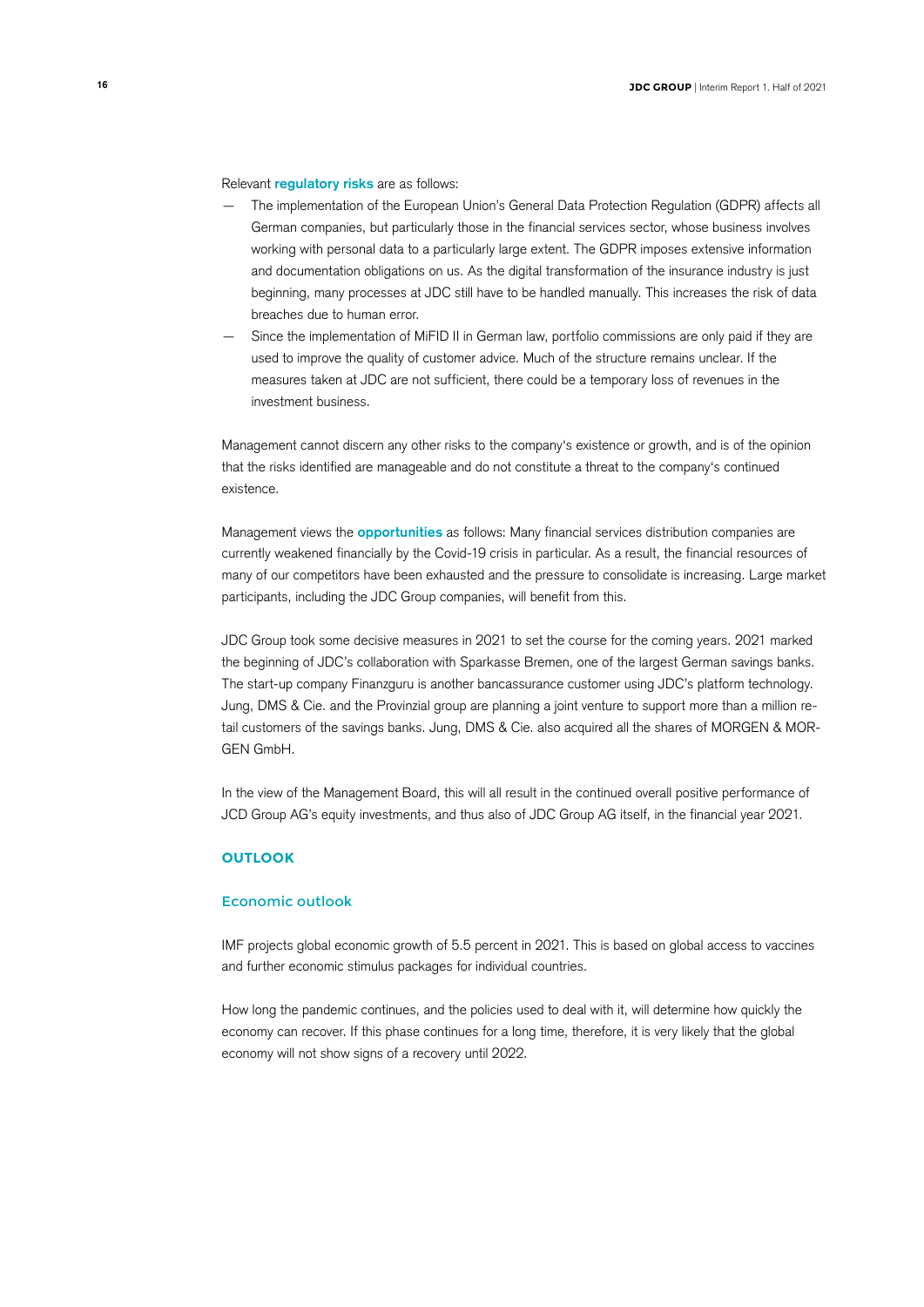#### Market and sector outlook

It is likely that there will continue to be plenty of liquidity in the market and that this will buoy up the equity and property markets. Due to the level of government debt around the world, which can only be financed by a global increase in the money supply, the inflation likely to result will make tangible assets more attractive than financial assets. That is positive for JDC Group's business.

However, the Covid-19 crisis also poses great risks. The economy is presently still in a recession which, owing to falling company profits, may put the capital market under pressure for a long time. Companies will put investments on hold and consumers will suffer income losses and cut down on spending. Interest rates are also rising again on the bond market, with stock market turbulence as a consequence. It is not possible to predict when the recession will be over, despite the availability of vaccines.

#### Outlook for the JDC Group consolidated group

#### EXPECTED BUSINESS PERFORMANCE

The expectations regarding the business performance of the JDC Group in 2021 are based on the economic assumptions outlined in the Group management report. The ongoing Covid-19 crisis, and the possibility of a resulting recession, with companies putting investments on hold and consumers suffering a loss of income, may have an impact on the financial, assets and income position of the JDC Group. The company plan was developed on the basis of very detailed studies and assumptions that JDC Group AG believes are realistic.

JDC Group's main priority in 2021 will be to achieve a significant, sustained improvement in its operating activities. In 2021 the Group will focus on

- growth, and thus also scaling of the platform;
- optimisation of internal processes and cost management.

We confirm our positive assessment for the remainder of 2021, and are raising the quidance previously published. Based on collaboration agreements already signed, the company now expects revenues to grow to between EUR 140 million and EUR 145 million over 2021 as a whole (compared with the previous guidance of EUR 135 million to EUR 142 million), with EBITDA in excess of EUR 8 million (previously in excess of EUR 7 million).

Wiesbaden, Germany, 11 August 2021

Dr. Sebastian Grabmaier Ralph Konrad Stefan Bachmann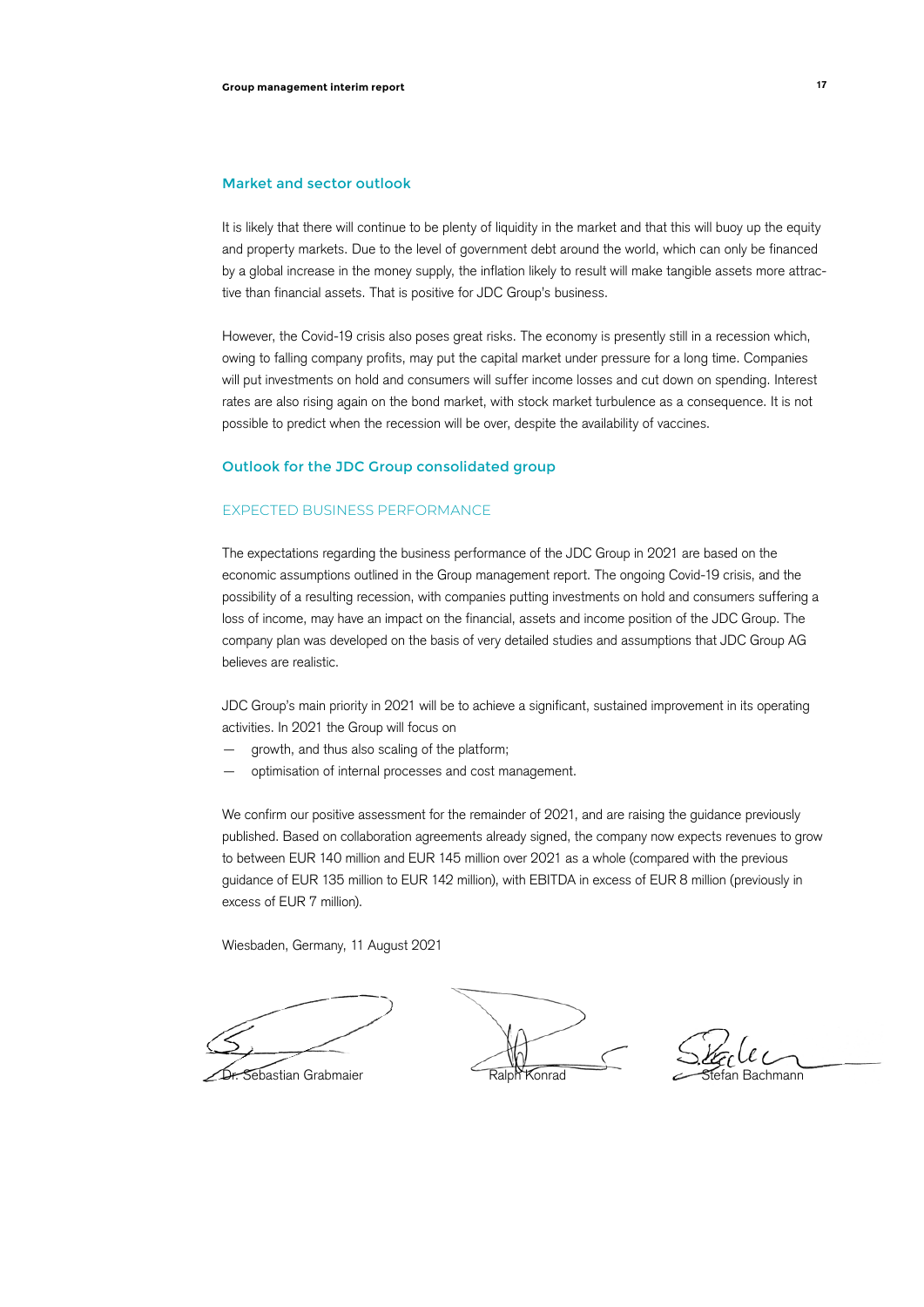### **Consolidated income statement**

|                |                                               | Notes | 2. Quarter<br>2021<br><b>kEUR</b> | 2. Quarter<br>2020<br><b>kEUR</b> | $01/01/-$<br>30/06/2021<br><b>kEUR</b> | $01/01/-$<br>30/06/2020<br><b>kEUR</b> |  |  |  |  |  |
|----------------|-----------------------------------------------|-------|-----------------------------------|-----------------------------------|----------------------------------------|----------------------------------------|--|--|--|--|--|
| $\mathbf{1}$ . | Commission income                             | [1]   | 32,644                            | 27,381                            | 68,611                                 | 58,820                                 |  |  |  |  |  |
| 2.             | Capitalised services                          | $[2]$ | 294                               | 256                               | 578                                    | 480                                    |  |  |  |  |  |
| 3.             | Other operating income                        | $[2]$ | 21                                | 27                                | 37                                     | 148                                    |  |  |  |  |  |
| 4.             | Commission expenses                           | $[3]$ | $-23,987$                         | $-19,683$                         | $-50,373$                              | $-42,568$                              |  |  |  |  |  |
| 5.             | Personnel expenses                            | [4]   | $-5,017$                          | $-4,436$                          | $-9,820$                               | $-8,934$                               |  |  |  |  |  |
| 6.             | Depreciation and amortisation of tangible and | [5]   |                                   |                                   |                                        |                                        |  |  |  |  |  |
|                | intangible assets                             |       | $-1,281$                          | $-1,083$                          | $-2,429$                               | $-2,187$                               |  |  |  |  |  |
| 7.             | Other operating expenses                      | [6]   | $-2,449$                          | $-2,606$                          | $-4,690$                               | $-4,812$                               |  |  |  |  |  |
| 8.             | Other interest and similar income             |       |                                   | $\circ$                           |                                        | 11                                     |  |  |  |  |  |
| 9.             | Interest and similar expenses                 |       | $-372$                            | $-360$                            | $-741$                                 | $-738$                                 |  |  |  |  |  |
| 10.            | <b>Operating profit/loss</b>                  |       | $-146$                            | $-504$                            | 1,174                                  | 220                                    |  |  |  |  |  |
|                |                                               |       |                                   |                                   |                                        |                                        |  |  |  |  |  |
| 11.            | Income tax expenses                           |       | $-100$                            | $-3$                              | $-205$                                 | $-6$                                   |  |  |  |  |  |
| 12.            | Other tax expenses                            |       | 11                                | $-2$                              | 11<br>$-24$                            |                                        |  |  |  |  |  |
|                |                                               |       |                                   |                                   |                                        |                                        |  |  |  |  |  |
|                | 13. Net profit                                |       | $-235$                            | $-509$                            | 980                                    | 190                                    |  |  |  |  |  |
|                |                                               |       |                                   |                                   |                                        |                                        |  |  |  |  |  |
|                | 14. Earnings per share                        |       | $-0.02$                           | $-0.04$                           | 0.08                                   | 0.01                                   |  |  |  |  |  |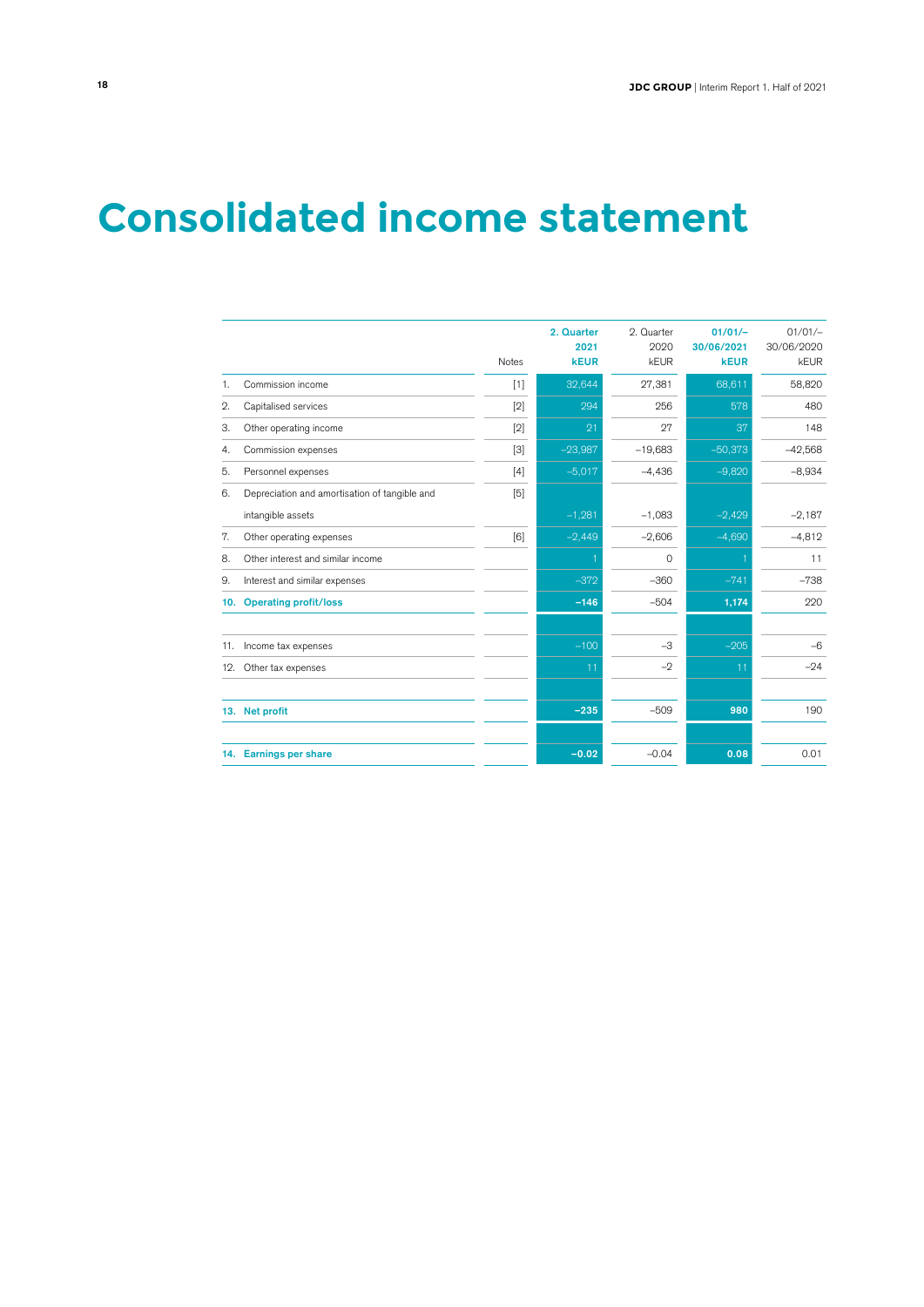Consolidated income statement Consolidated statement of comprehensive income Segment reporting

Consolidated balance sheet Consolidated cash flow statement Consolidated statement of changes in equity Notes

### **Consolidated statement of comprehensive income**

|                                            | 2. Quarter 2021<br><b>kEUR</b> | 2. Quarter 2020<br>kEUR | $01/01/- 30/06/2021$<br><b>kEUR</b> | $01/01/- 30/06/2020$<br><b>kEUR</b> |
|--------------------------------------------|--------------------------------|-------------------------|-------------------------------------|-------------------------------------|
| Profit or loss for the period              | $-235$                         | $-509$                  | 980                                 | 190                                 |
| <b>Other income</b>                        |                                |                         |                                     |                                     |
| In following periods in the profit         |                                |                         |                                     |                                     |
| and loss account to be reclassified into   |                                |                         |                                     |                                     |
| other results                              | 0                              | $\mathbf 0$             | 0                                   | $\circ$                             |
| Gains/losses from the revaluation of       |                                |                         |                                     |                                     |
| defined benefit plans                      | $\overline{0}$                 | 0                       | $\overline{0}$                      | $-41$                               |
| In following periods not in the profit and |                                |                         |                                     |                                     |
| loss account to be reclassified into other |                                |                         |                                     |                                     |
| results                                    | $\overline{0}$                 | $\mathbf 0$             | $\overline{0}$                      | $-41$                               |
| Other income after taxes                   | $\Omega$                       | $\mathbf 0$             | $\overline{0}$                      | $-41$                               |
|                                            |                                |                         |                                     |                                     |
| <b>Total income after taxes</b>            | $-235$                         | $-509$                  | 980                                 | 149                                 |
| Attributable to:                           |                                |                         |                                     |                                     |
| Parent company's shareholders              | $-235$                         | $-509$                  | 980                                 | 149                                 |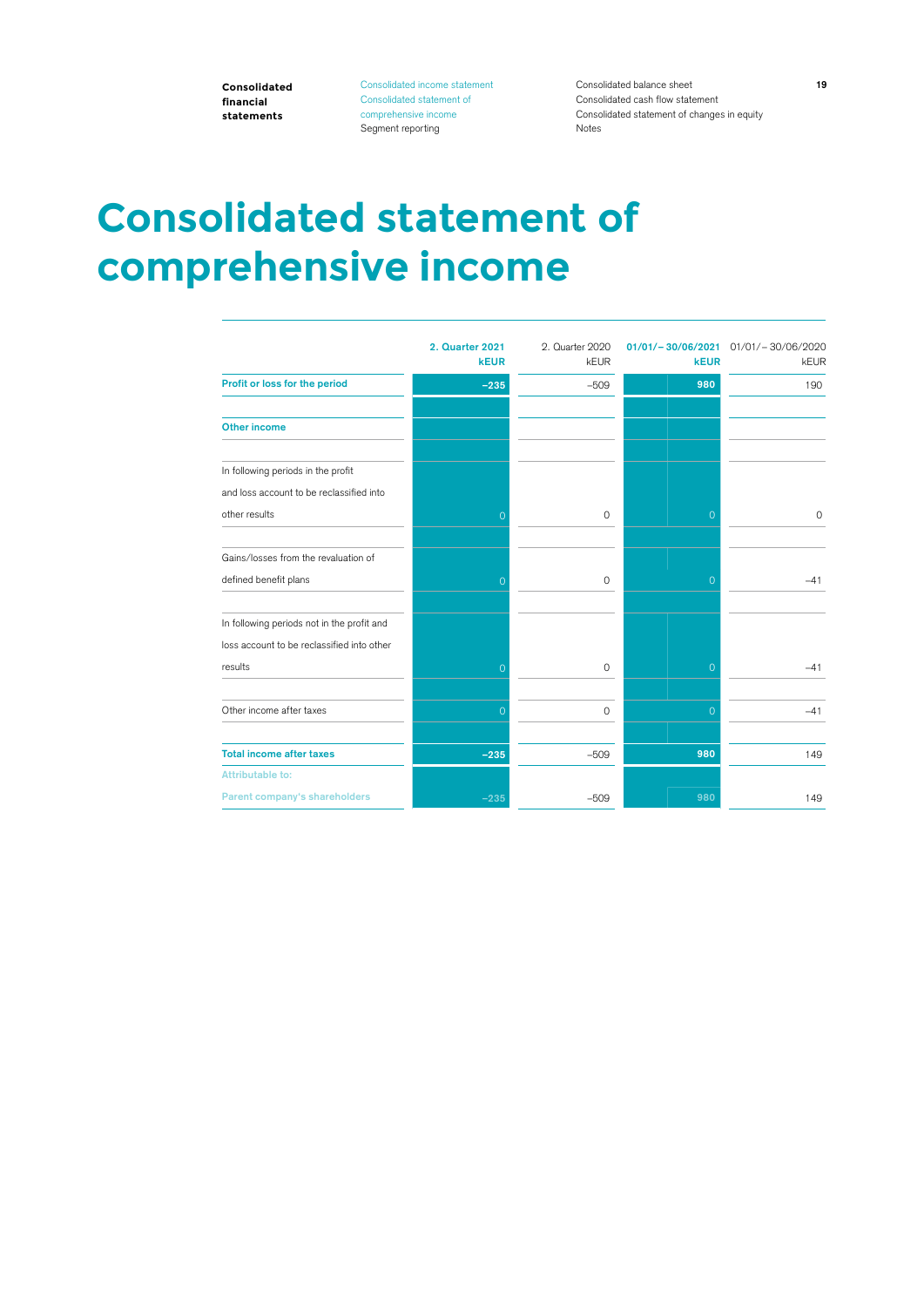# **Segment reporting YTD**

|                                     | <b>Advisortech</b> |            | <b>Advisory</b> |                |
|-------------------------------------|--------------------|------------|-----------------|----------------|
|                                     | 30/06/2021         | 30/06/2020 | 30/06/2021      | 30/06/2020     |
|                                     | <b>kEUR</b>        | kEUR       | <b>kEUR</b>     | kEUR           |
| <b>Segment income</b>               |                    |            |                 |                |
| Commission income                   | 56,449             | 49,565     | 17,291          | 13,998         |
| of which with other segments        | 609                | 621        | 4,520           | 4,122          |
| <b>Total segment income</b>         | 56,449             | 49,565     | 17,291          | 13,998         |
| Capitalised services                | 578                | 480        |                 | $\overline{0}$ |
| Other income                        | -26                | 134        |                 | 17             |
| <b>Segment expenses</b>             |                    |            |                 |                |
| Commissions                         | $-42,530$          | $-36,862$  | $-12,670$       | $-10,078$      |
| Personnel expenses                  | $-6,518$           | $-5,916$   | $-2,019$        | $-1,893$       |
| Depreciation and amortisation       | $-1,788$           | $-1,736$   | $-498$          | $-415$         |
| Other                               | $-3,511$           | $-3,678$   | $-1,714$        | $-1,597$       |
| <b>Total segment expenses</b>       | $-54,347$          | $-48,192$  | $-16,901$       | $-13,983$      |
| <b>EBIT</b>                         | 2,706              | 1,987      | 401             | 32             |
| <b>EBITDA</b>                       | 4,494              | 3,723      | 899             | 447            |
| Income from investments             |                    | $\circ$    |                 | $\overline{0}$ |
| Other interest and similar income   | 244                | 380        |                 | 8              |
| Yield on other securities           |                    | $\circ$    |                 | $\Omega$       |
| Depreciation of financial assets    |                    | $\circ$    |                 | $\overline{0}$ |
| Other interest and similar expenses | $-843$             | $-917$     | $-288$          | $-305$         |
| <b>Financial result</b>             | $-599$             | $-537$     | $-288$          | $-297$         |
| Segment earnings before tax (EBT)   | 2,107              | 1,450      | 113             | $-265$         |
| Tax expenses                        | 115                | 45         | $-284$          | $-69$          |
| Segment net profit                  | 2,222              | 1,495      | $-171$          | $-334$         |
|                                     |                    |            |                 |                |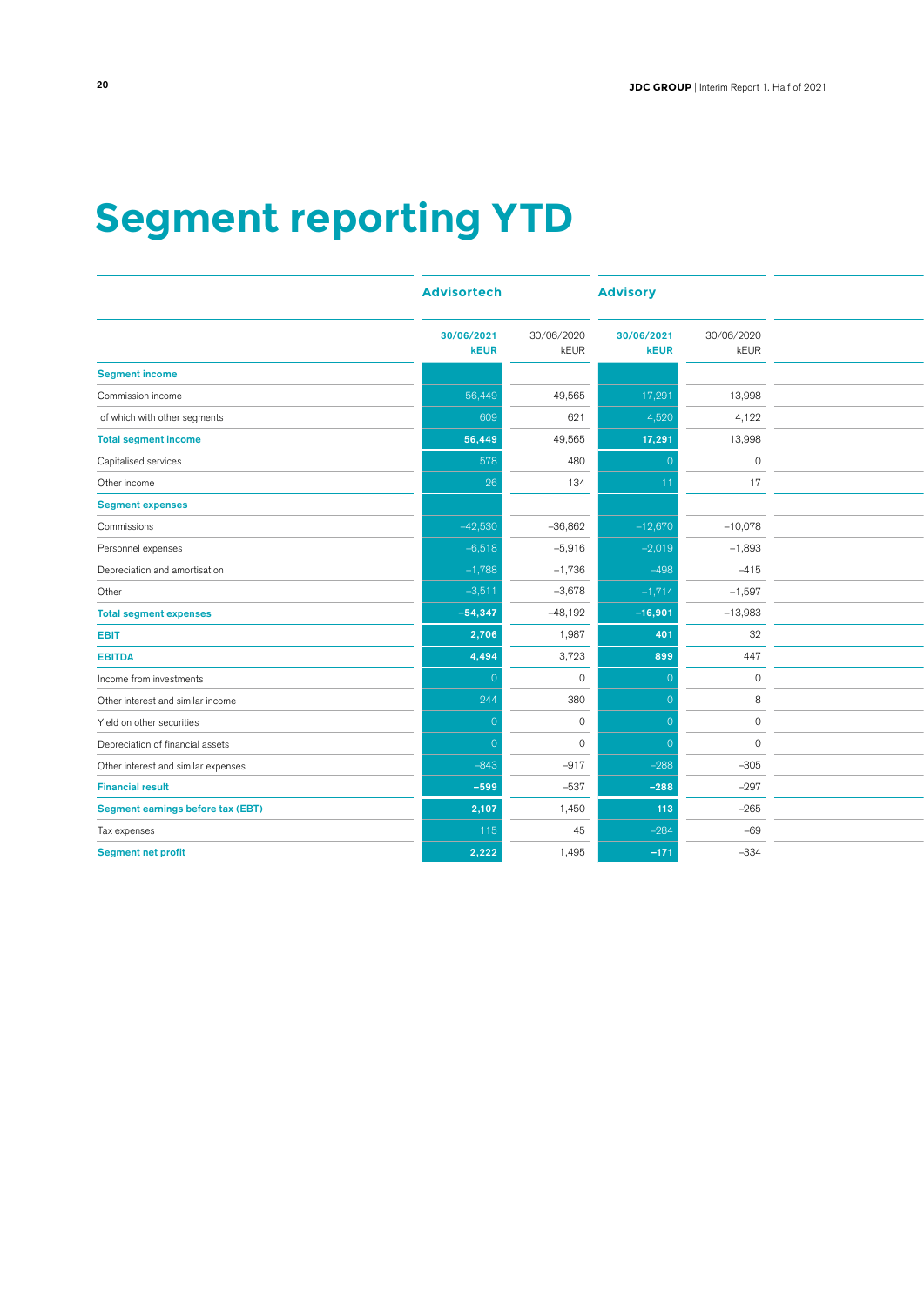Consolidated income statement Consolidated statement of comprehensive income Segment reporting

Consolidated balance sheet Consolidated cash flow statement Consolidated statement of changes in equity Notes

| <b>Holding</b>            |                    | <b>Total reportable</b><br>segments |                    | <b>Transfer</b>           |                    | <b>Total</b>              |                               |
|---------------------------|--------------------|-------------------------------------|--------------------|---------------------------|--------------------|---------------------------|-------------------------------|
| 30/06/2021<br><b>kEUR</b> | 30/06/2020<br>kEUR | 30/06/2021<br>kEUR                  | 30/06/2020<br>kEUR | 30/06/2021<br><b>kEUR</b> | 30/06/2020<br>kEUR | 30/06/2021<br><b>kEUR</b> | 30/06/2020<br>$\mathsf{kEUR}$ |
|                           |                    |                                     |                    |                           |                    |                           |                               |
| 1,011                     | 773                | 74,751                              | 64,336             | $-6,140$                  | $-5,516$           | 68,611                    | 58,820                        |
| 1,011                     | 773                | 6,140                               | 5,516              | $-6,140$                  | $-5,516$           |                           | $\circ$                       |
| 1,011                     | 773                | 74,751                              | 64,336             | $-6,140$                  | $-5,516$           | 68,611                    | 58,820                        |
|                           | $\circ$            | 578                                 | 480                |                           | $\circ$            | 578                       | 480                           |
|                           | $\circ$            | 37                                  | 151                |                           | $-3$               | 37                        | 148                           |
|                           |                    |                                     |                    |                           |                    |                           |                               |
|                           | $\circ$            | $-55,200$                           | $-46,940$          | 4,827                     | 4,372              | $-50,373$                 | $-42,568$                     |
| $-1,283$                  | $-1,125$           | $-9,820$                            | $-8,934$           |                           | $\circ$            | $-9,820$                  | $-8,934$                      |
| $-143$                    | $-36$              | $-2,429$                            | $-2,187$           |                           | $\circ$            | $-2,429$                  | $-2,187$                      |
| $-779$                    | $-684$             | $-6,004$                            | $-5,959$           | 1,314                     | 1,147              | $-4,690$                  | $-4,812$                      |
| $-2,205$                  | $-1,845$           | $-73,453$                           | $-64,020$          | 6,141                     | 5,519              | $-67,312$                 | $-58,501$                     |
| $-1,194$                  | $-1,072$           | 1,913                               | 947                |                           | $\circ$            | 1,914                     | 947                           |
| $-1,051$                  | $-1,036$           | 4,342                               | 3,134              |                           | $\circ$            | 4,343                     | 3,134                         |
|                           | $\circ$            |                                     | $\circ$            |                           | $\circ$            |                           | $\circ$                       |
| 440                       | 408                | 684                                 | 796                | $-683$                    | $-785$             |                           | 11                            |
|                           | $\circ$            |                                     | $\circ$            |                           | $\circ$            |                           | $\circ$                       |
|                           | $\circ$            |                                     | $\circ$            |                           | $\circ$            |                           | $\circ$                       |
| $-293$                    | $-301$             | $-1,424$                            | $-1,523$           | 683                       | 785                | $-741$                    | $-738$                        |
| $147$                     | 107                | $-740$                              | $-727$             |                           | $\circ$            | $-740$                    | $-727$                        |
| $-1,047$                  | $-965$             | 1,173                               | 220                |                           | $\mathsf{O}$       | 1,174                     | 220                           |
| $-25$                     | $-6$               | $-194$                              | $-30$              |                           | $\circ$            | $-194$                    | $-30$                         |
| $-1,072$                  | $-971$             | 979                                 | 190                |                           | $\mathsf{O}$       | 980                       | 190                           |
|                           |                    |                                     |                    |                           |                    |                           |                               |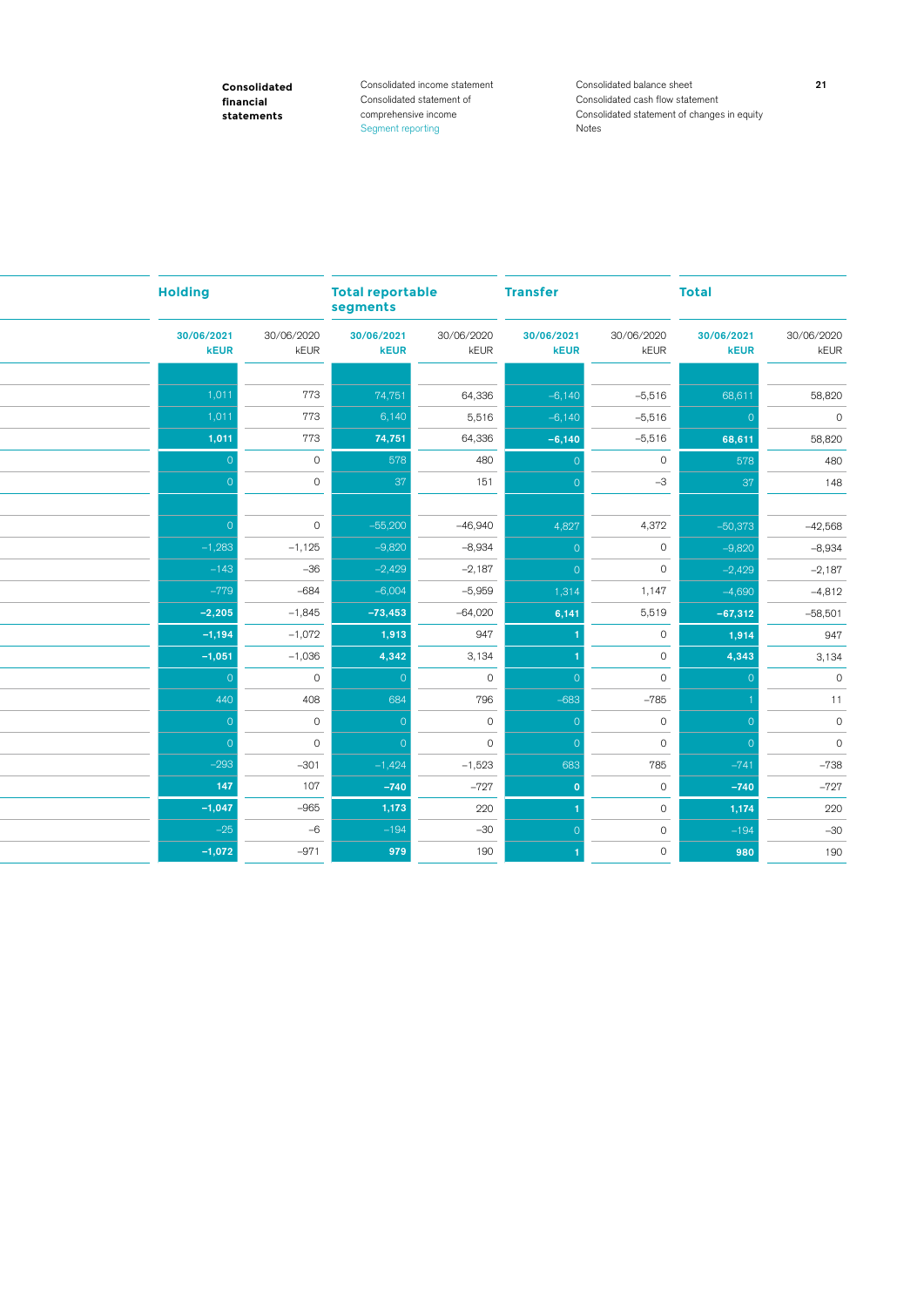### **Segment reporting 2. Quarter**

|                                     | <b>Advisortech</b>             |           | <b>Advisory</b>                         |                         |
|-------------------------------------|--------------------------------|-----------|-----------------------------------------|-------------------------|
|                                     | 2. Quarter 2021<br><b>kEUR</b> | kEUR      | 2. Quarter 2020 2. Quarter 2021<br>kEUR | 2. Quarter 2020<br>kEUR |
| <b>Segment income</b>               |                                |           |                                         |                         |
| Commission income                   | 25,848                         | 22,449    | 9,038                                   | 6,928                   |
| of which with other segments        | 209                            | 296       | 2,033                                   | 1,701                   |
| <b>Total segment income</b>         | 25,848                         | 22,449    | 9,038                                   | 6,928                   |
| Capitalised services                | 294                            | 256       |                                         | $\circ$                 |
| Other income                        |                                | 15        |                                         | $12\,$                  |
| <b>Segment expenses</b>             |                                |           |                                         |                         |
| Commissions                         | $-19,527$                      | $-16,469$ | $-6,592$                                | $-5,006$                |
| Personnel expenses                  | $-3,274$                       | $-2,920$  | $-1,099$                                | $-944$                  |
| Depreciation and amortisation       | $-956$                         | $-849$    | $-254$                                  | $-204$                  |
| Other                               | $-1,839$                       | $-2,088$  | $-824$                                  | $-748$                  |
| <b>Total segment expenses</b>       | $-25,596$                      | $-22,326$ | $-8,769$                                | $-6,902$                |
| <b>EBIT</b>                         | 558                            | 394       | 278                                     | 38                      |
| <b>EBITDA</b>                       | 1,514                          | 1,243     | 532                                     | 242                     |
| Income from investments             |                                | $\circ$   |                                         | $\circ$                 |
| Other interest and similar income   | 122                            | 180       |                                         | 3                       |
| Yield on other securities           |                                | $\circ$   |                                         | $\overline{0}$          |
| Depreciation of financial assets    |                                | $\circ$   |                                         | $\circ$                 |
| Other interest and similar expenses | $-420$                         | $-435$    | $-146$                                  | $-145$                  |
| <b>Financial result</b>             | $-298$                         | $-255$    | $-146$                                  | $-142$                  |
| Segment earnings before tax (EBT)   | 260                            | 139       | 132                                     | $-104$                  |
| Tax expenses                        | ് 61                           | 29        |                                         | $-28$                   |
| Segment net profit                  | 322                            | 168       | 34                                      | $-132$                  |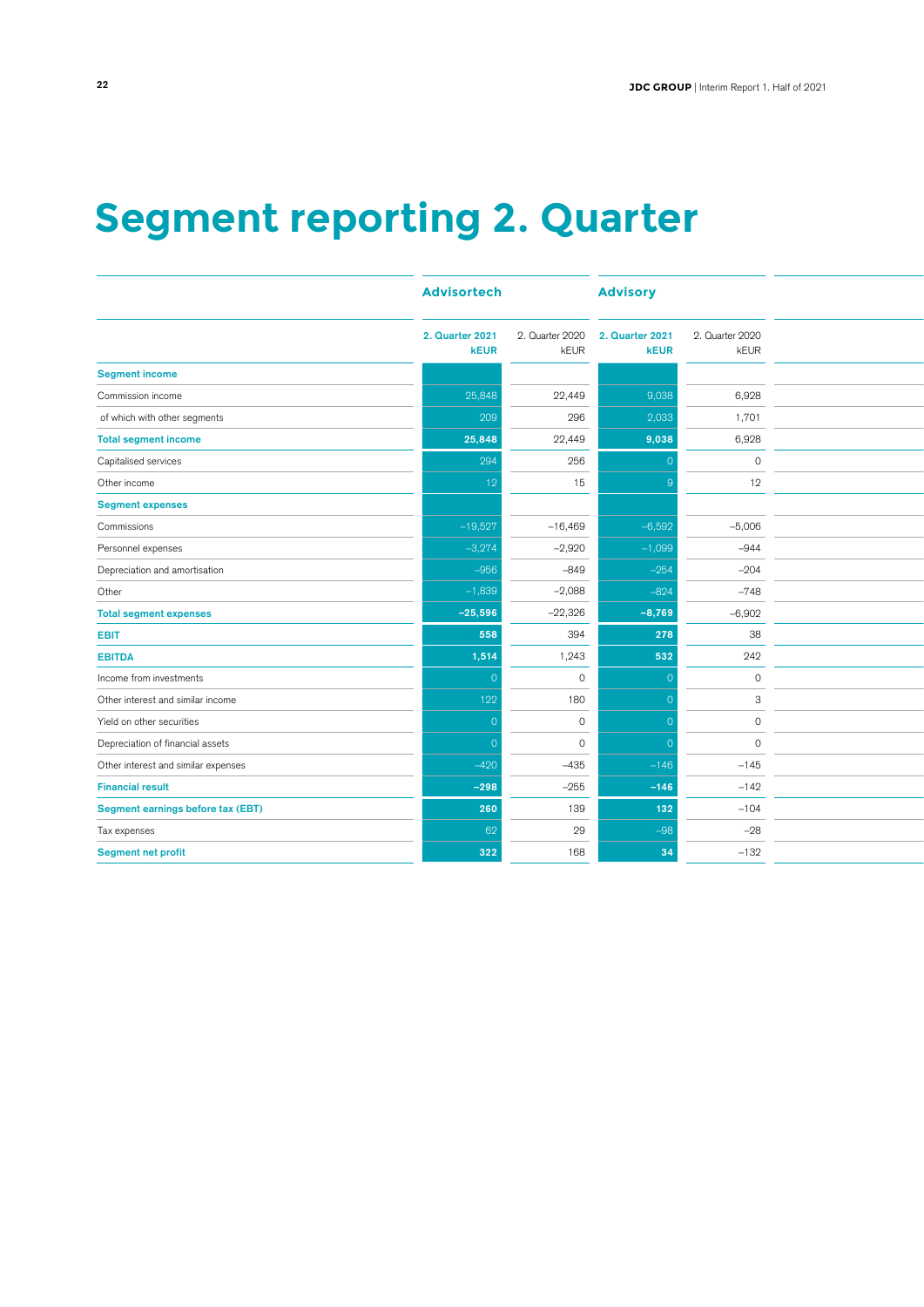**financial statements** Consolidated statement of comprehensive income Segment reporting

**Consolidated 23** Consolidated income statement Consolidated balance sheet Consolidated cash flow statement Consolidated statement of changes in equity Notes

| <b>Holding</b>                 |         | <b>Total reportable</b><br>segments            |           | <b>Transfer</b>                                |          | <b>Total</b>                            |                                    |
|--------------------------------|---------|------------------------------------------------|-----------|------------------------------------------------|----------|-----------------------------------------|------------------------------------|
| 2. Quarter 2021<br><b>kEUR</b> | kEUR    | 2. Quarter 2020 2. Quarter 2021<br><b>kEUR</b> | kEUR      | 2. Quarter 2020 2. Quarter 2021<br><b>kEUR</b> | kEUR     | 2. Quarter 2020 2. Quarter 2021<br>kEUR | 2. Quarter 2020<br>$\mathsf{kEUR}$ |
|                                |         |                                                |           |                                                |          |                                         |                                    |
| 465                            | 404     | 35,351                                         | 29,781    | $-2,707$                                       | $-2,400$ | 32,644                                  | 27,381                             |
| 465                            | 404     | 2,707                                          | 2,401     | $-2,707$                                       | $-2,400$ |                                         | $\mathsf{O}$                       |
| 465                            | 404     | 35,351                                         | 29,781    | $-2,707$                                       | $-2,400$ | 32,644                                  | 27,381                             |
|                                | $\circ$ | 294                                            | 256       |                                                | $\circ$  | 294                                     | 256                                |
|                                | $\circ$ | 21                                             | 27        |                                                | $\circ$  | 21                                      | 27                                 |
|                                |         |                                                |           |                                                |          |                                         |                                    |
|                                | $\circ$ | $-26,119$                                      | $-21,475$ | 2,132                                          | 1,792    | $-23,987$                               | $-19,683$                          |
| $-644$                         | $-573$  | $-5,017$                                       | $-4,436$  |                                                | $\circ$  | $-5,017$                                | $-4,436$                           |
| $-71$                          | $-29$   | $-1,281$                                       | $-1,083$  |                                                | $\circ$  | $-1,281$                                | $-1,083$                           |
| $-361$                         | $-377$  | $-3,024$                                       | $-3,213$  | 575                                            | 607      | $-2,449$                                | $-2,606$                           |
| $-1,076$                       | $-979$  | $-35,441$                                      | $-30,207$ | 2,707                                          | 2,400    | $-32,734$                               | $-27,808$                          |
| $-611$                         | $-575$  | 225                                            | $-144$    |                                                | $\circ$  | 225                                     | $-144$                             |
| $-540$                         | $-546$  | 1,506                                          | 939       |                                                | $\circ$  | 1,506                                   | 939                                |
|                                | $\circ$ |                                                | $\circ$   |                                                | $\circ$  |                                         | $\mathsf{O}$                       |
| 214                            | 198     | 336                                            | 381       | $-335$                                         | $-380$   |                                         | $\circ$                            |
|                                | $\circ$ |                                                | $\circ$   |                                                | $\circ$  |                                         | $\circ$                            |
|                                | $\circ$ |                                                | $\circ$   |                                                | $\circ$  |                                         | $\circ$                            |
| $-141$                         | $-160$  | $-707$                                         | $-740$    | 335                                            | 380      | $-372$                                  | $-360$                             |
| 73                             | 38      | $-371$                                         | $-359$    |                                                | $\circ$  | $-371$                                  | $-360$                             |
| $-538$                         | $-537$  | $-146$                                         | $-502$    |                                                | $\circ$  | $-146$                                  | $-504$                             |
| $-53$                          | $-6$    | $-89$                                          | $-5$      |                                                | $\circ$  | $-89$                                   | $-5$                               |
| $-591$                         | $-543$  | $-235$                                         | $-506$    |                                                | $\circ$  | $-235$                                  | $-509$                             |
|                                |         |                                                |           |                                                |          |                                         |                                    |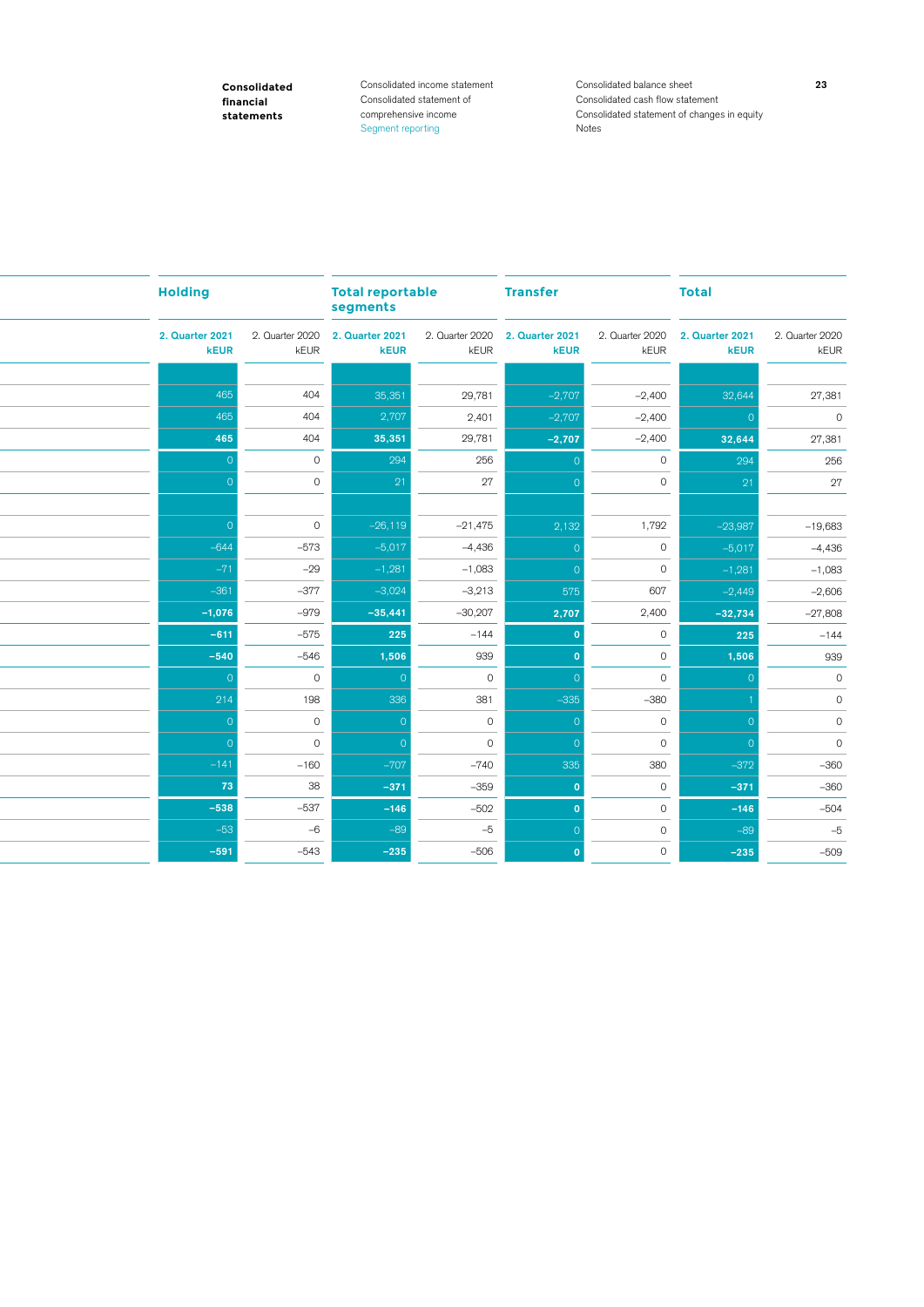### **Consolidated Balance Sheet**

| <b>Assets</b>                   |        |                           |                    |
|---------------------------------|--------|---------------------------|--------------------|
|                                 | Notes  | 30/06/2021<br><b>kEUR</b> | 31/12/2020<br>kEUR |
|                                 |        |                           |                    |
| <b>Non-current assets</b>       |        |                           |                    |
| Intangible assets               | $[7]$  | 51,438                    | 47,930             |
| Fixed assets                    |        | 5,137                     | 5,117              |
| Financial assets                | [8]    | 184                       | 216                |
|                                 |        | 56,759                    | 53,263             |
| Deferred taxes                  |        | 3,293                     | 3,552              |
| Long-term non-current assets    |        |                           |                    |
| Accounts receivable             | $[10]$ | 978                       | 891                |
| Other assets                    | $[10]$ | 1,072                     | 1,746              |
|                                 |        | 2,050                     | 2,637              |
|                                 |        |                           |                    |
| <b>Total non-current assets</b> |        | 62,102                    | 59,452             |
| <b>Current assets</b>           |        |                           |                    |
| Accounts receivable             | $[11]$ | 15,205                    | 18,364             |
| Other assets                    | $[11]$ | 1,935                     | 1,838              |
| Other securities                |        | $\overline{0}$            | $\Omega$           |
| Cash and cash equivalents       |        | 14,567                    | 11,718             |
| Deferred charges                |        | 882                       | 419                |
| <b>Total current assets</b>     |        | 32,589                    | 32,339             |
|                                 |        |                           |                    |
|                                 |        |                           |                    |
| <b>Total assets</b>             |        | 94,691                    | 91,791             |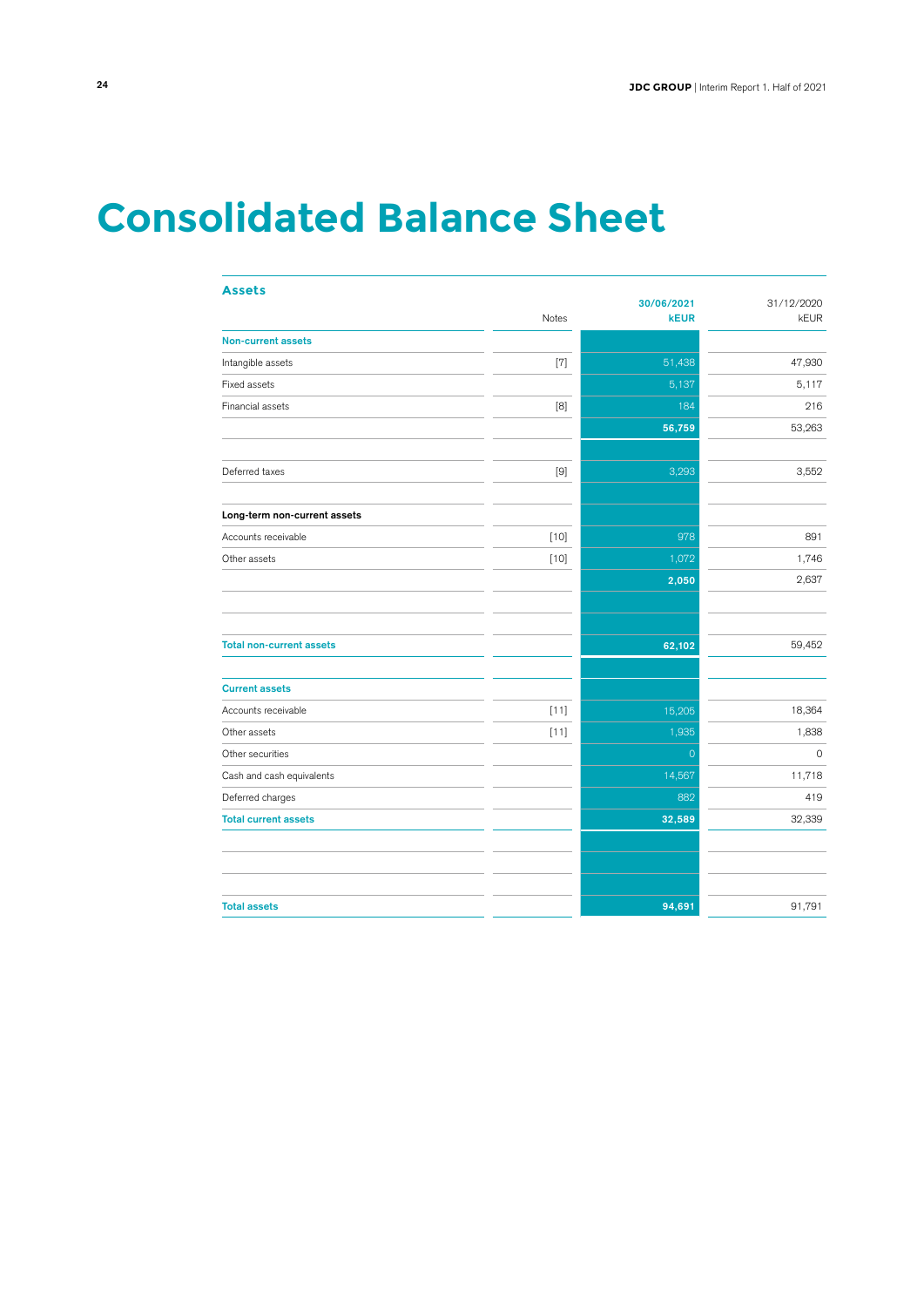Consolidated income statement Consolidated statement of comprehensive income Segment reporting

#### Consolidated balance sheet Consolidated cash flow statement Consolidated statement of changes in equity Notes

### **Liabilities**

|                                      | 30/06/2021 |             | 31/12/2020  |
|--------------------------------------|------------|-------------|-------------|
|                                      | Notes      | <b>kEUR</b> | <b>kEUR</b> |
| <b>Equity</b>                        |            |             |             |
| Subscribed capital                   |            | 13,128      | 13,128      |
| Own shares                           |            | $-505$      | $-505$      |
| Capital reserves                     |            | 19,064      | 19,064      |
| Other retained earnings              |            | 423         | 423         |
| Other equity components              |            | $-3,842$    | $-4,822$    |
| <b>Total equity</b>                  |            | 28,268      | 27,288      |
| <b>Non-current liabilities</b>       |            |             |             |
| Deferred taxes                       | $[9]$      | 4,636       | 4,140       |
| Bond                                 |            | 19,414      | 19,337      |
| Liabilities due to banks             | $[12]$     | 32          | 33          |
| Accounts payable                     | $[12]$     | 10,603      | 10,280      |
| Other liabilities                    | $[12]$     | 3,606       | 3,636       |
| Accruals                             | $[13]$     | 1,450       | 1,240       |
| <b>Total non-current liabilities</b> |            | 39,741      | 38,666      |
| <b>Current liabilities</b>           |            |             |             |
| Accrued taxes                        | $[14]$     | 468         | 284         |
| Liabilities due to banks             | $[14]$     | 1,085       | 1,067       |
| Accounts payable                     | $[14]$     | 17,420      | 19,872      |
| Other liabilites                     | $[14]$     | 7,636       | 4,545       |
| Deferred income                      | $[14]$     | 73          | 69          |
| <b>Total current liabilities</b>     |            | 26,682      | 25,837      |
|                                      |            |             |             |
| <b>Total equity and liabilities</b>  |            | 94,691      | 91,791      |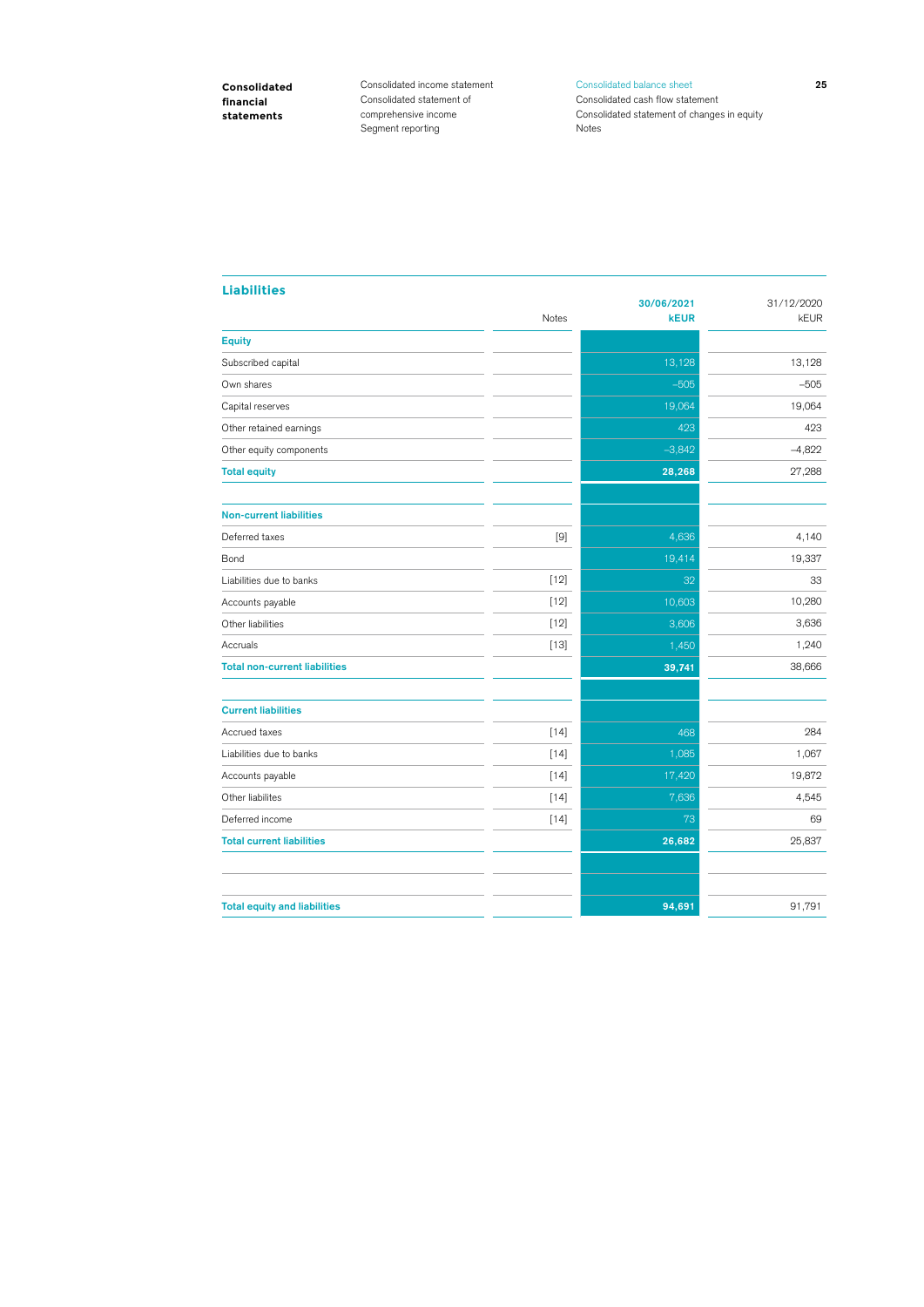### **Consolidated cash flow statement**

|         |          |                                                                                 | 01/01/-30/06/2021<br><b>kEUR</b> | 01/01/-30/06/2020<br>kEUR | Changes to previous<br>year in kEUR |
|---------|----------|---------------------------------------------------------------------------------|----------------------------------|---------------------------|-------------------------------------|
| 1.      |          | Result for the period                                                           | 980                              | 190                       | 790                                 |
| 2.      | $^{+}$   | Depreciation and amortisation of fixed assets                                   | 2,429                            | 2,187                     | 242                                 |
| З.      | $-/+$    | Other non-cash itemised income/expenses                                         | 241                              | 273                       | $-32$                               |
| 4.      |          | $-\prime$ + Profit/loss from disposals of fixed assets                          | 121                              | $-13$                     | 134                                 |
| 5.      |          | $-\prime$ + Profit/loss from disposals of fixed assets                          | $\overline{0}$                   | $\circ$                   | $\circ$                             |
| 6.      |          | -/+ Increase/decrease of inventories, accounts receivable                       |                                  |                           |                                     |
|         |          | as well as other assets                                                         | 3,186                            | 2,691                     | 495                                 |
| 7.      |          | $-$ /+ Decrease/increase of accounts payable                                    |                                  |                           |                                     |
|         |          | as well as other liabilities                                                    | $-2,091$                         | $-2,523$                  | 432                                 |
| 8.      | $\equiv$ | Cash flow from operating activities                                             | 4,866                            | 2,805                     | 2,061                               |
|         |          |                                                                                 |                                  |                           |                                     |
| 9.      | $+$      | Cash receipts from disposals of intangible assets                               | $\overline{0}$                   | 0                         | $\circ$                             |
| $10. -$ |          | Cash payments for investments in intangible assets                              | $-720$                           | $-669$                    | $-51$                               |
| $11. +$ |          | Cash receipts from disposals of fixed assets                                    | $\circ$                          | $\circ$                   | $\circ$                             |
| $12. -$ |          | Cash payments for investments in fixed assets                                   | $-98$                            | $-201$                    | 103                                 |
| $13. +$ |          | Cash receipts from disposals of financial assets                                | 32                               | $\mathsf{O}\xspace$       | 32                                  |
| $14. -$ |          | Cash payments for investments in financial assets                               | $\mathbf 0$                      | $\circ$                   | $\mathsf{O}\xspace$                 |
| $15. +$ |          | Cash receipts from the disposal of consolidated companies                       | $\overline{0}$                   | 0                         | 0                                   |
| $16. -$ |          | Cash payments for the acquisition of consolidated companies                     | $-621$                           | $\mathbf 0$               | $-621$                              |
| $17. =$ |          | <b>Cash flow from investment activities</b>                                     | $-1,407$                         | $-870$                    | $-537$                              |
|         |          |                                                                                 |                                  |                           |                                     |
| $18. +$ |          | Cash receipts/payment to equity                                                 | $\mathsf{O}\xspace$              | 0                         | $\mathbf 0$                         |
| $19. -$ |          | Payments from the purchase of own shares                                        | $\mathbf 0$                      | $-1,764$                  | 1,764                               |
| $20. -$ |          | Payments from the redemption of bonds                                           | $\overline{O}$                   | $-12,292$                 | 12,292                              |
| $21. +$ |          | Cash receipts from borrowings                                                   | $\overline{O}$                   | 403                       | $-403$                              |
| $22. -$ |          | Cash payments from loan redemptions                                             | $-18$                            | $-46$                     | 28                                  |
| $23. -$ |          | Payments for the repayment part of the rental and leasing obligations           | $-582$                           | $-449$                    | $-133$                              |
| $24. -$ |          | Interest paid                                                                   | $-10$                            | $-9$                      | $-1$                                |
| $25. =$ |          | Cash flow from financing activities                                             | $-610$                           | $-14,157$                 | 13,547                              |
|         |          |                                                                                 |                                  |                           |                                     |
| 26.     |          | Non-cash itemised changes in cash and cash equivalents (total of pos. 8,17, 25) | 2,849                            | $-12,222$                 | 15,071                              |
| 27.     |          | Cash and cash equivalents at the beginning of the period                        | 11,718                           | 21,124                    | $-9,406$                            |
| $28. =$ |          | Cash and cash equivalents at the end of the period                              | 14,567                           | 8,902                     | 5,665                               |
|         |          | <b>Breakdown of cash and cash equivalents</b>                                   | 30/06/2021<br><b>kEUR</b>        | 30/06/2020<br>kEUR        | Changes to previous<br><b>kEUR</b>  |
|         |          | Cash and cash in banks                                                          | 14,567                           | 8,902                     | 5,665                               |
|         |          | Current liabilities due to banks                                                | $\overline{0}$                   | $\mathsf{O}\xspace$       | 0                                   |
|         |          |                                                                                 | 14,567                           | 8,902                     | 5,665                               |

\*previous year adjusted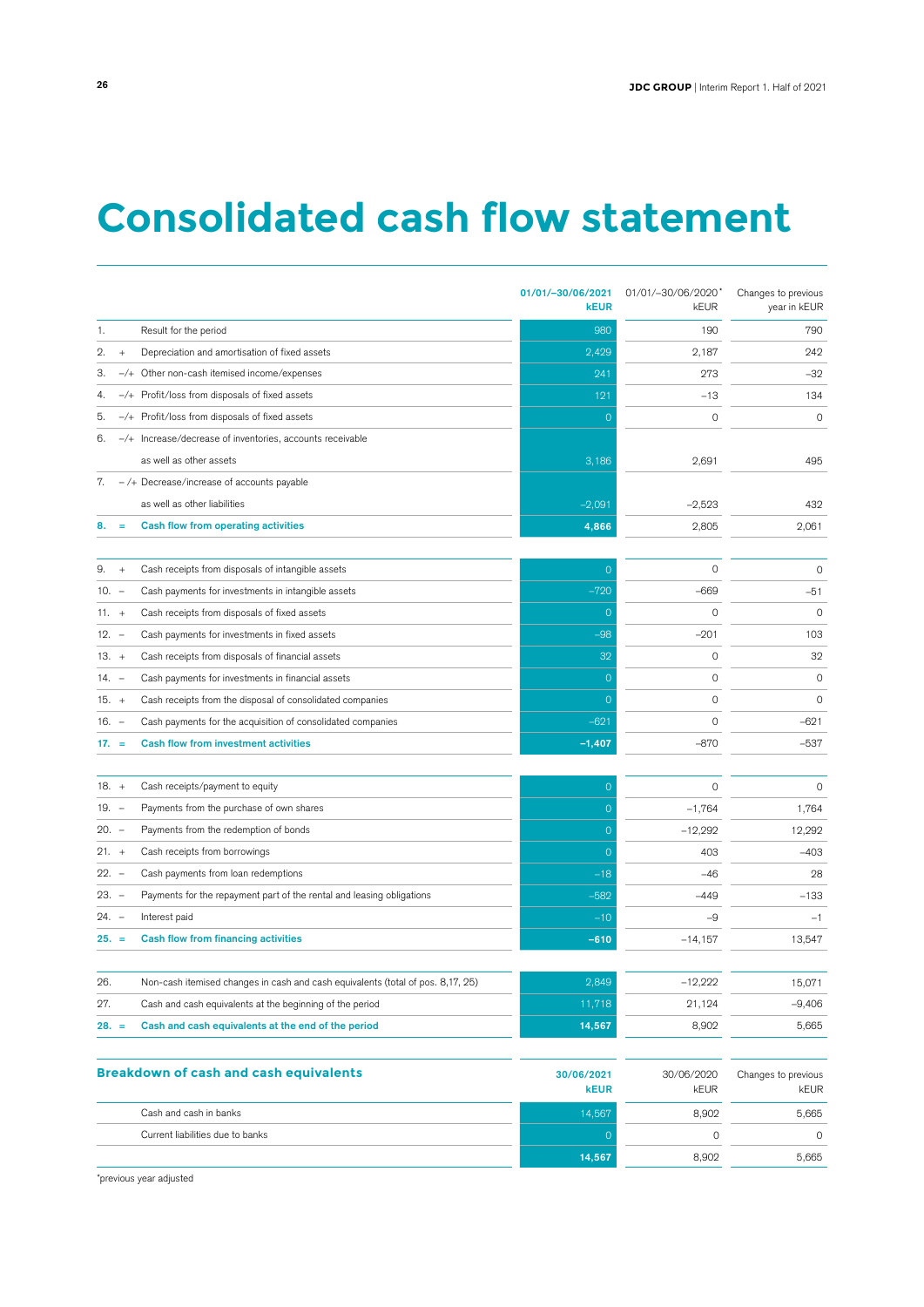Consolidated income statement Consolidated statement of comprehensive income Segment reporting

Consolidated balance sheet Consolidated cash flow statement Consolidated statement of changes in equity Notes

# **Consolidated statement of changes in equity**

| Number of<br>shares | Sub-<br>scribed<br>capital<br>kEUR | Number of<br>own shares | Capital<br>reserve<br>kEUR | Other<br>retained<br>earnings<br>kEUR | Other<br>equity<br>com-<br>ponents<br>kEUR | Shares<br>without<br>domi-<br>nating<br>influence | <b>Total</b><br>equity<br><b>kEUR</b> |
|---------------------|------------------------------------|-------------------------|----------------------------|---------------------------------------|--------------------------------------------|---------------------------------------------------|---------------------------------------|
| 13,128,461          | 13,128                             | $-162$                  | 20,780                     | 392                                   | $-3,656$                                   | 0                                                 | 30,482                                |
|                     |                                    |                         |                            |                                       | 190                                        |                                                   | 190                                   |
|                     |                                    |                         |                            | $\circ$                               |                                            |                                                   | $\circ$                               |
|                     |                                    |                         |                            | $\circ$                               | 190                                        |                                                   | 190                                   |
|                     |                                    |                         |                            |                                       |                                            |                                                   |                                       |
|                     |                                    | $-306$                  | $-1,458$                   |                                       |                                            |                                                   | $-1,764$                              |
|                     |                                    |                         |                            |                                       | $-30$                                      |                                                   | $-30$                                 |
| 13,128,461          | 13,128                             | $-468$                  | 19,322                     | 392                                   | $-3,496$                                   | 0                                                 | 28,878                                |
| 13,128,461          | 13,128                             | $-505$                  | 19,064                     | 423                                   | $-4,822$                                   | 0                                                 | 27,288                                |
|                     |                                    |                         |                            |                                       | 980                                        |                                                   | 980                                   |
|                     |                                    |                         |                            |                                       |                                            |                                                   | $\circ$                               |
|                     |                                    |                         |                            | $\circ$                               | 980                                        |                                                   | 980                                   |
|                     |                                    |                         |                            |                                       |                                            |                                                   |                                       |
|                     |                                    |                         |                            |                                       |                                            |                                                   | $\circ$                               |
|                     |                                    |                         |                            |                                       |                                            |                                                   | $\circ$                               |
| 13,128,461          | 13,128                             | $-505$                  | 19,064                     | 423                                   | $-3,842$                                   | 0                                                 | 28,268                                |
|                     |                                    |                         |                            |                                       |                                            |                                                   |                                       |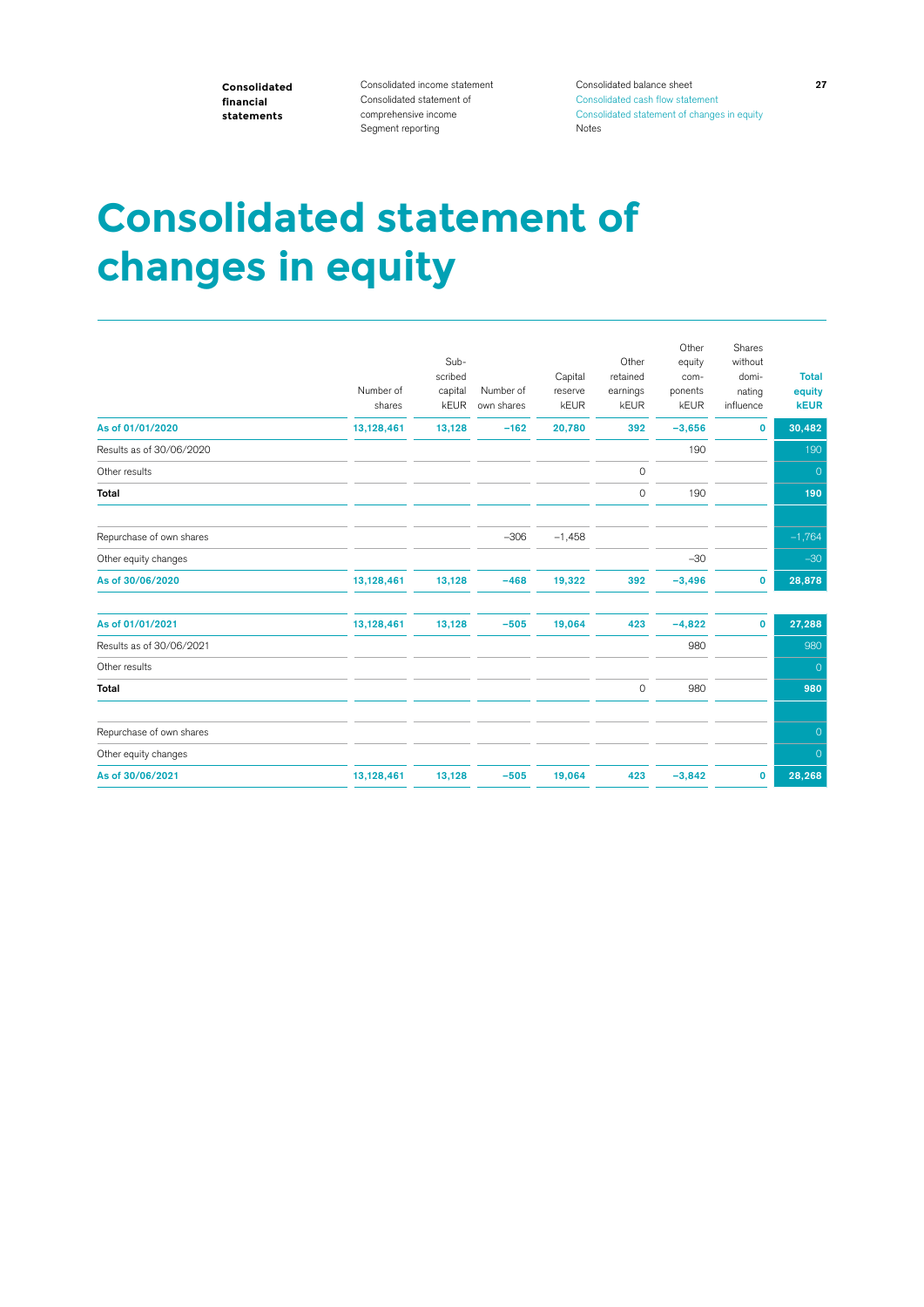# **Notes**

|     | <b>1 General information</b>               |    |
|-----|--------------------------------------------|----|
| 1.1 | Declaration of compliance by the           |    |
|     | <b>Management Board</b>                    | 29 |
| 1.2 | <b>Accounting principles and valuation</b> |    |
|     | methods applied                            | 30 |
| 1.3 | <b>Basis of consolidation</b>              | 30 |
| 1.4 | Additional disclosures relating to company |    |
|     | acquisitions                               | 30 |

| 2.1   | Notes to the consolidated income statement 31 |    |
|-------|-----------------------------------------------|----|
| 2.1.1 | Commission income [1]                         | 31 |
| 2.1.2 | Other capitalised services and                |    |
|       | other operating income [2]                    | 31 |
| 2.1.3 | Commission expenses [3]                       | 32 |
| 2.1.4 | Personnel expenses [4]                        | 32 |
| 2.1.5 | Depreciation and Amortisation [5]             | 32 |
| 2.1.6 | Operating expenses [6]                        | 33 |

| 2.2                | Notes to the consolidated balance sheet | 34 |
|--------------------|-----------------------------------------|----|
| 2.2.1              | Intangible assets [7]                   | 34 |
| 2.2.2              | Property, plant and equipment           | 34 |
| 2.2.3              | Impairment expenses                     | 35 |
| $2.2.\overline{4}$ | Financial assets and other              |    |
|                    | non-current assets [8]                  | 35 |
| 2.2.5              | Deferred tax assets and liabilities [9] | 35 |
| 2.2.6              | Non-curent assets [10]                  | 36 |
| 2.2.7              | Current assets [11]                     | 36 |
| 2.2.8              | Equity                                  | 37 |
| 2.2.9              | Non-current liabilities [12]            | 37 |
|                    | 2.2.10 Accruals [13]                    | 37 |
| 2.2.11             | Current liabilities [14]                | 38 |
|                    |                                         |    |

### **2.3 Related parties 38**

| 3 Significant events after the reporting date | 39 |
|-----------------------------------------------|----|
|                                               |    |
| 4 Statement of changes in equity              | 39 |
|                                               |    |
| <b>5 Cash Flow Statement</b>                  | 39 |
|                                               |    |
| <b>6 Segment reporting</b>                    |    |

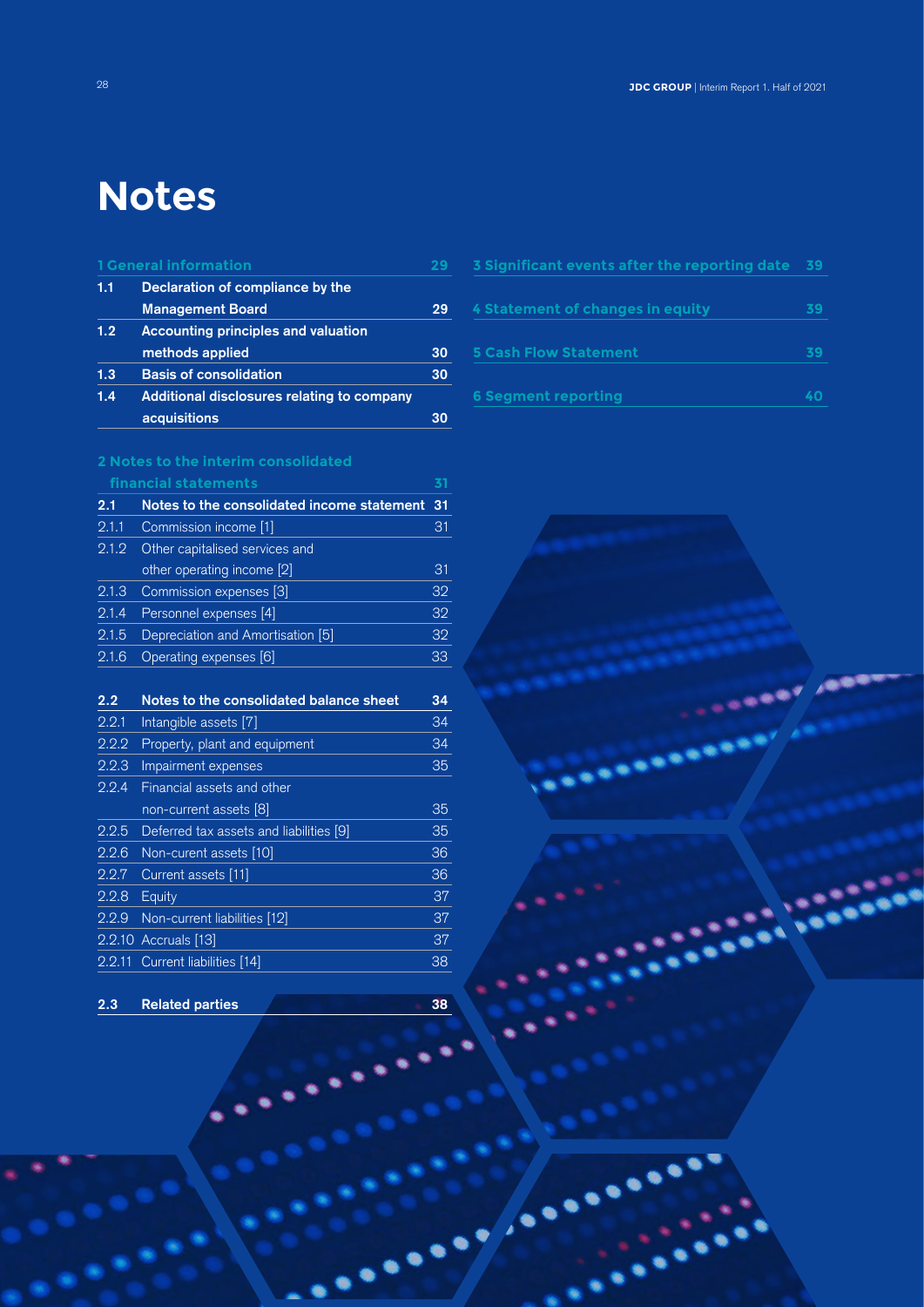### **1 General Information**

JDC Group is a diversified financial services company with the two operating segments Advisortech and Advisory, and the Holding segment.

The company was registered on 6 October 2005 under the name of Aragon Aktiengesellschaft (commercial register number: HRB 22030) in the commercial register at the district court in Wiesbaden, Germany. Shareholders at the general meeting of shareholders on 24 July 2015 decided to change the company's name to JDC Group AG. The change of name became effective on entry in the commercial register on 31 July 2015.

The address of the company's registered office in Wiesbaden, Germany, is:

Söhnleinstrasse 8 65201 Wiesbaden Germany

The shares of JDC Group are admitted to trading on the Open Market (regulated unofficial market) and listed on the Scale® segment of the Frankfurt Stock Exchange (Frankfurter Wertpapierbörse – FWB®).

The interim report for the period from 1 January to 30 June 2021 relates to the parent company and its subsidiaries on a consolidated basis.

#### **1.1 DECLARATION OF COMPLIANCE BY THE MANAGEMENT BOARD**

The interim report of JDC Group for the first half of 2021 and the figures for the comparative period of 1 January to 30 June 2020 are prepared in compliance with the International Financial Reporting Standards (IFRS) issued by the International Accounting Standards Board (IASB), as adopted in the European Union (EU). The term IFRS includes the International Accounting Standards (IAS), which are still applicable. All interpretations of the International Financial Reporting Interpretations Committee (IFRIC), formerly the Standing Interpretations Committee (SIC), as adopted in the EU and which are binding for the financial year 2021, are also applied. The term IFRS is used consistently throughout this report.

The interim report has not been audited.

JDC Group AG is not a parent company within the meaning of Section 315e, paragraph 1 or paragraph 2 of the German Commercial Code (Handelsgesetzbuch – HGB), and is therefore not required to prepare an interim report in compliance with IFRS. JDC Group AG prepares the interim report in compliance with IFRS voluntarily.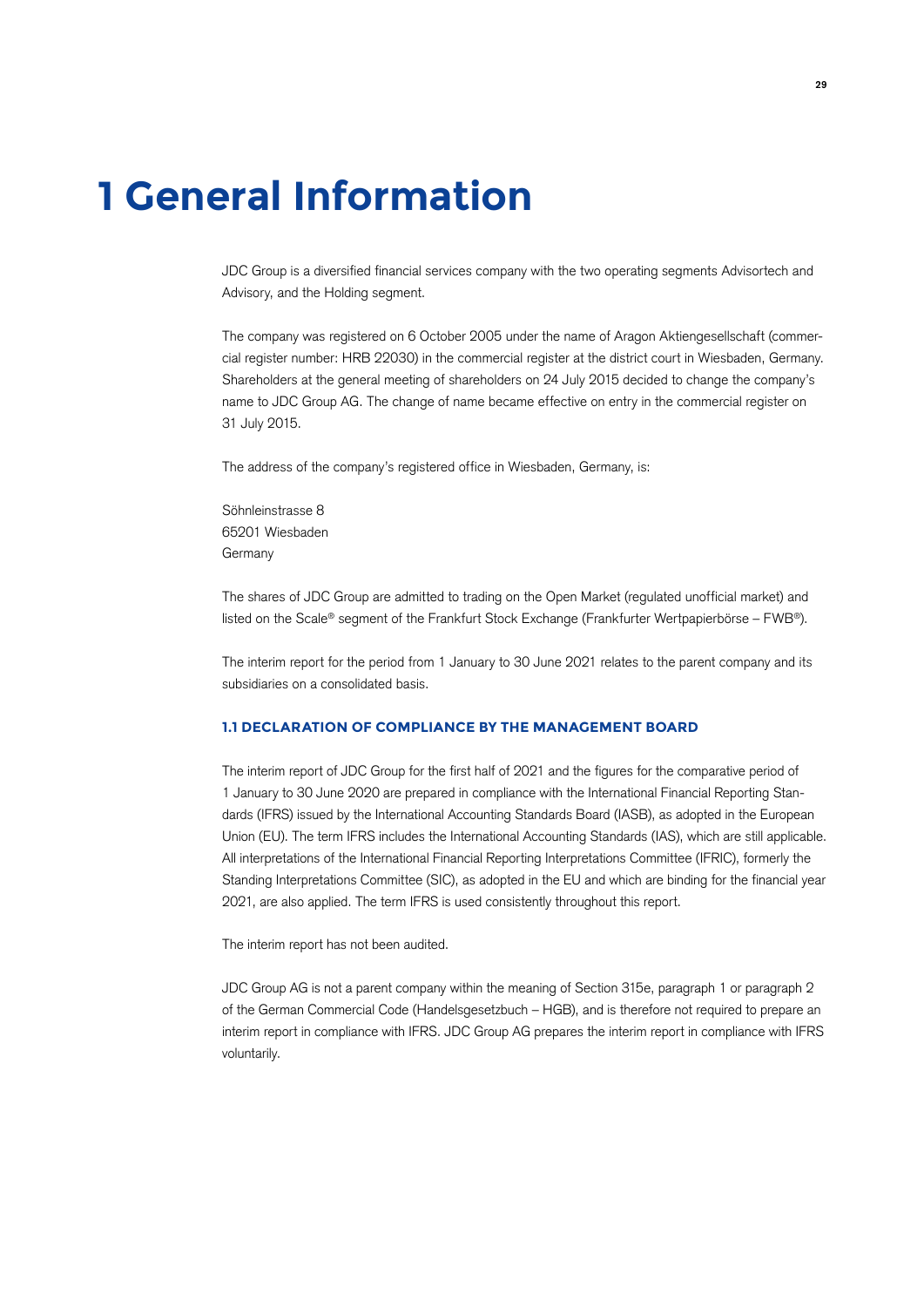#### **1.2 ACCOUNTING PRINCIPLES AND VALUATION METHODS APPLIED**

The interim financial statements comprise the consolidated statement of income, the consolidated statement of comprehensive income, the consolidated balance sheet, the consolidated statement of changes in equity, the consolidated statement of cash flows and the notes to the consolidated financial statements.

The financial statements of JDC Group AG and its subsidiaries are included in the consolidated financial statements in compliance with the recognition and valuation policies applicable throughout the group. The consolidated financial statements are prepared in euro (EUR), the group's functional currency. The company, which is domiciled in Liechtenstein, is accounted for in CHF and converted on the balance sheet date to Euro. All amounts are rounded to the nearest thousand euro (kEUR), unless otherwise stated. The consolidated statement of income is prepared by the total cost accounting principle. The consolidated financial statements were drawn up uniformly for the periods presented here in accordance with the principles of consolidation, accounting and valuation below.

The principles of consolidation and the accounting and valuation methods used for the preparation of the interim report and the comparative figures for the previous period are basically the same as those used in the consolidated financial statements for the period ended on 31 December 2020. A detailed description of the accounting and valuation methods is published in the notes to the annual financial statements of the annual report of 2020, which can be found on the company's website at www.jdcgroup.de.

#### **1.3 BASIS OF CONSOLIDATION**

In accordance with IFRS 10, the interim financial statements include JDC Group AG and all subsidiaries in which JDC Group AG holds the majority of the voting rights or which it has the possibility of controlling by other means.

The subsidiaries have their registered offices in Germany, apart from Jung, DMS & Cie. GmbH; jupoo finance GmbH; FiNUM.Private Finance AG; FiNUM.Private Finance Holding GmbH and JDC B-LAB GmbH, Liechtenstein, all of which are based in Vienna, Austria. The interim financial statements include the parent company and the direct subsidiaries, in addition to the sub-groups Jung, DMS & Cie. Aktiengesellschaft; FiNUM.Private Finance Holding GmbH, based in Wiesbaden, Germany; and FiNUM.Private Finance Holding GmbH, based in Vienna, Austria.

#### **1.4 ADDITIONAL DISCLOSURES RELATING TO COMPANY ACQUISITIONS**

#### Company acquisitions in 2021

In April 2021 the Group acquired all the shares of benefit consulting GmbH, based in Vienna, Austria, along with the company's customer list. The existing sales and marketing structure was taken over by the Group on acquisition.

The purchase price for benefit consulting GmbH was EUR 4 million, in addition to a profit escalator clause. The purchase price allocation had not yet been finalised at the time this report was prepared. It will be documented in the annual financial statements of JDC Group AG as at 31 December 2021.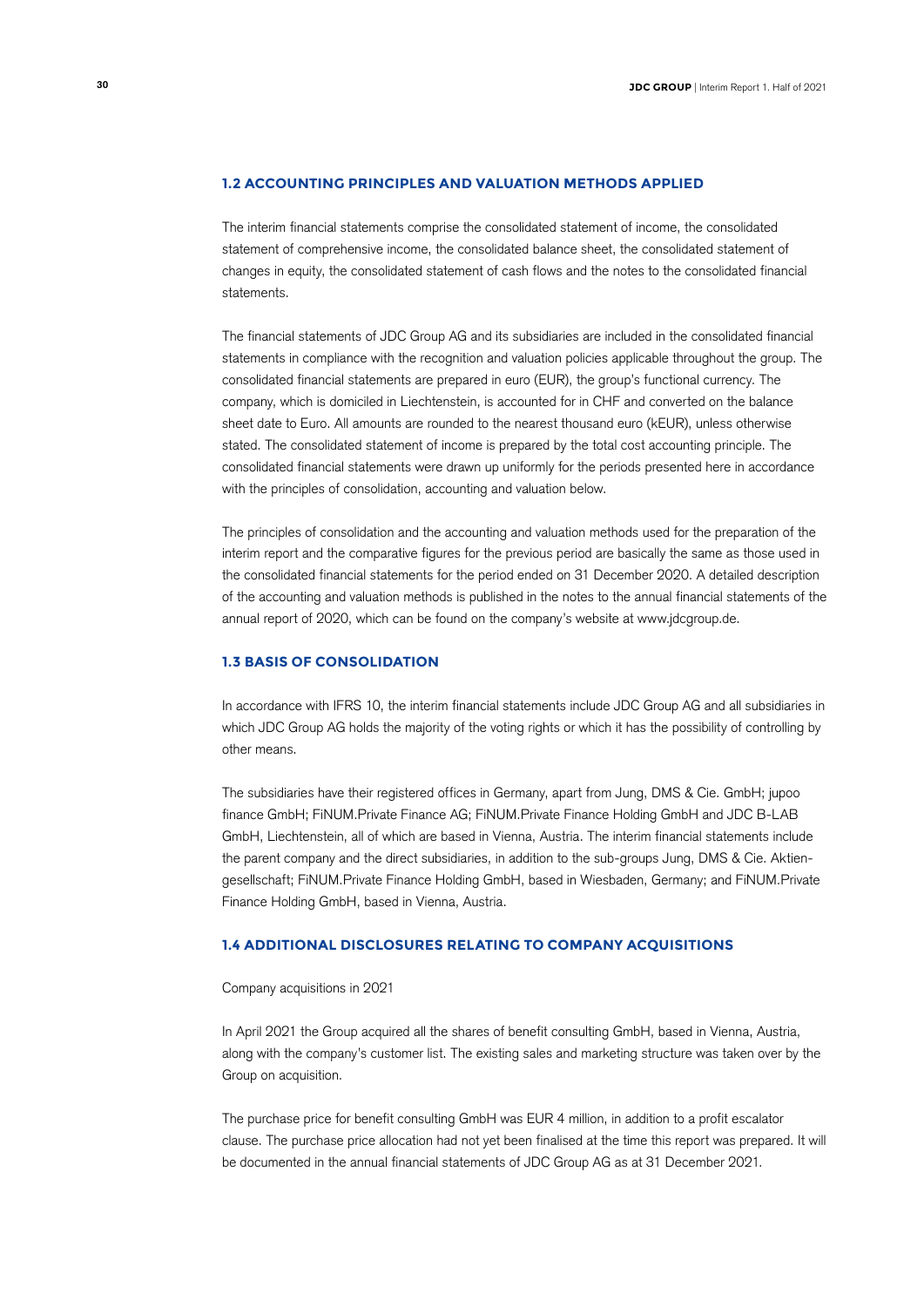Consolidated income statement Consolidated statement of comprehensive income Segment reporting

Consolidated balance sheet Consolidated cash flow statement Consolidated statement of changes in equity Notes

# **2 Notes to the interim consolidated financial statements**

#### **2.1 NOTES TO THE CONSOLIDATED INCOME STATEMENT**

Income by segment is shown in the segment report.

#### 2.1.1 Revenues [1]

The revenues mainly comprise initial commission and renewal or portfolio commission on brokerage services for insurance, investment funds and equity investments/closed-end funds, as well as on other services, and can be broken down as follows:

|                         | 2. Quarter 2021<br><b>kEUR</b> | 2. Quarter 2020<br><b>kEUR</b> | 01/01/-30/06/2021<br><b>kEUR</b> | 01/01/-30/06/2020<br>kEUR |
|-------------------------|--------------------------------|--------------------------------|----------------------------------|---------------------------|
| Initial commission      |                                |                                |                                  |                           |
| Insurance products      | 16,872                         | 13,314                         | 35,749                           | 29,368                    |
| Investment funds        | 4,204                          | 4,322                          | 8,394                            | 8,340                     |
| Shares/Closed-end funds | 1,626                          | 965                            | 3,016                            | 2,444                     |
| Follow-up commission    | 5,903                          | 5,023                          | 11,655                           | 10,292                    |
| Overrides               | 1,403                          | 1,316                          | 3,917                            | 3,553                     |
| Services                | 890                            | 796                            | 2,140                            | 1,707                     |
| Fee-based advisory      | 997                            | 708                            | 1,940                            | 1,365                     |
| Other income            | 749                            | 937                            | 1,800                            | 1,751                     |
| Total                   | 32,644                         | 27,381                         | 68,611                           | 58,820                    |

At kEUR 68,611, the total revenue for the period was 16.6 percent higher than in the same period of 2020 (kEUR 58,820).

#### 2.1.2 Other capitalised services and other operating income [2]

|                                     | 2. Quarter 2021<br><b>kEUR</b> | 2. Quarter 2020<br><b>kEUR</b> | 01/01/-30/06/2021<br><b>kEUR</b> | 01/01/-30/06/2020<br>kEUR |
|-------------------------------------|--------------------------------|--------------------------------|----------------------------------|---------------------------|
| Capitalised services                | 294                            | 256                            | 578                              | 480                       |
| Reversal of impairments/            |                                |                                |                                  |                           |
| income from receivables written off |                                | 0                              |                                  | $\Omega$                  |
| Income from provision's release     |                                | 9                              |                                  | 12                        |
| Income from security sales          |                                | $\Omega$                       |                                  | $\Omega$                  |
| Income from statute-barred debt     |                                | 0                              |                                  | 6                         |
| Income from benefits in kind        | 10                             | 11                             | 21                               | 22                        |
| Other operating income              | 9                              | 7                              | 9                                | 108                       |
| <b>Total</b>                        | 315                            | 283                            | 615                              | 628                       |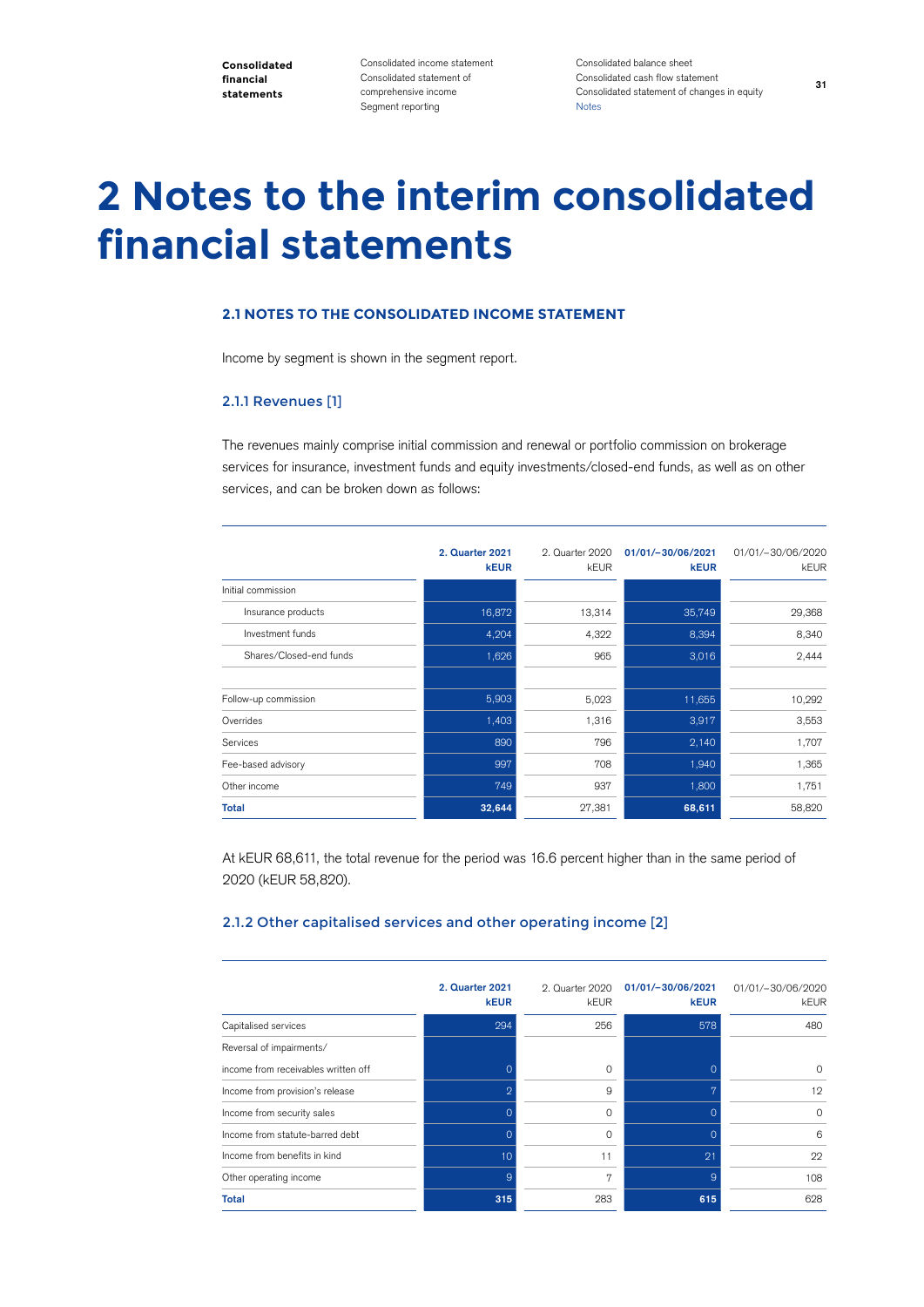Other own work capitalised, which amounted to kEUR 578 (previous year: kEUR 480) mainly include the development of software solutions for own use (Compass, iCRM/iCRM-Web, allesmeins and the Geld.de portal). For further information see note 2.2.1.1 Concessions and industrial property rights.

#### 2.1.3 Commission expenses [3]

This item mainly consists of commissions for independent brokers and sales agents. The commissions were up kEUR 7,805 on the previous year, at kEUR 50,373 (previous year kEUR 42,568) in line with the increase in revenue.

#### 2.1.4 Personnel expenses [4]

|                    | 2. Quarter 2021<br><b>kEUR</b> | 2. Quarter 2020<br>kEUR | 01/01/-30/06/2021<br><b>kEUR</b> | 01/01/-30/06/2020<br>kEUR |
|--------------------|--------------------------------|-------------------------|----------------------------------|---------------------------|
| Wages and salaries | 4,192                          | 3.713                   | 8,213                            | 7.499                     |
| Social security    | 825                            | 723                     | 1.607                            | 1.435                     |
| <b>Total</b>       | 5,017                          | 4.436                   | 9,820                            | 8.934                     |

The personnel expenses mainly include salaries, emoluments and other remuneration paid to the Management Board and the staff of JDC Group.

Social security comprises the employer's statutory social security contributions.

The number of people employed by the group during the financial year averaged 278 (full-time equivalents) (previous year: 277).

#### 2.1.5 Depreciation and Amortisation [5]

|                                                    | 2. Quarter 2021<br><b>kEUR</b> | 2. Quarter 2020<br><b>kEUR</b> | 01/01/-30/06/2021<br><b>kEUR</b> | 01/01/-30/06/2020<br>kEUR |
|----------------------------------------------------|--------------------------------|--------------------------------|----------------------------------|---------------------------|
| Depreciation and amortization of intangible assets | $-915$                         | $-786$                         | $-1,752$                         | $-1,594$                  |
| Purchased software                                 | $-64$                          | $-68$                          | $-111$                           | $-134$                    |
| Internally developed software                      | $-407$                         | $-361$                         | $-786$                           | $-692$                    |
| Customer lists                                     | $-438$                         | $-351$                         | $-843$                           | $-756$                    |
| Contract preparation costs                         | $-6$                           | $-6$                           | $-12$                            | $-12$                     |
| Other intangible assets                            | 0                              | $\Omega$                       | $\mathbf{0}$                     | 0                         |
| Depreciation and amortization of                   |                                |                                |                                  |                           |
| property and equipment                             | $-366$                         | $-297$                         | $-677$                           | $-593$                    |
| Leasehold improvements                             | 0                              | $-3$                           | $\mathbf{0}$                     | $-5$                      |
| Operating and office equipment                     | $-97$                          | $-60$                          | $-187$                           | $-119$                    |
| Rights of use rental and leasing                   | $-269$                         | $-234$                         | $-490$                           | $-469$                    |
| <b>Total</b>                                       | $-1,281$                       | $-1,083$                       | $-2,429$                         | $-2,187$                  |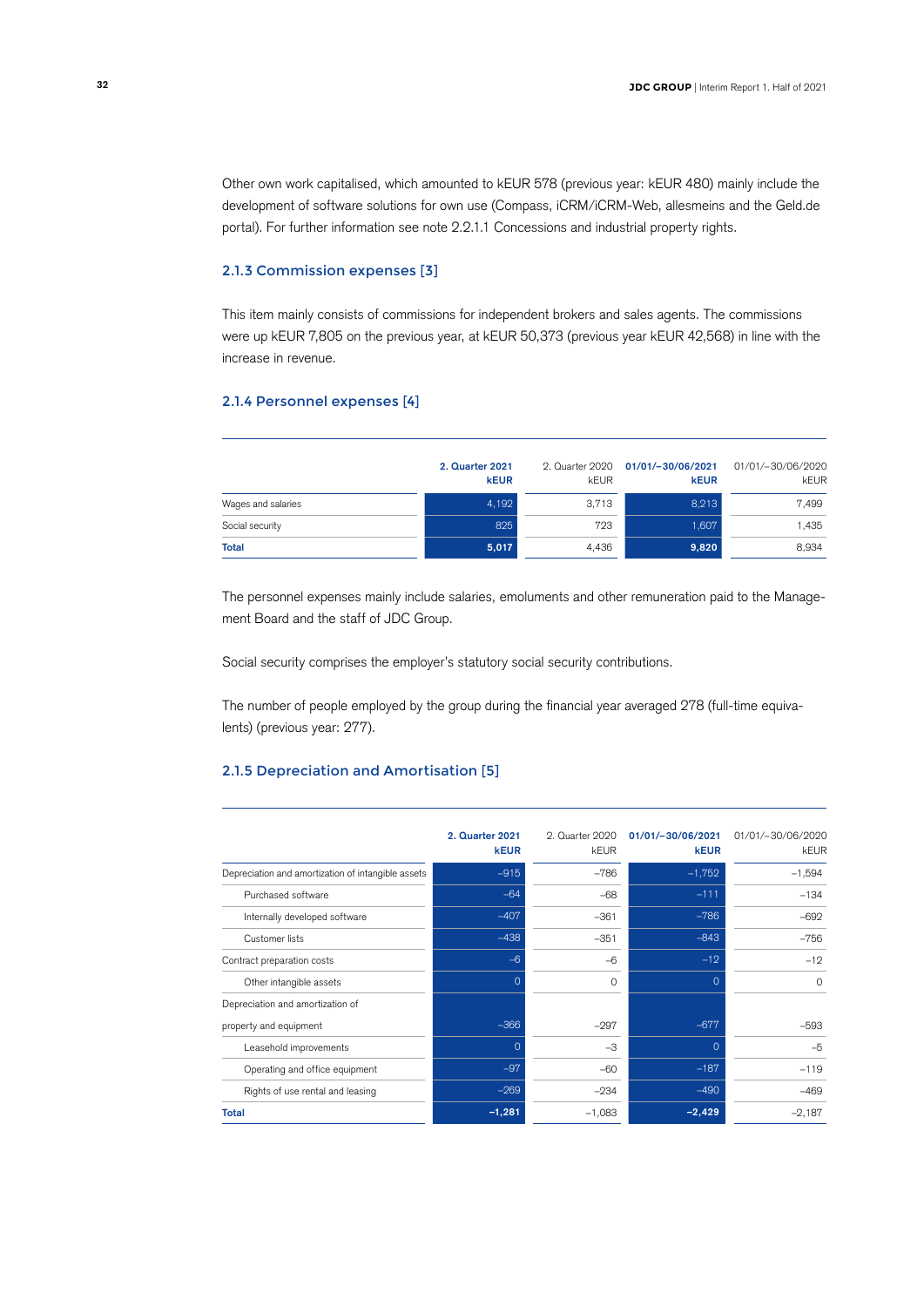Consolidated income statement Consolidated statement of comprehensive income Segment reporting

Consolidated balance sheet Consolidated cash flow statement Consolidated statement of changes in equity Notes

#### 2.1.6 Operating expenses [6]

|                                         | 2. Quarter 2021<br><b>kEUR</b> | 2. Quarter 2020<br>kEUR | 01/01/-30/06/2021<br><b>kEUR</b> | 01/01/-30/06/2020<br>kEUR |
|-----------------------------------------|--------------------------------|-------------------------|----------------------------------|---------------------------|
| Marketing costs                         | 164                            | 218                     | 354                              | 483                       |
| Travel costs                            | 21                             | $\overline{2}$          | $-25$                            | 77                        |
| External services                       | 178                            | 144                     | 359                              | 290                       |
| <b>IT</b> costs                         | 926                            | 800                     | 1,877                            | 1,607                     |
| Occupancy costs                         | 139                            | 201                     | 340                              | 390                       |
| Vehicle costs                           | 41                             | 46                      | 106                              | 81                        |
| Office supplies                         | 34                             | 43                      | 67                               | 70                        |
| Fees, insurance premiums                | 193                            | 168                     | 343                              | 300                       |
| Postage, telephone                      | 74                             | 107                     | 134                              | 161                       |
| Write-downs/impairments of receiveables | 56                             | 45                      | 99                               | 60                        |
| Legal and consulting costs              | 449                            | 336                     | 685                              | 548                       |
| Training costs                          | 20                             | 22                      | 38                               | 39                        |
| Human resources                         | 4                              | $\mathbf 0$             | 5                                | $\mathbf 0$               |
| Supervisory board compensation          | 23                             | 29                      | 45                               | 58                        |
| Non-deductible input tax                | 15                             | 46                      | 26                               | 102                       |
| Impairment IFRS 9                       | 13                             | $\mathbf 0$             | 13                               | $\mathbf{0}$              |
| Other                                   | 99                             | 399                     | 224                              | 546                       |
| <b>Total</b>                            | 2,449                          | 2,606                   | 4,690                            | 4,812                     |

Advertising costs include exhibitions and trade fairs, customer events, printed matter and hospitality. Third-party services comprise the costs of agencies, external employees, stock brokerage services and meetings of shareholders.

Information technology (IT) costs consist of the costs of general IT operations (servers, clients, data centre), software leasing, scanning services and software licences that cannot be capitalised.

Occupancy costs include incidental rental costs, energy supply and cleaning costs. The rental costs are recognised in accordance with IFRS 16 and shown under amortisation of right-of-use assets and under interest expense arising from the compounding of interest on right-of-use assets.

Vehicle costs consist of vehicle fleet expenses. Vehicle leasing is shown under amortisation of right-of-use assets and under interest expense from the compounding of interest on right-of-use assets, in compliance with IFRS 16.

Fees and insurance comprises the expenses for insurance policies, subscriptions to professional associations and fees to the German Federal Financial Supervisory Authority (BaFin) and the Financial Market Authority of Austria (FMA). Legal and consulting costs include expenses relating to legal issues/legal advice, tax advice, financial statements and auditing costs, and general accounting costs.

Due to the existing revenue structure and the non-taxable services it comprises, JDC Group has an input tax deduction rate of approximately 13 percent. This is recalculated every year on the basis of the continual changes in the revenue structure.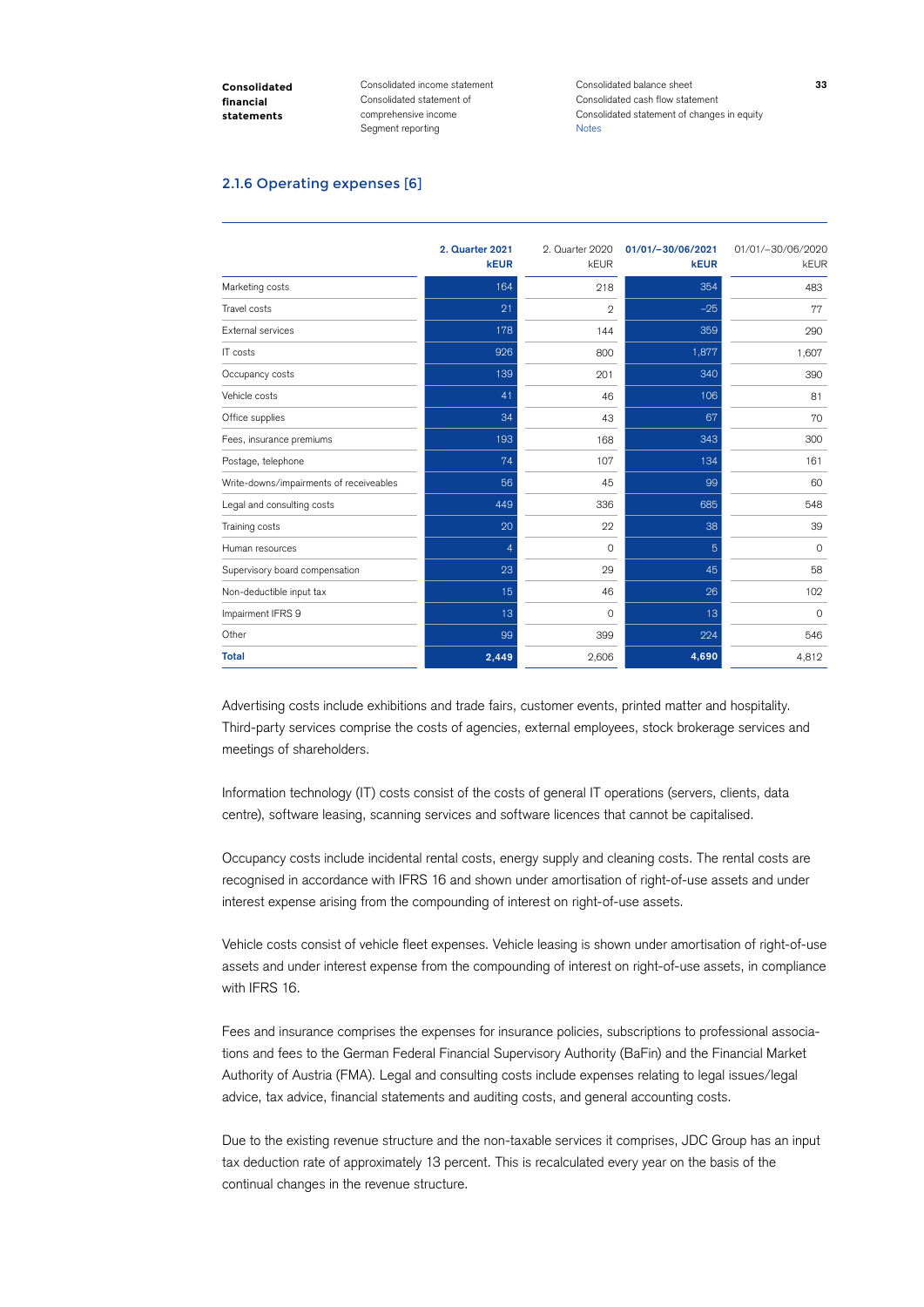#### **2.2 NOTES TO THE CONSOLIDATED BALANCE SHEET**

#### 2.2.1 Intangible assets [7]

#### 2.2.1.1 CONCESSIONS AND LICENCES

Concessions and licences mainly consists of software licences for standard business software (straightline amortisation over three years) and customer lists (amortised over a period of 15 years) with a carrying amount of kEUR 21,769 (31 December 2020: kEUR 20,809).

Self-generated software tools valued at kEUR 578 were capitalised during the financial year (30 June 2020: kEUR 480). These are mainly company-specific software applications (Compass, iCRM/ iCRM-Web, allesmeins and the Geld.de portal) to support the distribution of financial products.

#### 2.2.1.2 GOODWILL

Goodwill arises on the first-time consolidation at the date of the business combination concerned. The breakdown by segment is as follows:

|              | 30/06/2021<br><b>kEUR</b> | 31/12/2020<br>kEUR |
|--------------|---------------------------|--------------------|
| Advisortech  | 21,653                    | 21,653             |
| Advisory     | 8,009                     | 5,461              |
| Holding      |                           | 7                  |
| <b>Total</b> | 29,669                    | 27,121             |

#### 2.2.2 Property, plant and equipment

|                                  | 30/06/2021<br><b>kEUR</b> | 31/12/2020<br>kEUR |
|----------------------------------|---------------------------|--------------------|
| Leasehold improvements           | 0                         | 0                  |
| Operating and office equipment   | 886                       | 914                |
| Rights of use rental and leasing | 4,251                     | 4,203              |
| <b>Total</b>                     | 5,137                     | 5,117              |

Tenants' fittings consist of works carried out in the rented properties.

Operating and office equipment mainly consists of office hardware – such as PCs, notebooks and servers – and all office furniture and furnishings.

The right-of-use assets arising from rental agreements and leases include the fair value of rented or leased assets for the exclusive use of the group, which under IFRS 16 have to be capitalised.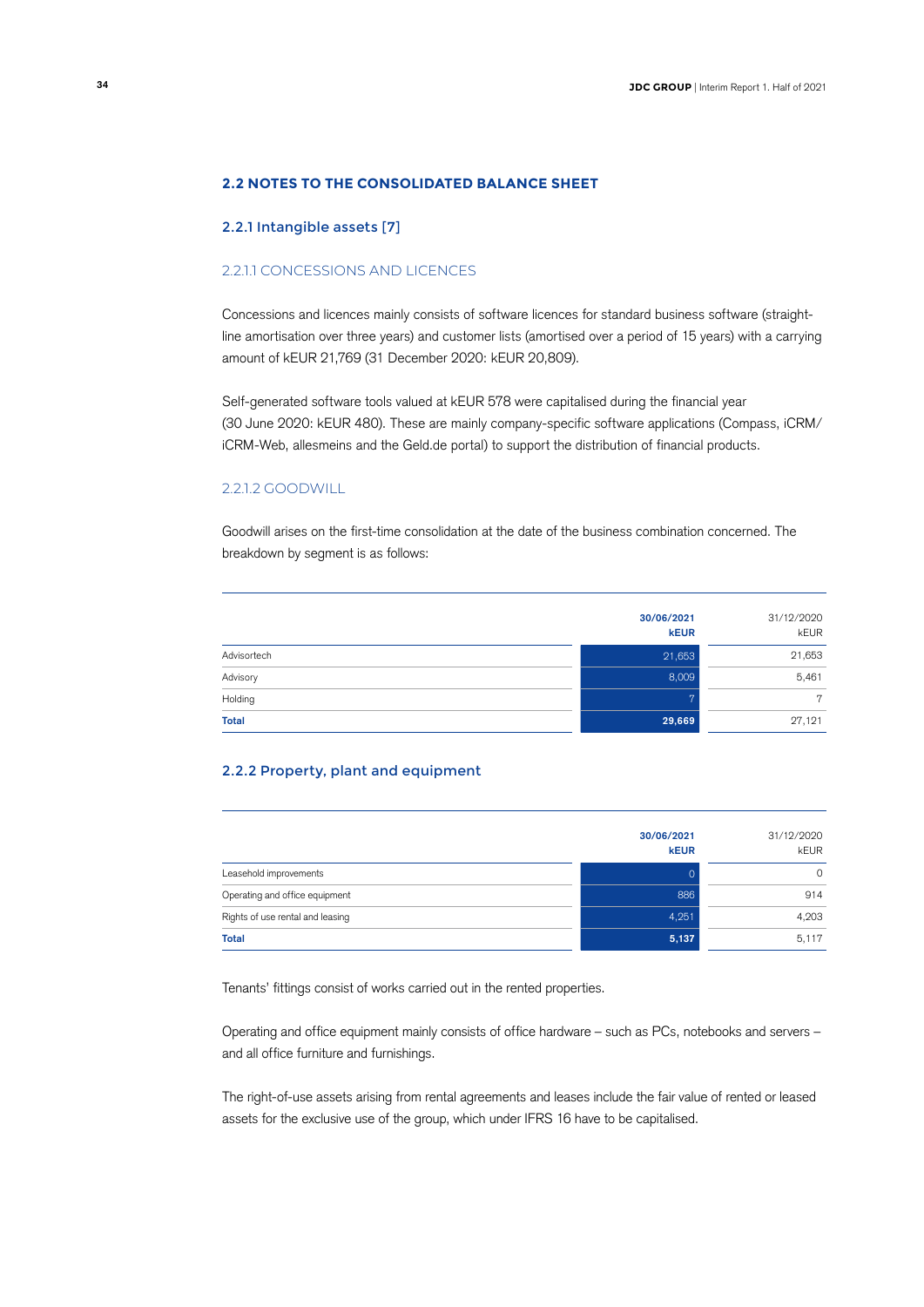Consolidated income statement Consolidated statement of comprehensive income Segment reporting

Consolidated balance sheet Consolidated cash flow statement Consolidated statement of changes in equity Notes

#### 2.2.3 Impairment losses

The goodwill was tested for impairment as at 31 December 2020. The recoverable value of the Advisortech and Advisory cash-generating units is determined by calculating a value in use from forecasts for the cash flow before income tax. These forecasts were made on the basis of detailed budget projections for the group companies for the financial year 2021 approved by Management and the Supervisory Board. For the financial years 2022 to 2023, moderate growth rates (Phase I) are assumed. For subsequent periods, the cash flow was forecast as a perpetuity (Phase II). Given a risk-free base rate of –0.31 percent (2020: –0.35 percent) derived from the yield curve, a market risk premium of 5.81 percent (previous year: 5.85 percent), and applying a beta factor for the comparative investment of 0.88 (previous year: 1.11), the capitalisation rate is 5.5 percent (previous year: 6.0 percent). The capitalisation rate used to determine the present value of the initial cash flows of the perpetuity includes a deduction for growth of 1.0 percent (previous year: 1.0 percent). An additional major factor influencing the free cash flow is the assumptions with regard to growth in revenue and growth in the profits of the operating units.

The increase in the discount rate before taxes to 7.5 percent (up 2 percent) would mean no impairment was necessary for the cash-generating units. The 20 percent decline in the planned EBIT figures in the cash-generating units would not result in any impairment. A significant additional reduction in the planned EBT growth could lead to the carrying amount exceeding the recoverable amount. However, the Management Board believes such a scenario is unlikely, as significant measures to increase the EBT have already been introduced.

#### 2.2.4 Financial assets and other non-current assets [8]

**30/06/2021** 31/12/2020 **kEUR** kEUR Shares in affiliated companies Investments Securities **Total** 55  $103$ 6 **184** 55  $103$ 38 216

#### The breakdown of book values is as follows:

#### 2.2.5 Deferred tax assets and liabilities [9]

|                                                     | 30/06/2021<br><b>kEUR</b> | 31/12/2020<br><b>kEUR</b> |
|-----------------------------------------------------|---------------------------|---------------------------|
| <b>Deferred tax assets</b>                          |                           |                           |
| Tax reimbursement claims from loss carry-forwards   | 1,715                     | 1,863                     |
| Tax reimbursement claims from financial liabilities | 1,578                     | 1,689                     |
| <b>Total</b>                                        | 3,293                     | 3,552                     |
| <b>Deferred tax liabilities</b>                     |                           |                           |
| Intangible assets (software)                        | 3,349                     | 2,718                     |
| From other recognition differences                  | 1,287                     | 1,422                     |
| <b>Total</b>                                        | 4,636                     | 4,140                     |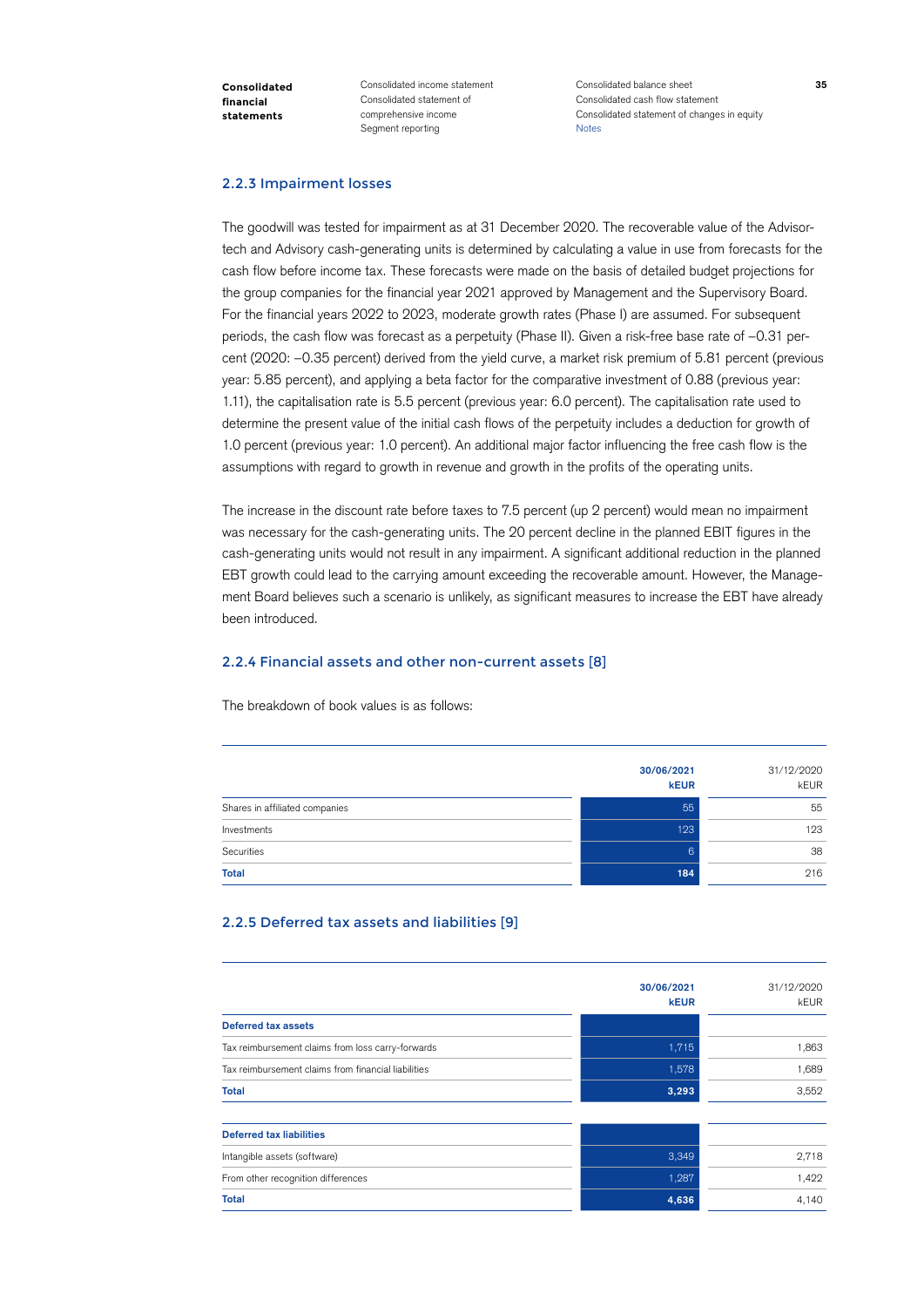The deferred taxes for the German companies were calculated on the basis of the corporate tax rate of 15 percent, plus the solidarity surcharge of 5.5 percent and the municipal trade tax rate for the German city of Wiesbaden of 454.0 percent (combined income tax rate: 31.72 percent). For the Austrian companies, the corporation tax rate of 25 percent applicable since 2005 was used.

The deferred taxes for the German companies were calculated on the basis of the corporate tax rate of 15 percent, plus the solidarity surcharge of 5.5 percent and the municipal trade tax rate for the German city of Wiesbaden of 454.0 percent (combined income tax rate: 31.72 percent). For the Austrian companies, the corporation tax rate of 25 percent applicable since 2005 was used.

#### 2.2.6 Non-current assets [10]

|                                 | 30/06/2021<br><b>kEUR</b> | 31/12/2020<br>kEUR |
|---------------------------------|---------------------------|--------------------|
| Accounts receivables            | 978                       | 891                |
| Other assets                    | 1,393                     | 2.067              |
| Impairment from expected losses | $-321$                    | $-321$             |
| <b>Total</b>                    | 2,050                     | 2,637              |

Accounts receivable mainly relates to commissions receivable from the cancellation reserves.

Other assets mainly consists of receivables from intermediaries.

In accordance with IFRS 9, a risk provision for expected losses of 7% was made for the accounts receivable and other receivables. This reduced the other receivables by kEUR 321 (31 December 2020: kEUR 321).

#### 2.2.7 Current assets [11]

|                     | 30/06/2021<br><b>kEUR</b> | 31/12/2020<br><b>kEUR</b> |
|---------------------|---------------------------|---------------------------|
| Accounts receivable | 15,205                    | 18,364                    |
| Other assets        |                           |                           |
| Commission advances | 882                       | 419                       |
| Prepaid expenses    | $-107$                    | $-107$                    |
| Other               | 2,042                     | 1,945                     |
| <b>Total</b>        | 18,022                    | 20,621                    |

Accounts receivable relates mainly to commission receivable from partner companies and broker pool partners for intermediary services.

Other miscellaneous assets are mainly the result of claims for tax refunds and short-term loans, in addition to receivables from intermediaries.

Prepaid expenses relate to advance payments made for promotional events in the following year, insurance, contributions and vehicle tax.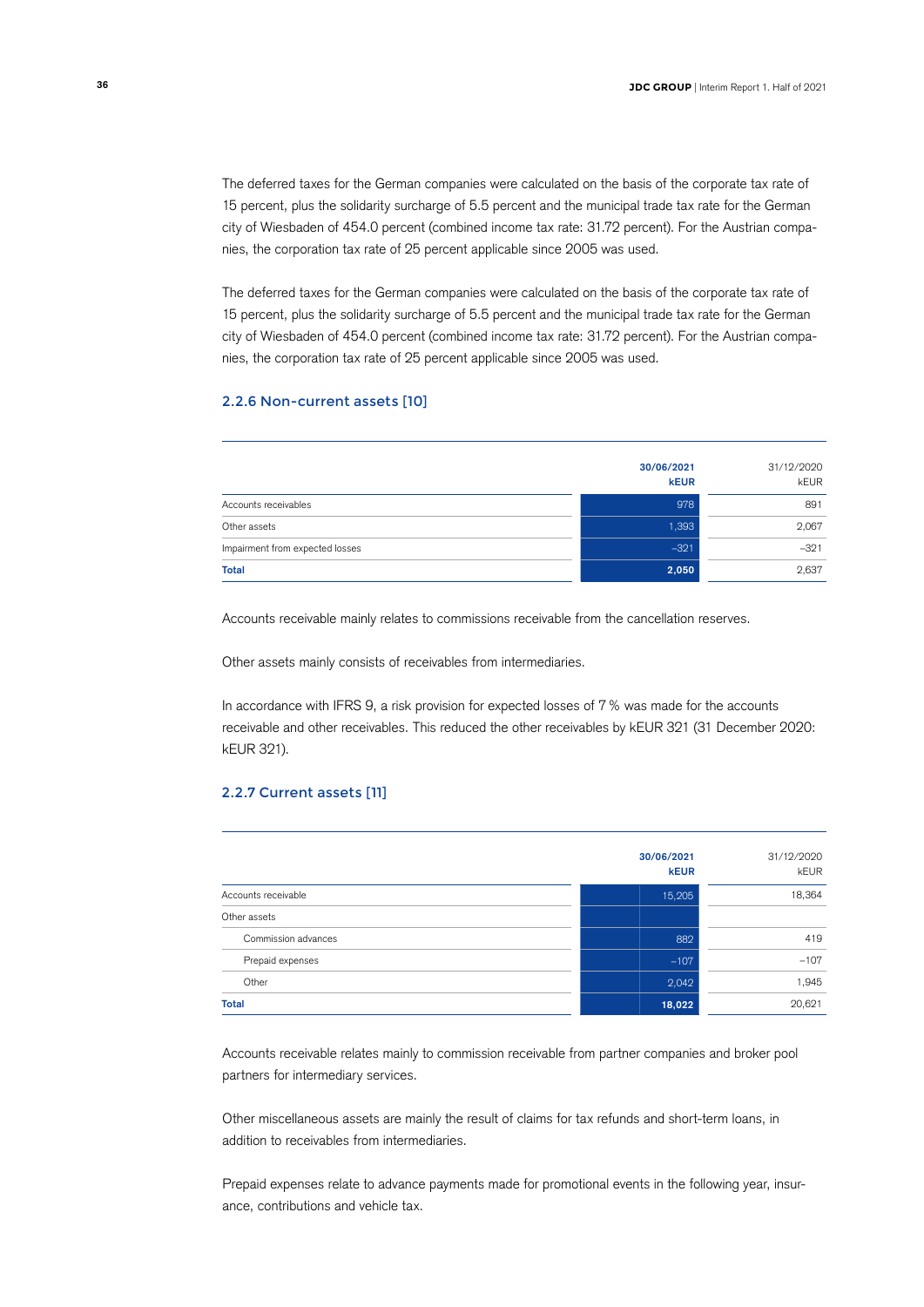Consolidated income statement Consolidated statement of comprehensive income Segment reporting

Consolidated balance sheet Consolidated cash flow statement Consolidated statement of changes in equity **Notes** 

#### 2.2.8 Equity

The changes in the consolidated equity of JDC Group AG are shown in the statement of changes in equity (see also note 4).

#### 2.2.9 Non-current liabilities [12]

|                                   | 30/06/2021<br><b>kEUR</b> | 31/12/2020<br><b>kEUR</b> |
|-----------------------------------|---------------------------|---------------------------|
| Bond                              | 19,414                    | 19,337                    |
| Liabilities to banks              | 32                        | 33                        |
| Accounts payable                  | 10,603                    | 10,280                    |
| Other liabilities                 |                           |                           |
| Liabilities from rental and lease | 3,407                     | 3,437                     |
| Other                             | 199                       | 199                       |
| <b>Total</b>                      | 33,655                    | 33,286                    |

The bonds include a corporate bond issued by Jung, DMS & Cie. Pool GmbH in 2019, which is recognised at amortised cost using the effective interest method.

Non-current accounts payable relate to broker commissions withheld until expiry of the cancellation liability. The obligation to pay the broker's commission generally has a residual term of one to five years. The other liabilities mainly consist of the long-term portion of loan liabilities.

Other liabilities comprises the liabilities corresponding to the right-of-use assets recognised for rent and leases under IFRS 16 since it was first adopted in 2019. The long-term portion is reported here.

#### 2.2.10 Provisions [13]

|                                                      | 30/06/2021<br><b>kEUR</b> | 31/12/2020<br><b>kEUR</b> |
|------------------------------------------------------|---------------------------|---------------------------|
| Pension provisions                                   | 434                       | 434                       |
| Provisions for cancellation liability                | 986                       | 774                       |
| Provisions for threatened claims from financial loss | 30                        | 32                        |
| <b>Total</b>                                         | 1,450                     | 1.240                     |

The pension obligations comprise commitments taken on by the group's subsidiary Jung, DMS & Cie. Pro GmbH on the acquisition of Assekuranz Herrmann. The amount of the pension provisions is calculated once per year on the basis of an actuarial valuation and recognised accordingly as at the end of the financial year. Details of the changes in pension entitlements can be found in the annual report for 2020.

The provision for cancellation liability shows the portion of the cancellation risk of a sub-segment that is calculated on the basis of an estimate and therefore cannot be allocated to specific staff. Also recognised here is a provision for an impending claim for financial losses.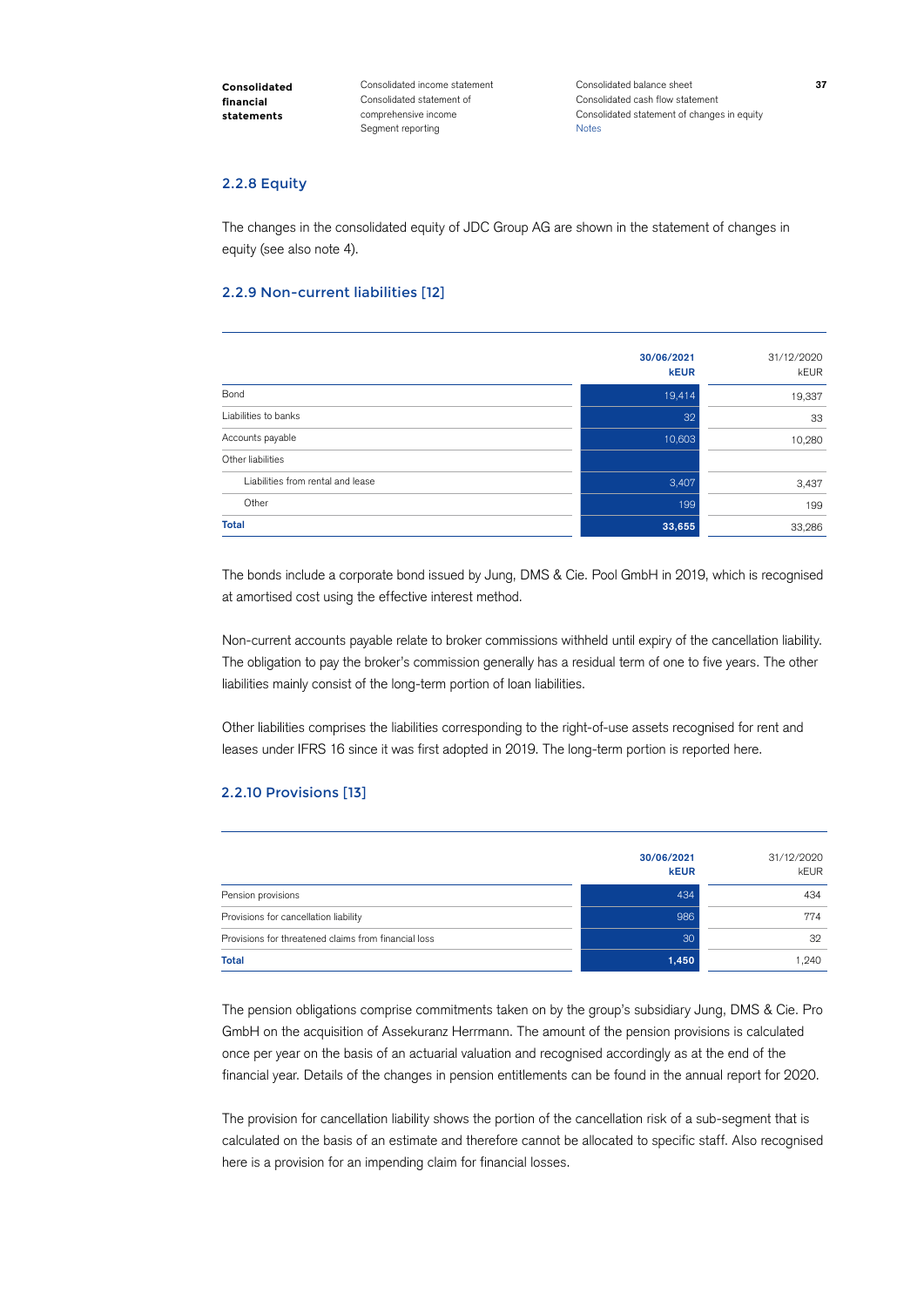### 2.2.11 Current liabilities [14]

|                                       | 30/06/2021<br><b>kEUR</b> | 31/12/2020<br><b>kEUR</b> |
|---------------------------------------|---------------------------|---------------------------|
| Pension provisions                    | 41                        | 41                        |
| Provisions for taxes                  | 180                       | 49                        |
| Provisions for cancellation liability | 247                       | 194                       |
| Liabilities to banks                  | 1,085                     | 1,067                     |
| Accounts payable                      | 17,420                    | 19,872                    |
| Other current liabilities             |                           |                           |
| Rights of use rental and lease        | 1,082                     | 938                       |
| Other                                 | 6,554                     | 3,607                     |
| Deferred income                       | 73                        | 69                        |
| <b>Total</b>                          | 26,682                    | 25,837                    |

Accounts payable are settled at their due dates.

Other liabilities comprises the liabilities corresponding to the right-of-use assets recognised for rent and leases under IFRS 16 since it was first adopted in 2019. The short-term portion is reported here.

### **2.3 RELATED PARTIES**

Transactions with members of the Management Board and Supervisory Board:

|                     | 30/06/2021<br><b>kEUR</b> | 30/06/2020<br>kEUR |
|---------------------|---------------------------|--------------------|
| Supervisory Board   |                           |                    |
| Remuneration        | 45                        | 58                 |
| Management Board    |                           |                    |
| Total remuneration* | 576                       | 486                |

\* The total remuneration of the Boards of JDC Group AG is disclosed, even when the costs have been borne by subsidiaries.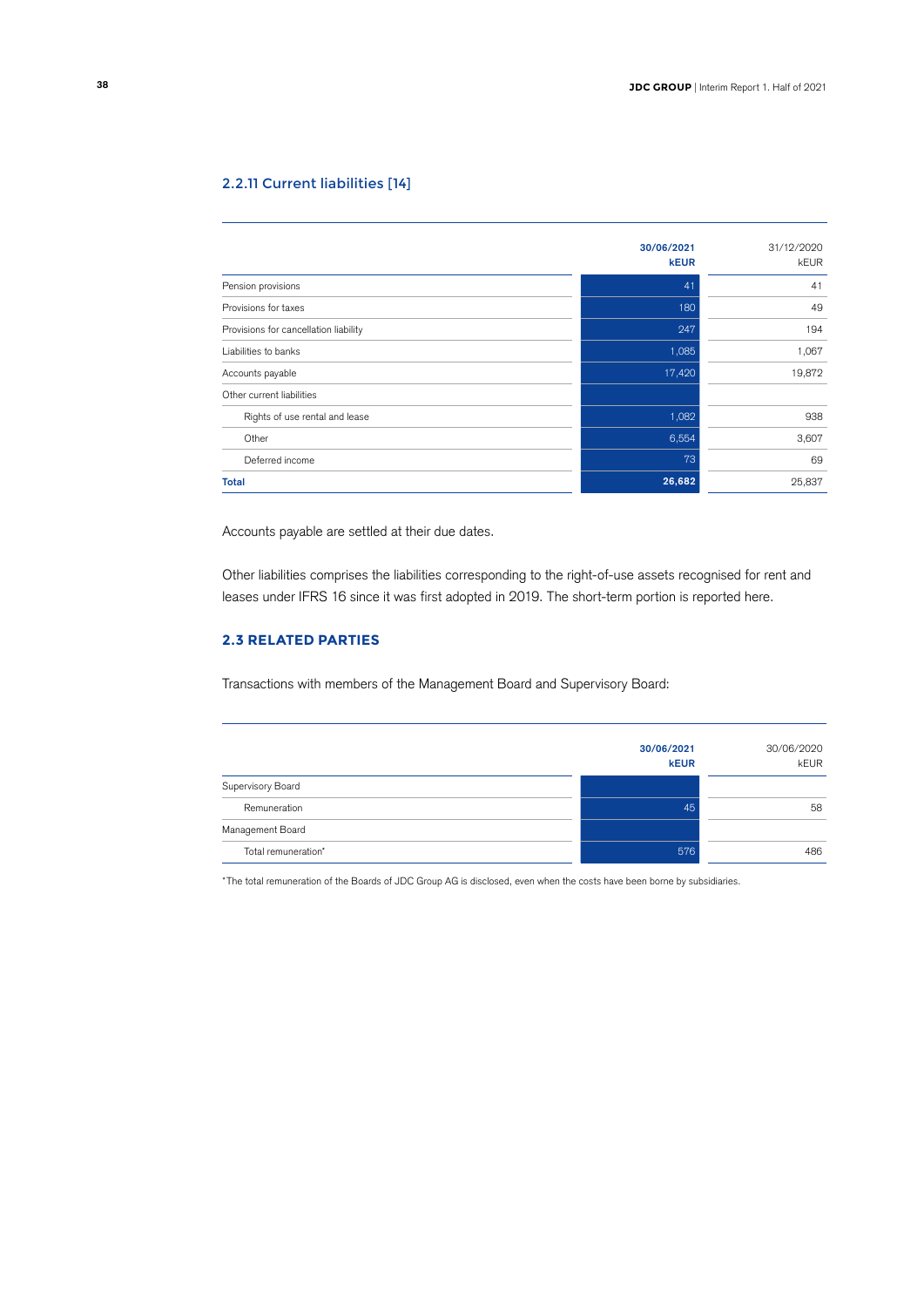### **3 Significant events after the reporting date**

No significant events occurred after the reporting date.

### **4 Statement of changes in equity**

The development in Group equity as of the reporting date is shown in the statement of changes in equity, which forms part of the interim consolidated financial statements.

### **5 Cash flow statement**

The financial position of the group is presented in the statement of cash flows, which forms part of the interim financial statements in accordance with IFRS.

The cash flow from operating activities was kEUR 4,866.

The statement of cash flows shows the changes in the cash and cash equivalents of JDC Group during the financial year through cash flows from operating activities, investing activities and financing activities. Non-cash transactions are added together and shown in the cash flow from operating activities.

#### **Cash and cash equivalents**

The consolidated statement of cash flows shows a breakdown of the cash and cash equivalents. Cash and cash equivalents with maturities of up to three months are added together with short-term current account overdrafts under this item. Cash equivalents are short-term financial investments that can be converted into cash at any time and for which there is a low risk of changes in value.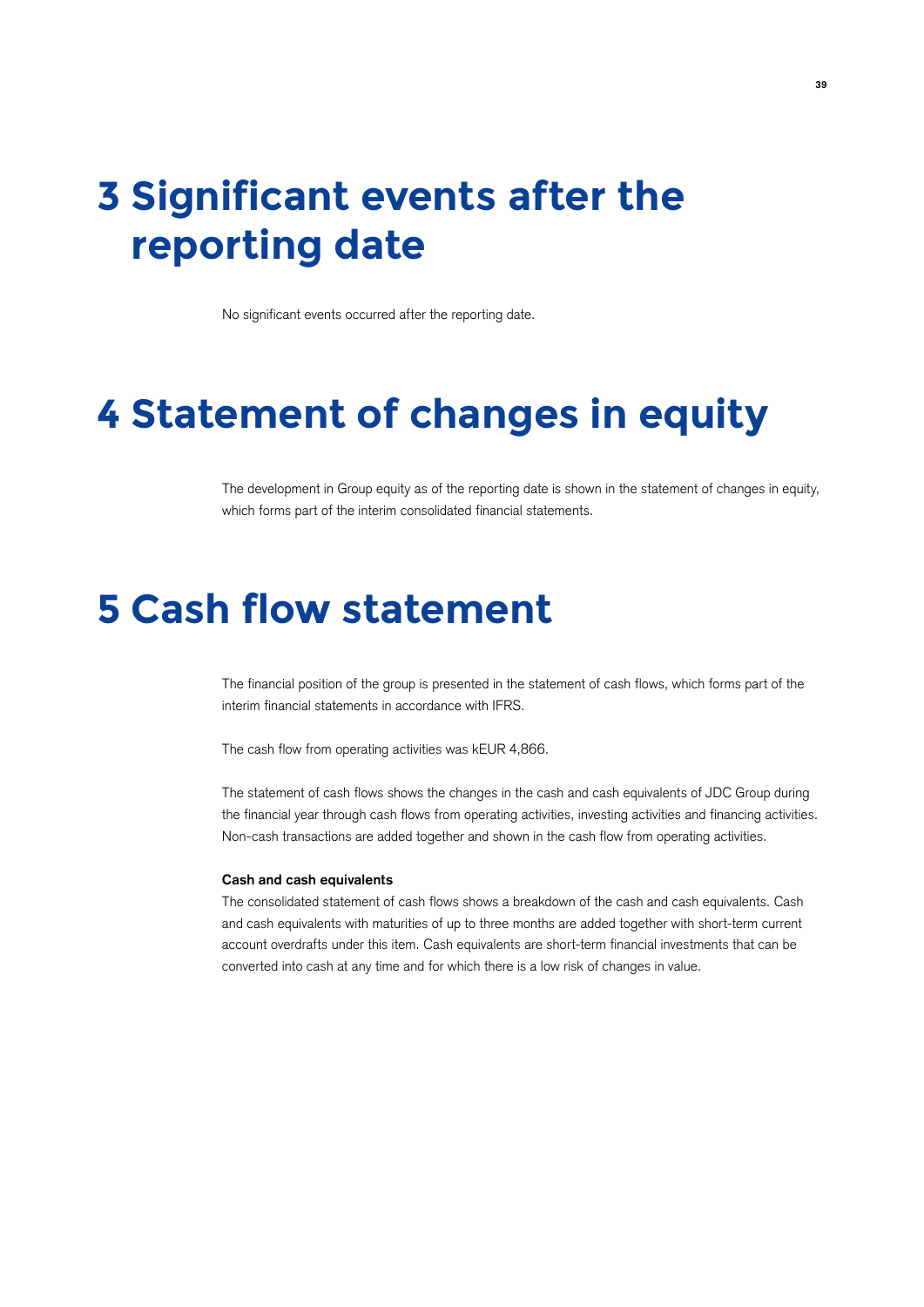### **6 Segment Reporting**

JDC Group reports on three segments which are managed separately, according to the type of products and services offered, by committees responsible for the segments. Designation of components of the group as operating segments is based mainly on the existence of segment managers who are responsible for the performance of the segments and who report to the top management of JDC Group.

The JDC Group Group is divided into the following segments:

- Advisortech
- **Advisory**
- Holding

#### **Advisortech**

The Advisortech segment comprises all the group's business with independent financial intermediaries. The segment offers all asset classes (investment funds, closed-end funds, insurance products and structured products) from different product companies, including application processing and commission statements, in addition to various other services relating to investment advice for retail customers. Advisers are supported by a variety of software products developed in-house, such as the digital insurance folder allesmeins and iCRM Web.

#### **Advisory**

The Advisory segment comprises the group's activities in relation to advice and distribution to retail customers. As independent financial and investment advisers, we offer our customers a holistic advisory service tailored to every individual situation, covering insurance, investment and financing products.

#### **Holding**

The Holding segment comprises JDC Group AG.

The valuation principles for JDC Group's segment reporting are based on the IFRS standards used for the consolidated financial statements. JDC Group assesses the performance of the segments according to, among other things, their operating profit/loss (EBITDA and EBIT). Intersegment revenues and advance payments are offset against each other on the basis of market prices.

#### **GEOGRAPHICAL SEGMENT INFORMATION**

JDC Group operates mainly in Germany and Austria. Its customer base therefore forms a single geographical segment (the German-speaking area of the European Union).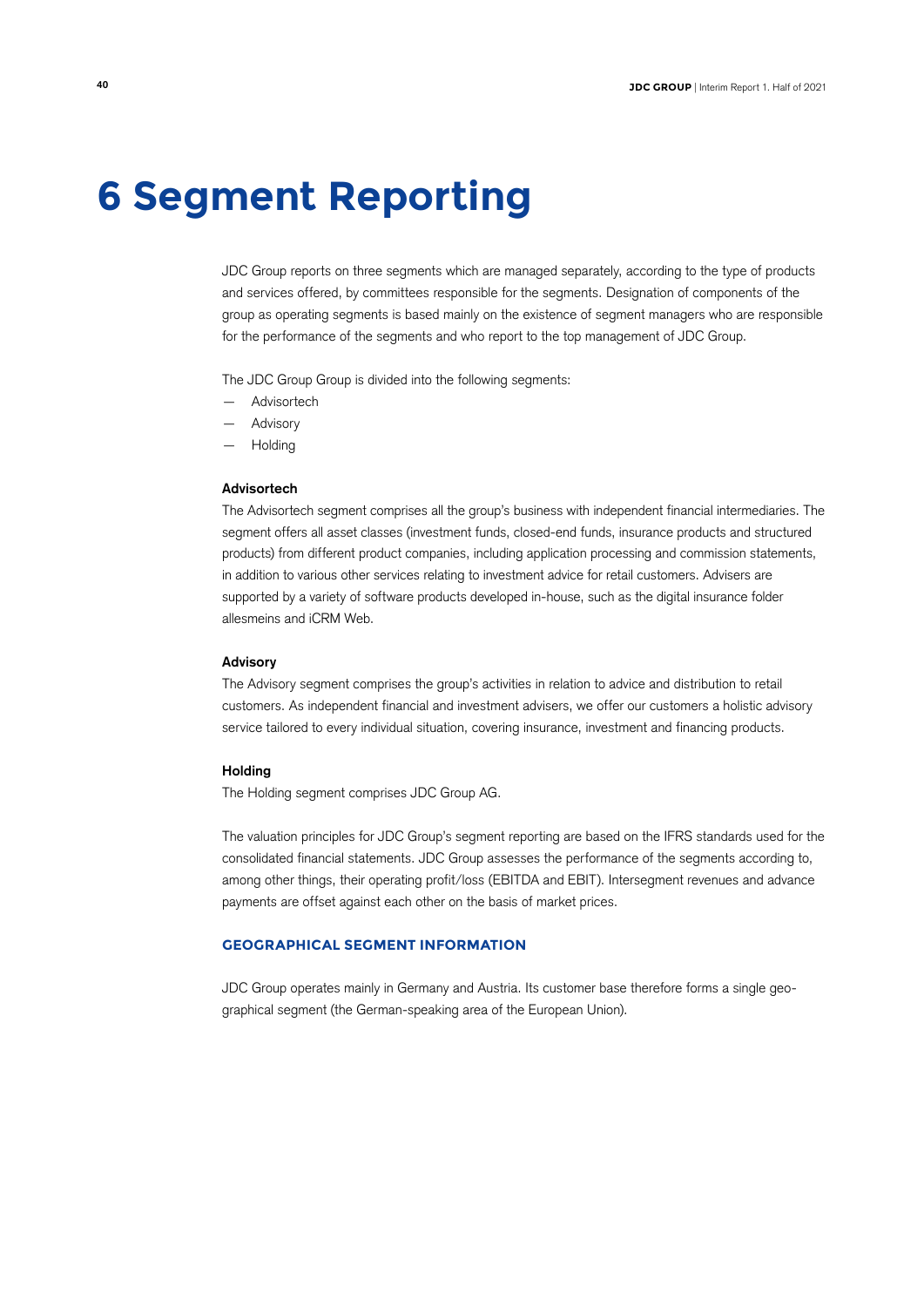Consolidated income statement Consolidated statement of comprehensive income Segment reporting

Consolidated balance sheet Consolidated cash flow statement Consolidated statement of changes in equity Notes

### **Executive Bodies of JDC Group AG**

#### Management Board

#### DR. SEBASTIAN GRABMAIER

Grünwald Attorney CEO

#### RALPH KONRAD

Mainz Businessman (Dipl.-Kfm.) CFO, CIO

#### STEFAN BACHMANN

Frankfurt Businessman CDO

#### Supervisory Board

#### JENS HARIG

Kerpen Independent entrepreneur Chairman

#### KLEMENS HALLMANN

Vienna Independent entrepreneur Deputy Chairman

#### DR. MARKUS SCHACHNER

Wollerau (Schweiz) Managing Director

#### PROF. DR. MARKUS PETRY

Wiesbaden Holder of the chair of financial services controlling at the business school Wiesbaden

#### MARKUS DREWS

Köln CEO Canada Life Assurance Europe plc

#### DR. IGOR RADOVIĆ

Köln Director product and sales management Canada Life Assurance Europe plc since 29/06/2021

The remuneration of the Management Board and Supervisory Board is disclosed under ref. 2.3. There is no obligation to disclose the remuneration of individual members of the Management Board in accordance with Section 314 (1) No. 6a Clause 5 ff. of the German Commercial Code (HGB), as JDC Group AG is not a listed joint stock company within the meaning of Section 3 (2) of the German Stock Corporation Act (AktG).